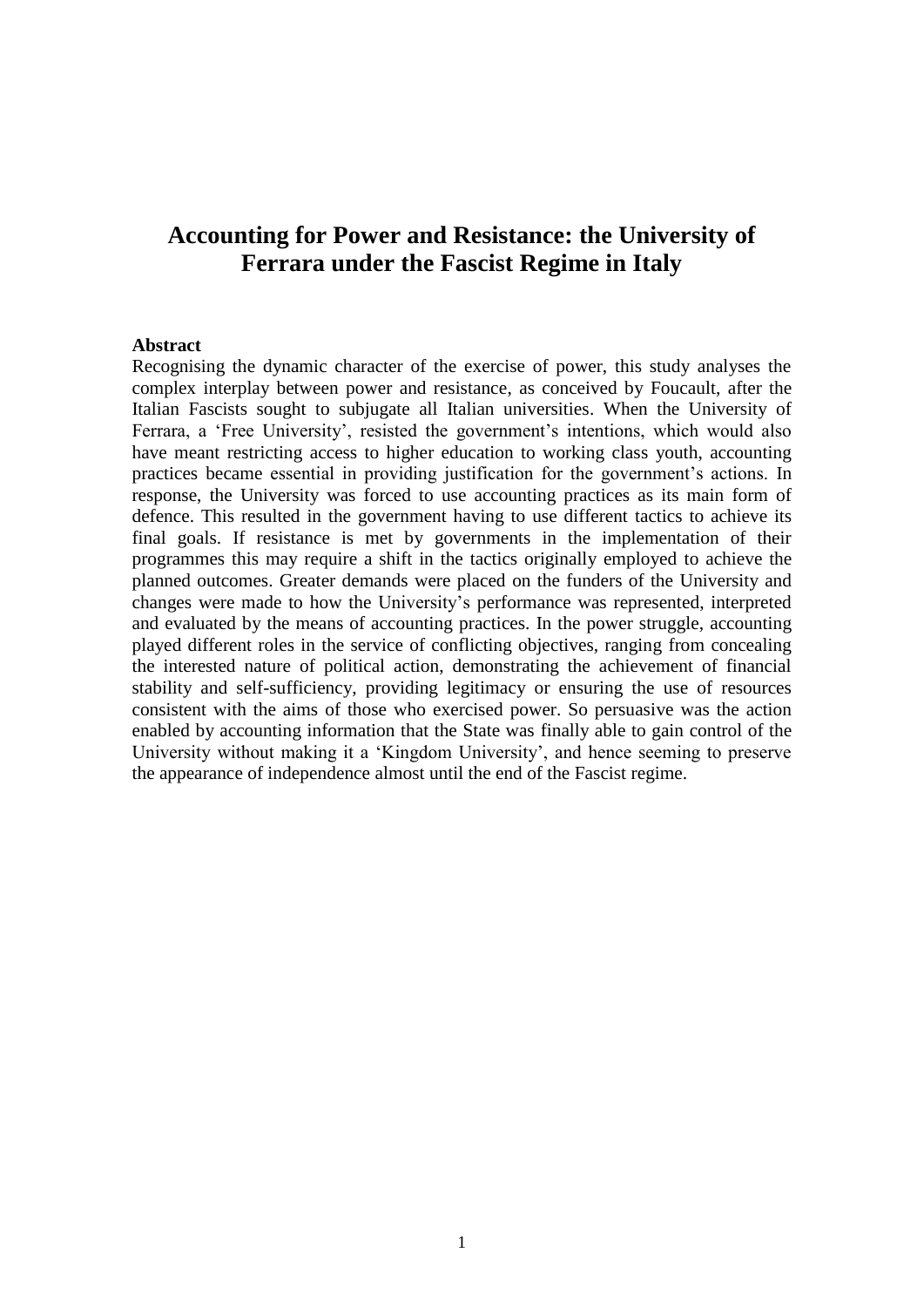# **Introduction**

 $\overline{a}$ 

After the conquest of power in 1922 Italian Fascists quickly sought greater control of universities and other educational institutions to gain the committed allegiance of future generations to the vision and goals of the regime (Giuntella, 1992). This was part of a wider reform of Italian education promoted in 1923 by Giovanni Gentile<sup>1</sup>, the newly appointed Minister of Education. The Fascists focussed their efforts initially on a renowned university, the University of Ferrara<sup>2</sup> (hereafter the University), which since its formation in 1391 had been very protective of its independence (Cazzetta, 2004; Pepe, 2003; Madonna, Maran & Cestari, 2014). The University of Ferrara was the first in the Italian territory to become a Free University on  $14<sup>th</sup>$  February 1860 when an important distinction was made in the Kingdom of Sardinia between 'Regie Università' (Kingdom Universities) and 'Libere Università' (Free Universities)<sup>3</sup>. Kingdom Universities were managed and funded by the government while Free Universities were

 $1$  Giovanni Gentile taught philosophy and held managerial positions in various Italian universities and edited the first edition of the Italian Encyclopaedia. In his political career, he served as Minister of Education between 1922 and 1924 in Mussolini's first government and was a member of a commission appointed by Mussolini to review the Italian Constitution. He is considered the main ideologist of Fascism, although his ideas matured well before the advent of organised Fascism. His work markedly influenced Mussolini's policies for it provided not only a philosophical basis for the regime but also a set of guiding principles (Gregor, 1974).

<sup>&</sup>lt;sup>2</sup> The University of Ferrara has been the focus of a study by Madonna, Maran and Cestari (2014) who investigated the role of accounting in the relationship of the University with the Papal State following reforms enacted in 1771 and 1824.

<sup>&</sup>lt;sup>3</sup> Ferrara's example was then followed by another three universities, namely Perugia (16<sup>th</sup> December 1860), Camerino (24<sup>th</sup> January 1861) and Urbino (23<sup>rd</sup> October 1862). The Catholic University of the Sacred Heart was established in Milan on  $24<sup>th</sup>$  June 1920 and then officially recognised as a Free University by the Fascist State in 1924. Nevertheless, being a private institution supported by the Roman Catholic Church it was less exposed to financial issues than the public Free Universities.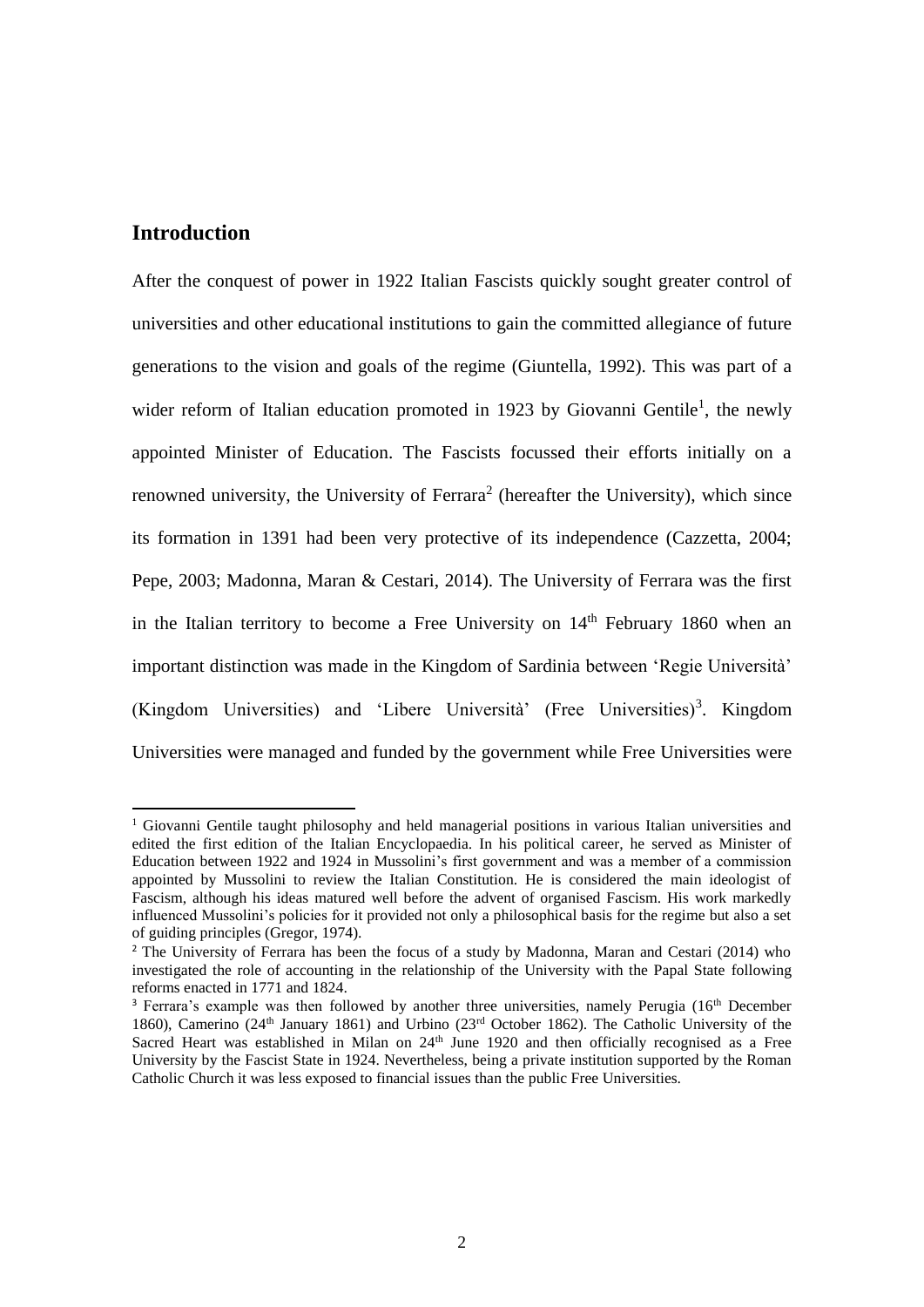effectively self-funding universities. The Fascists believed that submission of the most renowned Free University in the country would provide the means to set a strong example of their determination to gain complete control of the Italian higher education system. When the University resisted the attempt to control it, the Fascists sought to undermine the financial independence of the University by employing a number of tactics which relied upon accounting practices.

Recognising the call by Baños *et al.* (2005) to study accounting under different political contexts, the study highlights the shifting roles of accounting when it was used by the Fascists after their rise to power in their attempts to achieve control of a key social and cultural institution, the University of Ferrara, which traditionally had resisted efforts to exert influence over it. The manner in which accounting practices have the potential to create and maintain relations of power between different individuals and institutions has been given particular emphasis by Foucauldian studies in the accounting literature (Sargiacomo, 2008; Baños *et al.*, 2005; Bigoni & Funnell, 2015; Neu & Heincke, 2004; Maran, Bracci & Funnell, 2015; Yayla, 2011; Funnell *et al.*, 2017). However, less attention has been given to the possibility and nature of resistance with the exercise of power (Kosmala & McKernan, 2011; Ezzamel, 1994; Andrew & Cahill, 2017; McPhail, 1999; Baños, Domínguez & Gutiérrez, 2016). According to Foucault (1978, 1982, 2007, 2008), the existence of a power relationship implies the presence of resistance because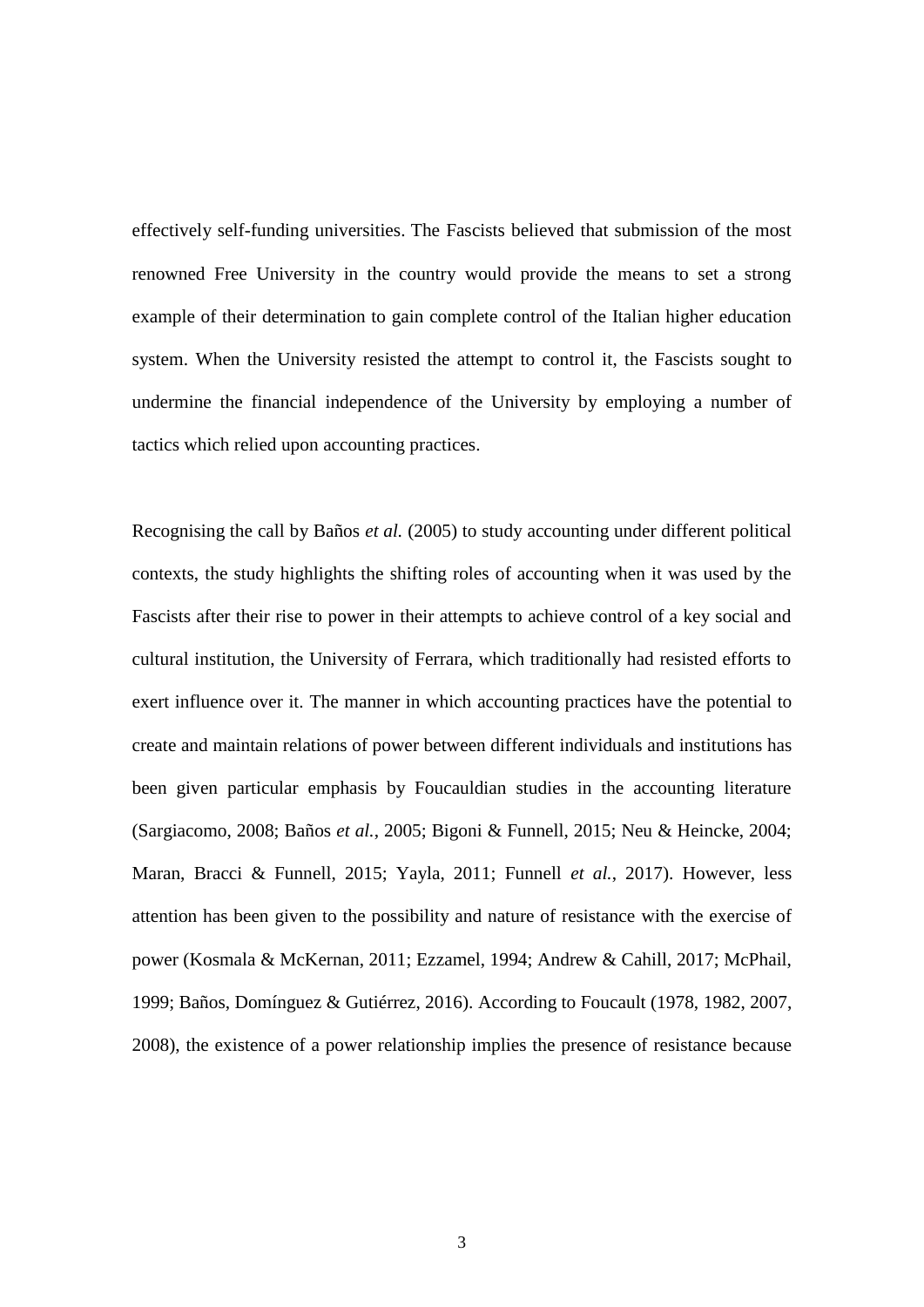the exercise of power will be confronted by other forms of power which seek to reach different goals.

The enactment of a governmental plan very often will be confronted with resistance, requiring a re-focusing of the tactics employed to implement the plan. This recognises that power has a dynamic character derived from a "process which, through ceaseless struggles and confrontations, transforms, strengthens, or reverses [force relations]" (Foucault, 1978, p. 92). As a result, the enactment of a government programme and the related role of accounting need to be understood as a process of change (Baños, Domínguez & Gutiérrez, 2016). In this process power and resistance interact and outcomes are not the uncontentious result of the enactment of the will of those who hold the supreme authority within a society. Consequently, accounting can play different roles in the unravelling of a power relation, navigating between the aims for which it is mobilised and the related response from those on whom power is exercised.

The study adds to the existing literature by considering an under-researched context, that of Italian Fascism which, despite the calamitous influence that it had in the  $20<sup>th</sup>$ century, has received little attention in the accounting literature (Cinquini, Giannetti & Tenucci, 2016, p. 446). In the context of Fascism, Cinquini (2005; 2007) has examined the influence of the totalitarian State on the practice of accounting and business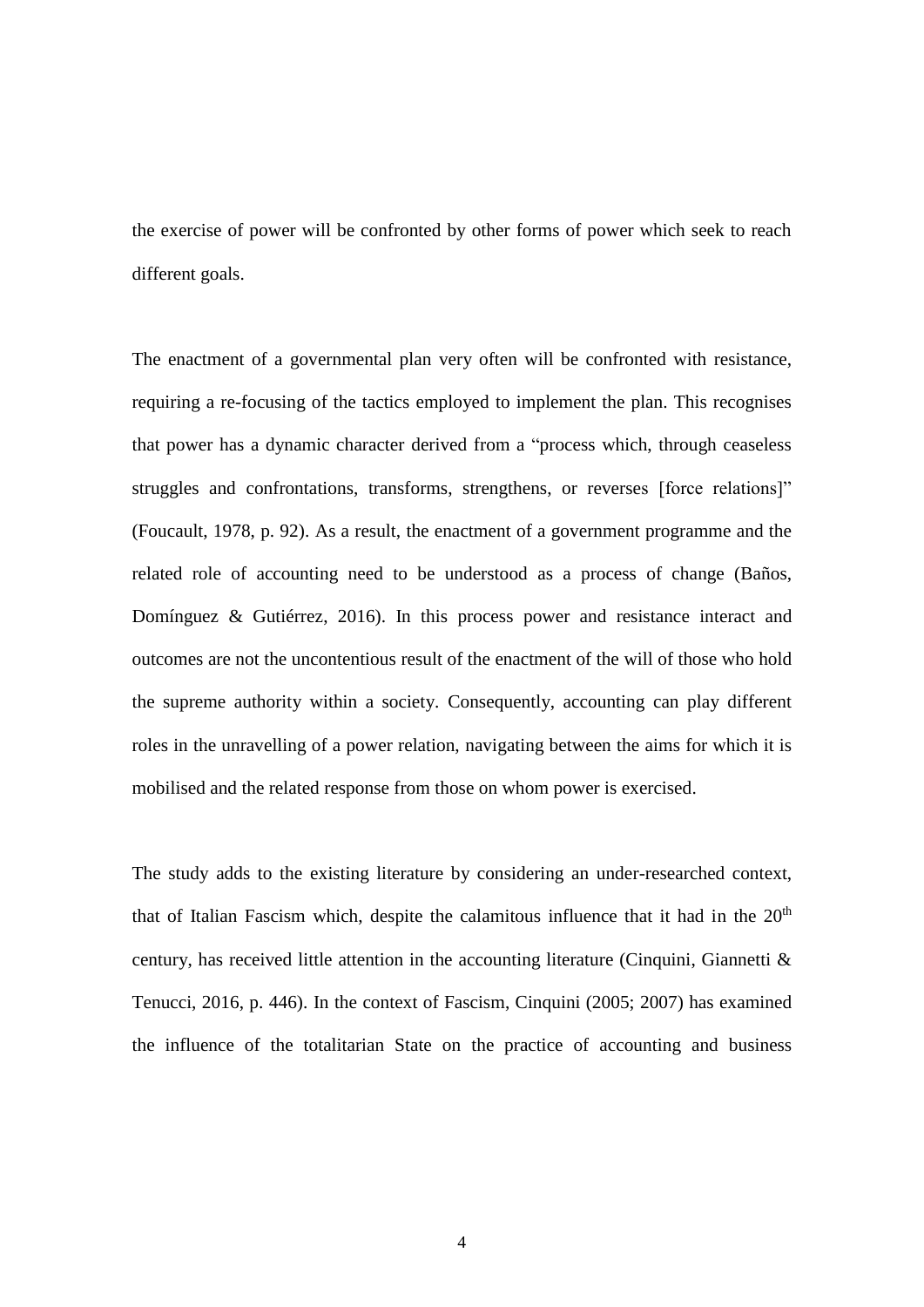education, while Cinquini, Giannetti and Tenucci (2016) explored the interplay between the Fascist government, Germany, academics and enterprises in the development of costing techniques. In another study, Sargiacomo *et al*. (2016) focussed on accounting and governmental practices deployed in the implementation of Fascist Reclamation Consortia. The main focus of these studies has been the way in which accounting practices contributed to the creation and management of a Fascist economy. There is no strong presence in the accounting literature of studies that have sought to analyse how accounting was used by individuals and institutions in implementing the increasingly oppressive control of the Fascist State. The study contributes to the existing Foucauldian literature by investigating the unravelling of the power relation between the Fascist government and the University within the reform of the Italian education system. It does so by documenting the shifting tactics employed by the government and their impact on the University and the territory of Ferrara when the University resisted the attempt to undermine its independence, which was essential to protecting access to higher education for working class youth. Resistance from the University meant that the government was forced to re-focus its initial strategies to subjugate the University by intervening in the accounting and funding system of the organisation while seeming to protect its status as a Free University.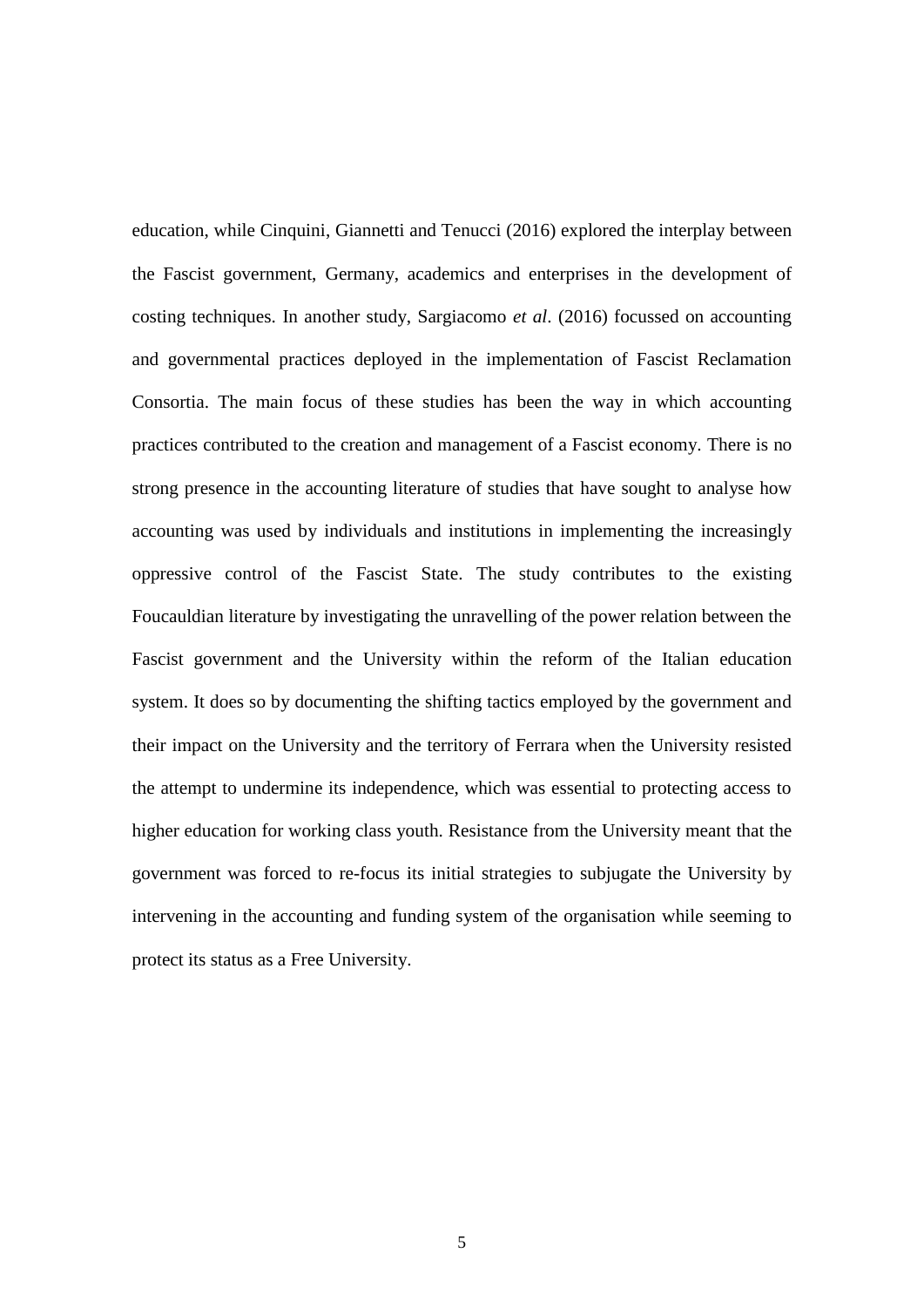To pursue its aims, the study has used the extensive primary sources gathered from the historical archive of the University of Ferrara (AUF), with particular attention to financial statements, budgets, statutes, yearbooks of the University, correspondence with the central government and reports prepared by the Board of Directors and the Council of the University during the period 1922-1943. Other materials were obtained from the historical archive of the Municipality of Ferrara (AMF), most especially in the form of budgets and related commentaries of the Municipality, the main funder of the University. Documents drawn from the Ariostea Library in Ferrara (AL) were also used, most especially the Relazione intorno all'attuazione del Decreto Ministeriale 14 Febbraio 1860 (Report on the enactment of Ministerial Decree of 14<sup>th</sup> February 1860, henceforth Relazione), through which the University of Ferrara was set up as a Free University. Analysis of the University's financial statements and budgets has provided especially valuable insights to understand the effect of Fascist intervention in the University as the government's strategies changed in response to defiance by the University. The associated narrative reports, totalling almost 4,000 pages, were carefully examined to understand the dynamics of the evolving confrontations between the University and the Fascist government. An important source has been the speeches delivered by Gentile before the Italian Parliament, which are preserved in the historical archive of the Senate in Rome (AS). These have provided penetrating insights about the aims of Gentile's reforms and the ways in which they were implemented.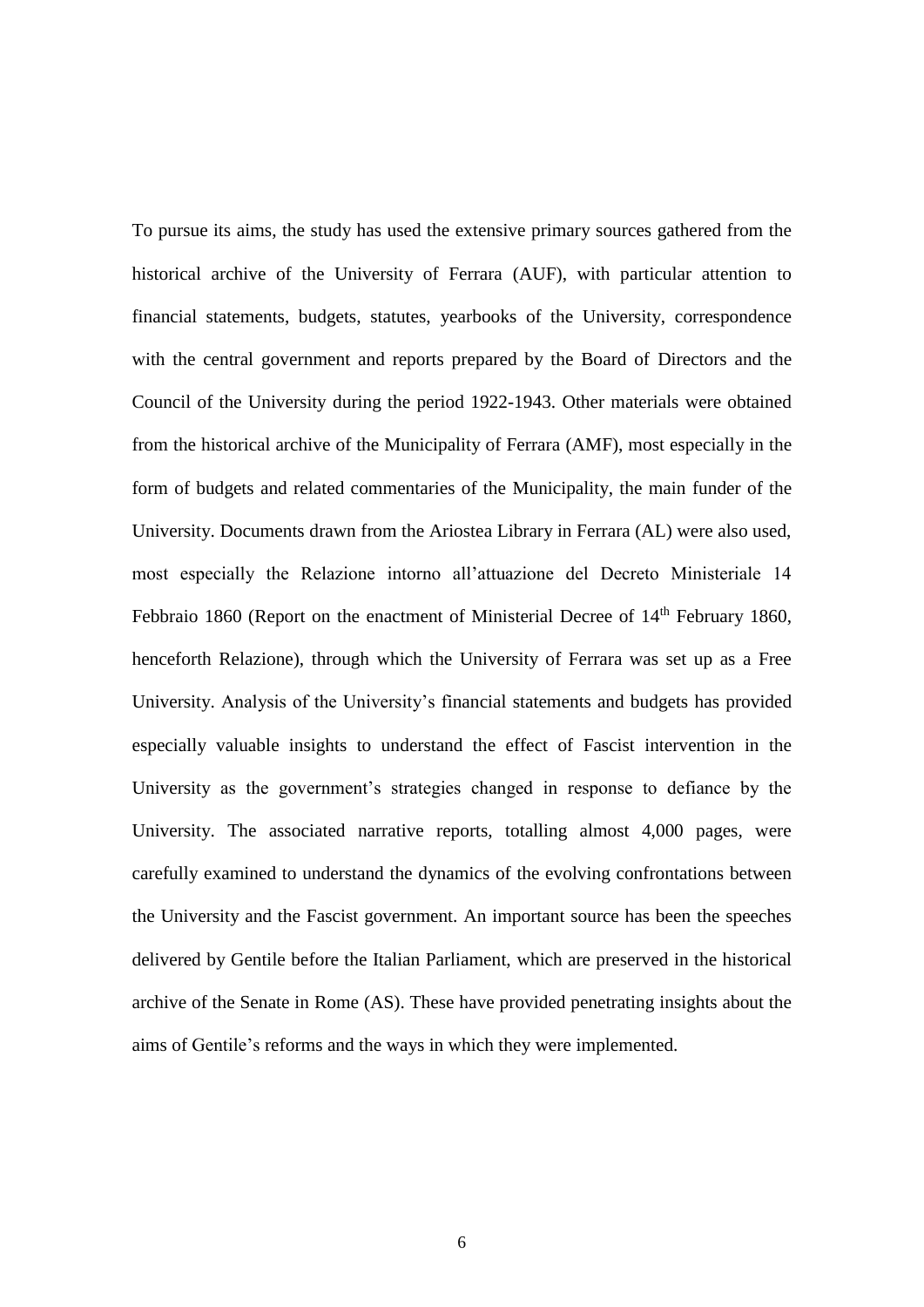The remainder of the paper is organised as follows. After reviewing the way in which Foucault conceptualised the relationship between power and resistance, intervention by the Italian Fascist State in universities is documented, most especially through an analysis of the comprehensive reform of the Italian educational system propounded by Gentile. The case of the University of Ferrara is then analysed, mainly through the primary sources, documenting how accounting was deployed by the Fascists in their attempt to curtail the independence of the University and how the latter sought to resist with the use of accounting information. A discussion of the main findings and conclusions is then presented.

# **Power and Resistance**

As a medium of change, power has "a *transformative capacity*, the ability of an individual to influence and modify the action of other individuals in order to realize certain tactical goals" (Heller, 1996, p. 83, emphasis in original). The ultimate goal of having power is to "structure the possible field of action" (Foucault, 1982, p. 790) by prescribing a set of predetermined behaviours which are consistent with the goals of those exercising power. This relationship reaches its climax, a "state of domination", when one group "manages to block a field of relations of power, to render them impassive and invariable and to prevent all reversibility of movement" (Foucault, 1988,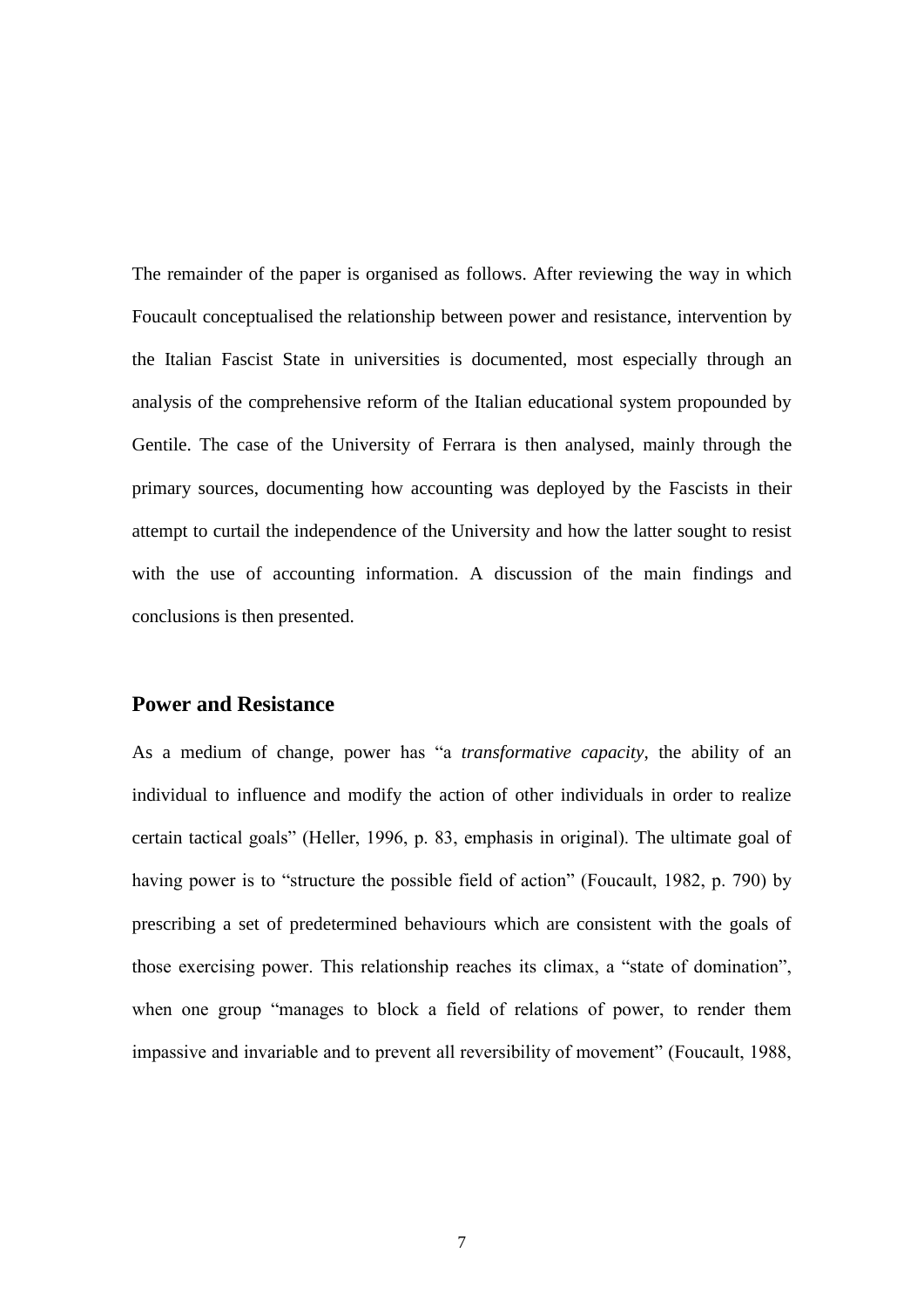p. 3). Thus, the exercise of power depends on a complex interrelation between the actions of different subjects within a power network (Miller & Rose, 1990; Neu & Heincke, 2004). This means that domination is never achieved in a straightforward, uncomplicated way by silencing at the same time any other conflicting will through constant control and subsequent subjugation.

Supreme power is not the obvious result of a single, cohesive and rational will which ensures that the goals of the dominant elites are perpetually attained. Instead, Foucault believes that when power is exercised it will always be confronted by other forms of power which seek to achieve a different set of material and symbolic interests. The interaction between different forms of power will depend on the creation of discourses which enable the objectification of the goals of those exercising power and their articulation through language (Kosmala & McKernan, 2011). The result is a "complex and unstable process whereby discourse can both be an instrument and an effect of power, but also hindrance, a stumbling-block, *a point of resistance and a starting point for an opposing strategy*" (Foucault, 1978, p. 101, emphasis added). Power as a 'struggle' means that its exercise will necessarily generate resistance (Foucault, 1978, p. 95). Resistance is not only complementary to power, it is the *conditio sine qua non* for a power relationship to exist; the exercise of power implies the opportunity for freedom.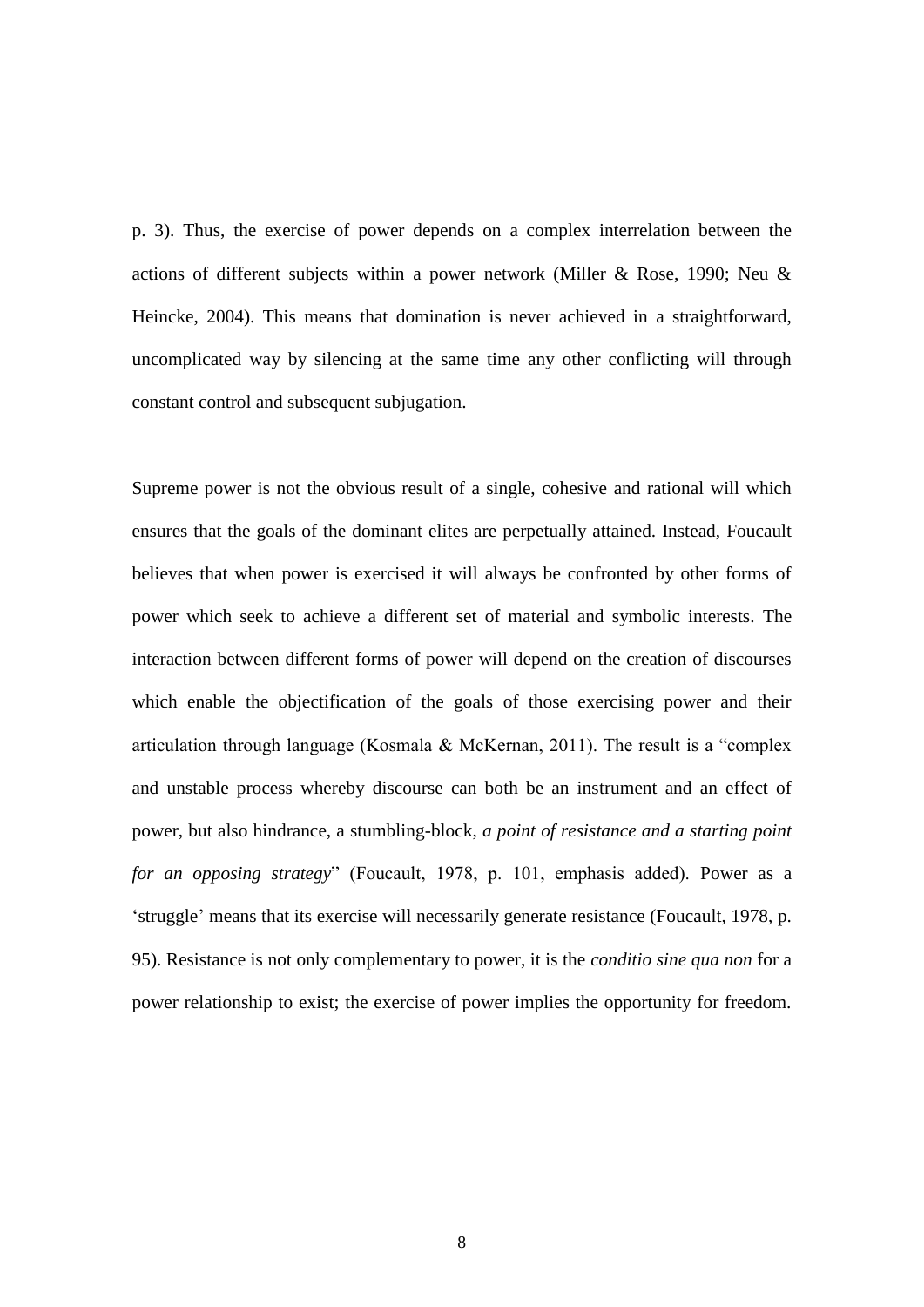Power can only be exercised on free subjects, on individuals who can choose between different courses of action and react (Foucault, 1982).

There is a considerable body of research that has shown how accounting as a discursive practice in the enactment of power, with its specific and technical language, can be used to define which values and ideals are to be pursued. It has the ability to provide the moral underpinnings for power structures and to legitimise the exercise of power of some groups or organisations over others (Hopwood, 1992; Riccaboni *et al*., 2006). Accounting has the potential to create a legitimate language and meanings which help to make political questions look eminently technical (McKinlay & Pezet, 2018; Farjaudon & Morales, 2013), hence concealing the exercise of power and thereby empowering those who possess this technical knowledge. It has the potential to "rationalize and justify decisions that are largely a result of power and influence, in order to make these results acceptable and legitimate in the organization" (Pfeffer, 1981, p. 184). Accounting can therefore ease the process of resource allocation in favour of those in power in an unobtrusive way, providing legitimacy for political decision-making (Covaleski & Dirsmith, 1988; Markus & Pfeffer, 1983). As a result, accounting and its efficiency rhetoric can be a potent tool to make power strategies look objective, neutral and disinterested whilst the reality is that they are enacted to reproduce or reinforce unequal power relations (Baños, Domínguez & Gutiérrez, 2016; Neu, 2006).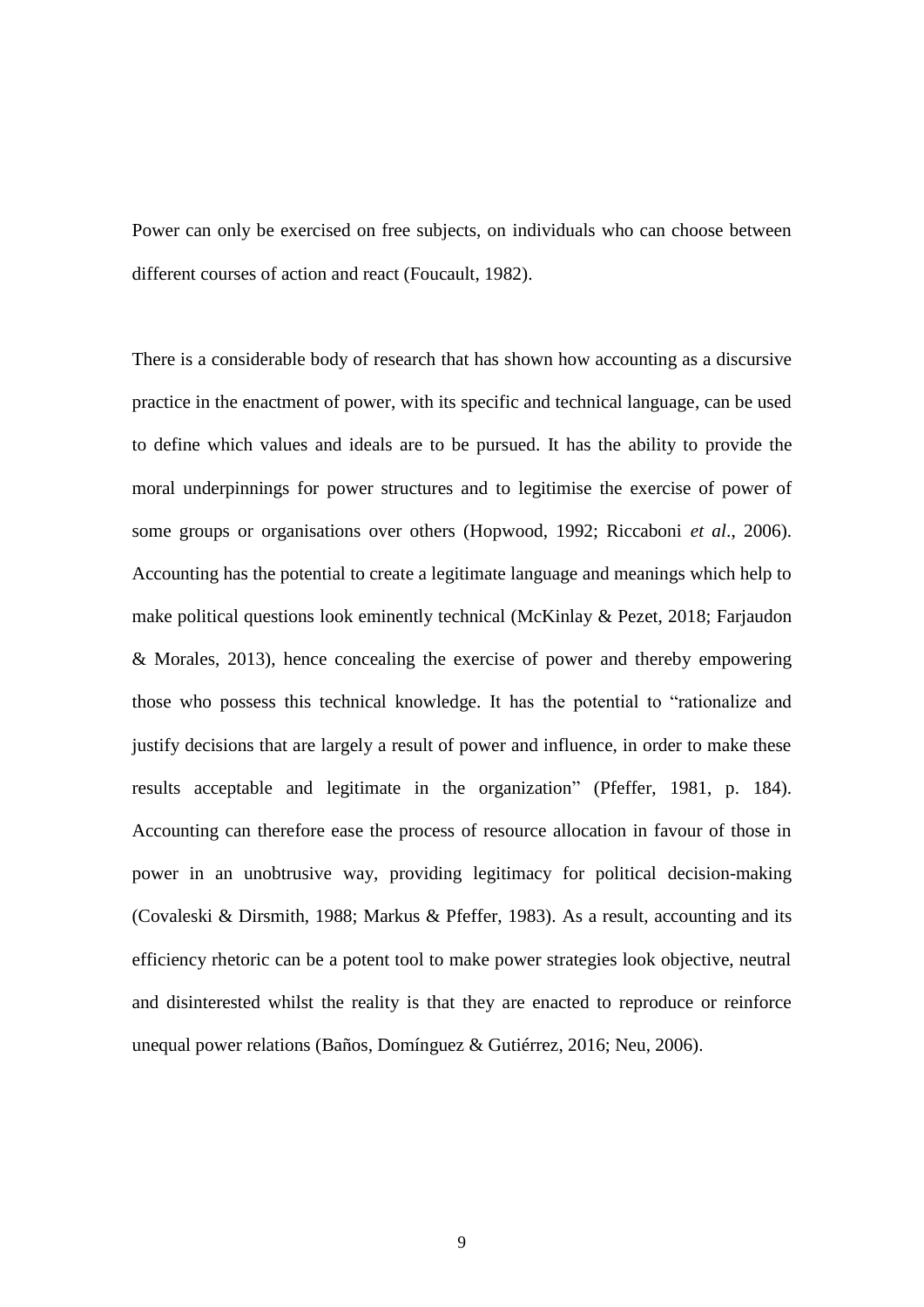Accounting practices provide the means to make individuals and organisations calculable and accountable for their performances and behaviours which can then be compared against a standard of conduct set by those in power. The result is an ability to exercise a detailed and individualised intervention on each and every subject with the aim to minimise deviations from the norm to overcome resistance (Miller, 2001; Miller & O'Leary, 1987). This, concludes Foucault (1995), constitutes disciplinary power. Progressively from the  $16<sup>th</sup>$  century until the  $18<sup>th</sup>$  century power ceased to manifest itself in the form of spectacular and violent displays of the might of the sovereign and, instead, started to be exercised through hidden, less obvious practices which constituted disciplinary power (Foucault, 1982). By directing attention to the individual body as a target of manipulation and training (Burrell, 1988, p. 226), these practices of disciplinary power sought to make individuals and groups useful and docile. At the same time, 'bio-power' (Foucault, 2007, 2008) targeted individuals as part of a homogeneous social body and sought to master the whole population through knowledge of its broader phenomena (Foucault, 1995). Institutions such as schools, universities, mental asylums or clinics ensured that these forms of power seeped deep throughout society.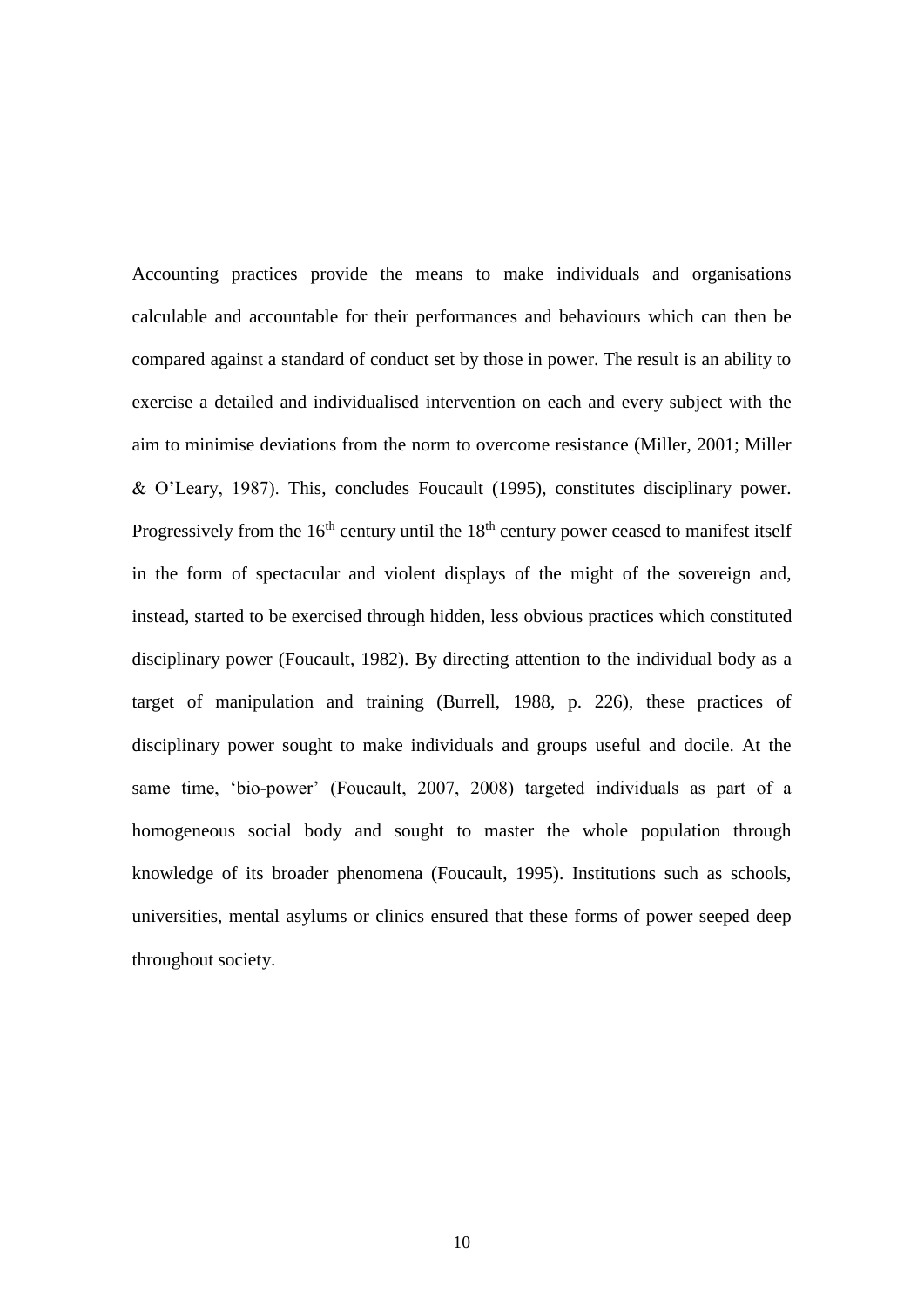The tool that is used to achieve power, such as accounting, can also be used to resist by being turned against those who employed it in the first place. Accounting knowledge can enable the mobilisation of effective resistance by "exposing the arbitrariness and selectivity of accounting procedures and the incompetence or partiality of accounting practitioners" (Ezzamel, 1994, p. 220), thereby showing the hidden purpose of apparently neutral accounts (McPhail, 1999). Research by Baños, Domínguez and Gutiérrez (2016) has focussed on a government plan in  $18<sup>th</sup>$  century Spain that was meant to improve tax collection and reduce excessive spending. This plan, which was grounded in techniques based on accounting, was successfully resisted by the Spanish bureaucracy when it contested the new governmental discourse on its own terms. Moreover, Andrew and Cahill (2017) showed how the Australian government's attempt to privatise two prisons in New South Wales in the name of improved efficiency was backed by the means of accounting. This discourse was resisted by union and community groups with the same tools to show how a focus on costs failed to capture the long-term effects of privatisation on local communities. Outside the sphere of government, practices of resistance to change that are promoted by means of accounting have also been documented in the context of factories (Knights & Collinson, 1987; Ezzamel, Willmott & Worthington, 2001; 2008).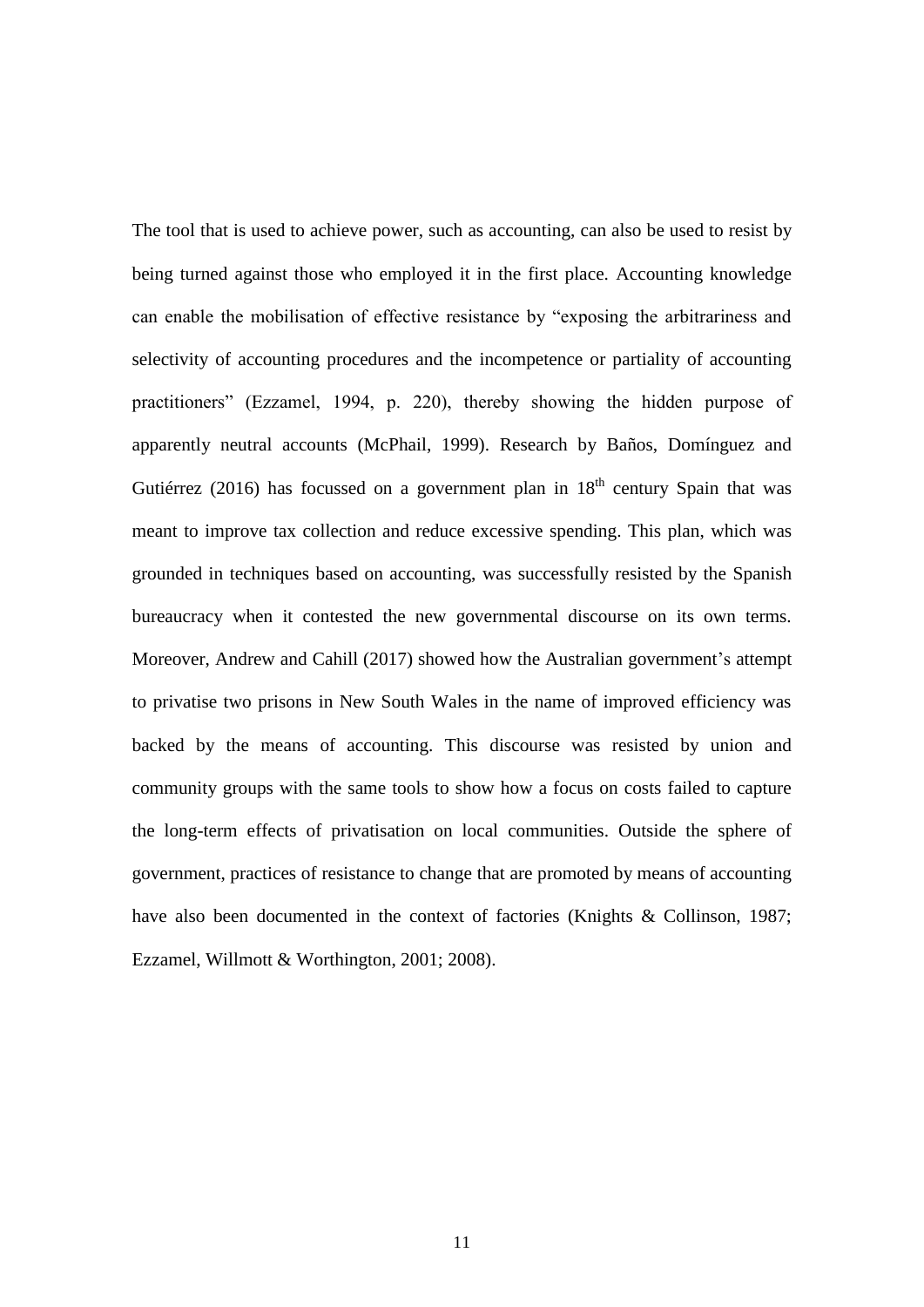The presence of an "archipelago of different powers" (Foucault, quoted in McKinlay *et al*., 2010, p. 1019), the inevitability of resistance, the possibility of re-utilisation of discourses, including accounting, for opposing purposes means that even when the objectives of a programme of government are clearly set out by its proponents its actual outcome cannot be *a priori* known or controlled because of the complex interrelation between the exercise of power and the resistance that it confronts<sup>4</sup>. As a result, the presence of unexpected strong resistance or the rise of unintended outcomes may lead those involved in a power relationship to revise and re-focus their strategies to seek to achieve success in the power struggle. This was exemplified by the clash between the Fascist government and the University of Ferrara, which the government sought to bring under its exclusive control.

# **The Fascist State and the Role of Universities**

**.** 

The Fascists needed to 'build the new Italians' necessary to create a new national consciousness, a new way of life informed by Fascist values (Lyttleton, 1973, p. 381). This implied a search for uniformity and efforts to influence and control cultural and artistic expressions to shape the will of the people (Lyttleton, 1973; De Grand, 1994). In order to minimise opposition to their plans and gain the allegiance of people to the

<sup>4</sup> Foucault explains this by highlighting how power relations are both intentional and non-subjective (Foucault, 1978, p. 94; see also Foucault, 1980). Power is intentionally exercised to achieve certain objectives, but their achievement cannot be controlled by any particular individual as no one can control the entire power network.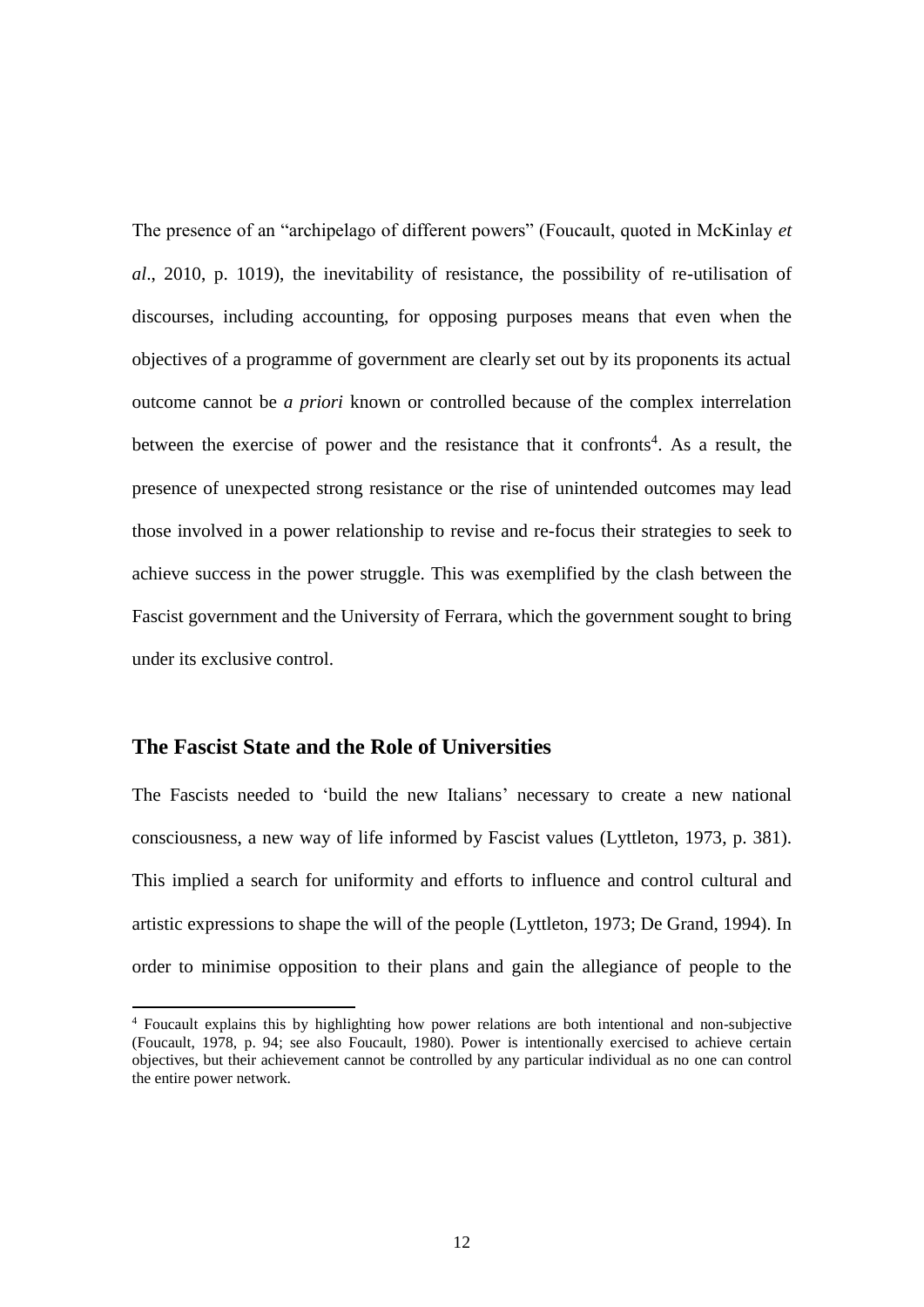regime in the pursuit of the 'new man', action on new generations was particularly important. Mussolini and other Fascist leaders believed that youth played a fundamental role in the continuation of the regime. For this reason, the unchallenged control of schools and universities became an objective of the highest importance (Lyttleton, 1973, p. 402).

Gentile, consistent with the view of the Fascist 'right', saw in the education system a means to protect the existing social order which would have guaranteed the stability of the regime. The Fascists believed that progress would always be achieved by elites, in contrast to the 'masses' who are "matter, not spirit" (Mussolini, 1956a, p. 410); they do not have a clear purpose and always need a guide. Thus, the Nation has to be guided by an 'enlightened' elite, the formation of which was a function of the education system. The education system was also meant to ensure that the position of this elite would not be threatened by any unemployed who were highly educated and, thus, who could have been a dangerous source of criticism to the regime. This was a priority for Gentile who noted that the number of graduates from universities and non-vocational secondary schools was "enormously higher than was needed" (Gentile, 1924, p. 17). Therefore, the reform created clear paths after primary school with the introduction of new vocational schools which did not allow access to higher education. Moreover, a series of examinations for admission, eligibility, promotion and professional qualification were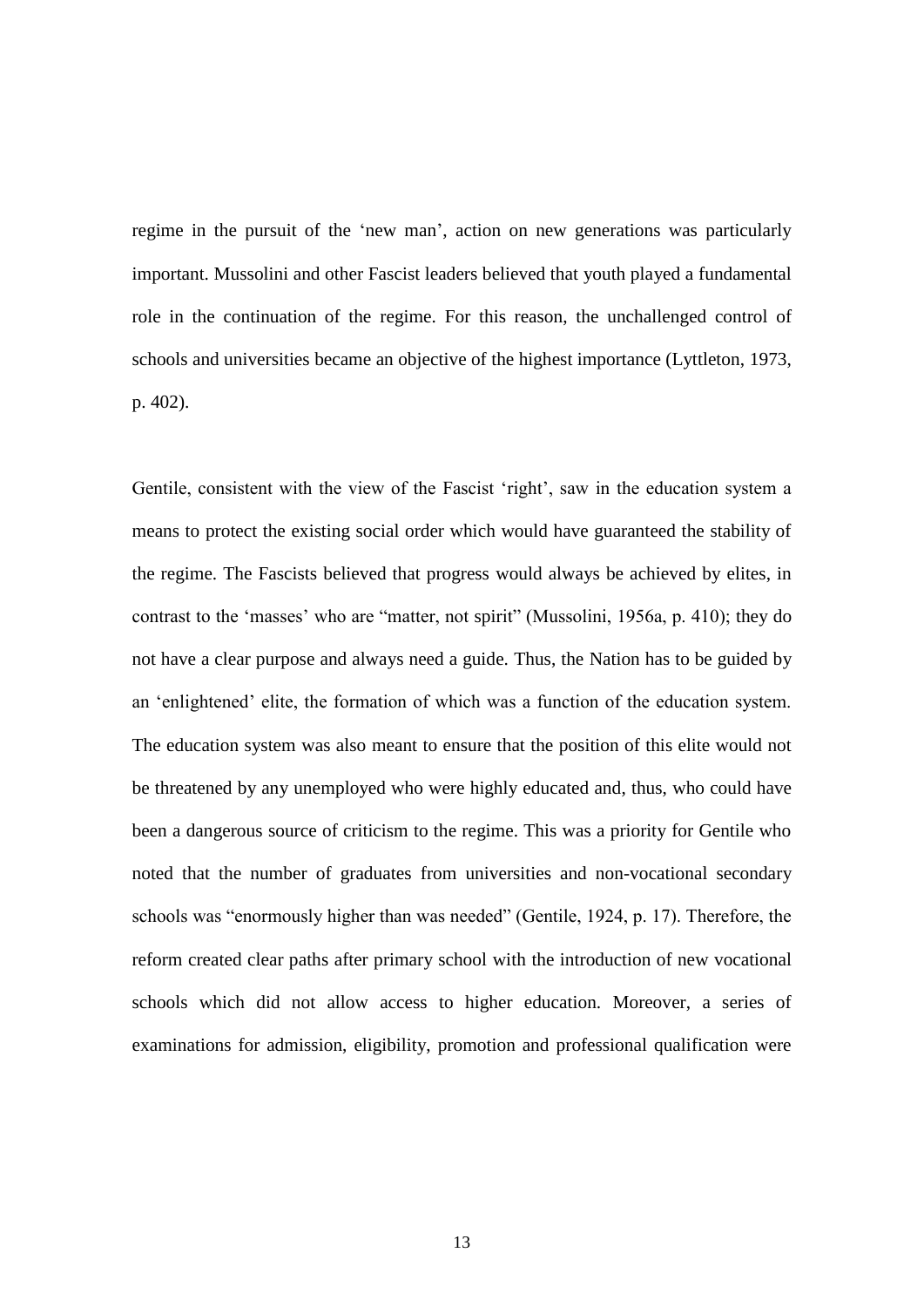introduced with the aim of filtering and regulating the flow of students (Barbagli, 1982, p. 130). These were important means of social control: "early selection prevents raising the hopes of large numbers of people who might otherwise become the discontented leaders of a class challenging the sovereignty of the established elite" (Turner, quoted in Recchi, 2007, p. 401). At the same time, university fees were increased, thus transforming universities into places where a small, wealthy elite of people was formed to become the new ruling class. Gaining control of these institutions meant winning the battle of forming the next ruling class according to the will of the Fascist Party.

The educational reforms promoted by the Fascists, one of the first laws issued by Mussolini's new government<sup>5</sup>, reflected the priorities set by Giovanni Gentile when he became Minister of Education in 1922 and his idea of an "Ethical State" (Gentile, 1928; Mussolini & Gentile, 1961). In marked contrast with 'individualist' liberalism and the minimal state, the State as an ethical entity had a life of its own and was there to protect the interests of the Nation, which was made up of past, present and future generations of citizens bound by a common language, values and religion (Gentile, 1928). To achieve this the State had to intervene in every aspect of the life of its citizens who, in turn, needed to leave aside their interests to pursue those of the Nation, if necessary to the point of self-sacrifice. This Ethical State could only be achieved, according to Gentile,

<sup>&</sup>lt;sup>5</sup> This comprehensive reform was enacted through four different Royal Decrees: n. 1054 of 6<sup>th</sup> May 1923; n. 1753 of 16<sup>th</sup> July 1923; n. 2012 of 30<sup>th</sup> September 1923; n. 2185 of 1<sup>st</sup> October 1923.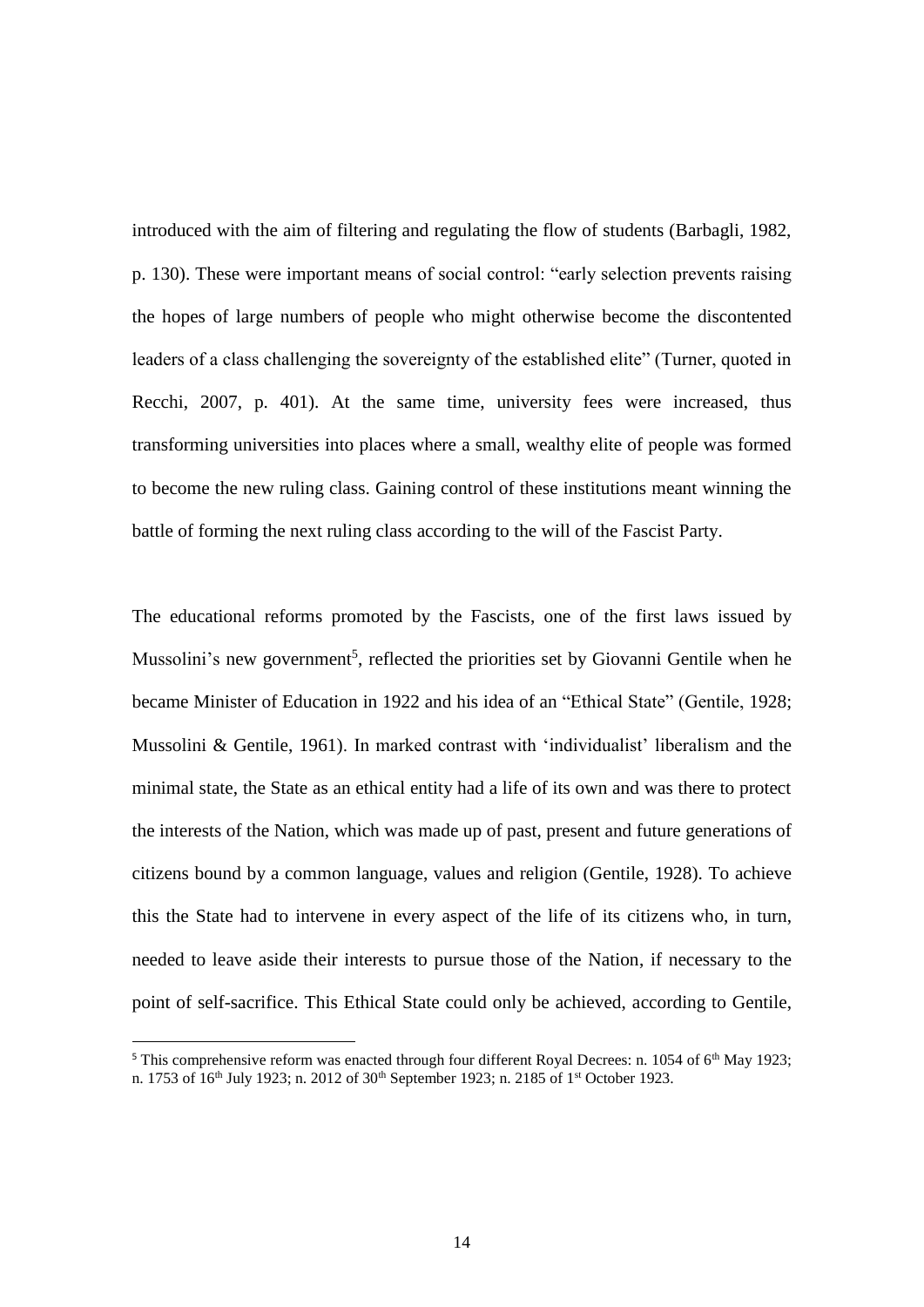by making reform of the education system a priority of the Fascist government because it was clearly the "prerequisite of every other State function, as the alphabet is the baptism of every civilized man" (Gentile, 2004, p. 24). According to Gentile "the school system gathers in itself all the energy of life, *it needs a clear rule more than any other form of life*" (AS, Gentile, Senato del Regno, 3<sup>rd</sup> June 1927, emphasis added). It is not surprising, therefore, that Mussolini proclaimed that Gentile's reforms were "the most Fascist of all the reforms passed by my government" (Mussolini, 1956b, p. 366).

Gentile's reforms applied to all educational institutions, most importantly Kingdom Universities and Free Universities, even though they differed in some fundamental characteristics, most importantly the way that they were funded. Although initially it never directly or openly opposed Free Universities, the Fascist government was keen to undermine their independence to ensure a total, unitary control of higher education consistent with the priorities of the Fascist State. Gentile clearly stated in an address to the Italian Parliament that Free Universities "too often have gone way farther than others for which the State provided …; it is a fact that we have to be mindful of the advantages these institutes [Free Universities] have enjoyed vis-à-vis State [Kingdom] Universities" (AS, Gentile, Senato del Regno, 27<sup>th</sup> November 1922)<sup>6</sup>.

<sup>6</sup> Gentile was referring to the ability of Free Universities to set the level of student fees and invest their resources without reference to the priorities of the State.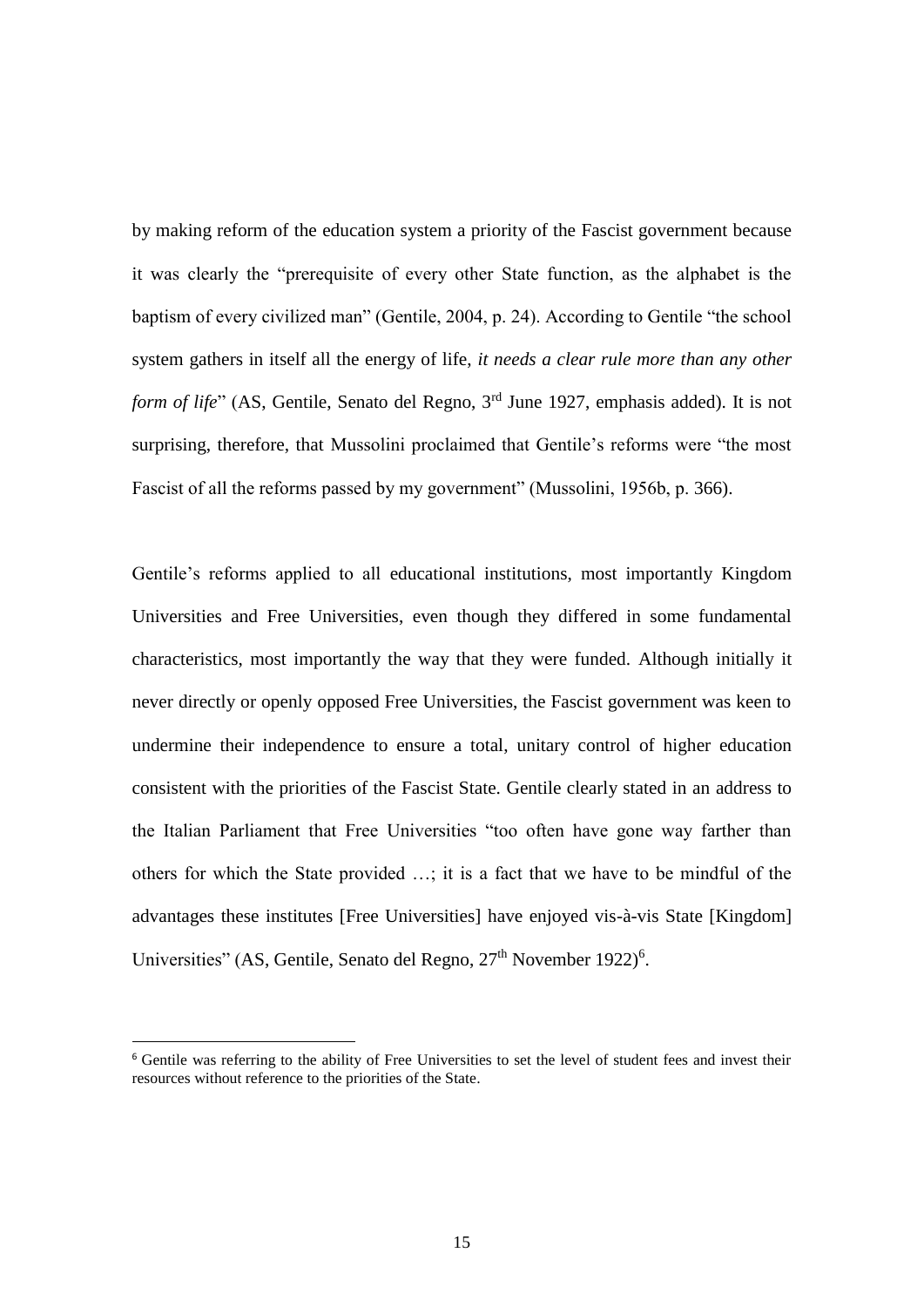To ensure the success of his reforms, Gentile also introduced a comprehensive set of social rules and practices to control academics, students and university administration. Although the independence of academics from political power was ostensibly formally protected, they were required, before taking office, to swear an oath of loyalty to the regime. The oath was made compulsory in 1923 but the formula was changed in 1927 and 1931 to make it explicit that professors had to declare their loyalty not only to the State but also to the Fascist Regime<sup>7</sup>. From 1927 the government could remove from office those professors who "through their behaviour within or outside the workplace, did not show the loyal discharge of their duties or were demonstrated not to be in line with the general political guidelines" (AS, Gentile, Senato del Regno, Documenti, Legislatura XXVII,  $1<sup>st</sup>$  session,  $18<sup>th</sup>$  May 1927).

In Kingdom Universities, which were the majority in Italy, the funds came from the State. This meant a closer control exercised by the State, but also the availability of ample resources to fund research and teaching. Kingdom Universities included the largest universities in the Italian territory $<sup>8</sup>$ , which traditionally had been able to attract</sup>

<sup>&</sup>lt;sup>7</sup> The oath imposed by Royal Decree n. 1227 of 28<sup>th</sup> August 1931 reads: "I swear to be loyal to the King, to his Royal successors and to the Fascist Regime, to abide by the Statute and the other laws of the State, to attend to my teaching and academic duties for the purpose of forming decent, hard-working citizens devoted to the Motherland and the Fascist Regime. I swear I do not belong nor I will belong to any associations or parties whose activity is not consistent with the duties of my office".

<sup>&</sup>lt;sup>8</sup> At the time when the Fascists came to power, the largest and more prestigious Kingdom Universities were those of Bologna, Cagliari, Genoa, Naples, Padua, Palermo, Pisa, Rome, Pavia, and Turin (Charnitzky, 1996).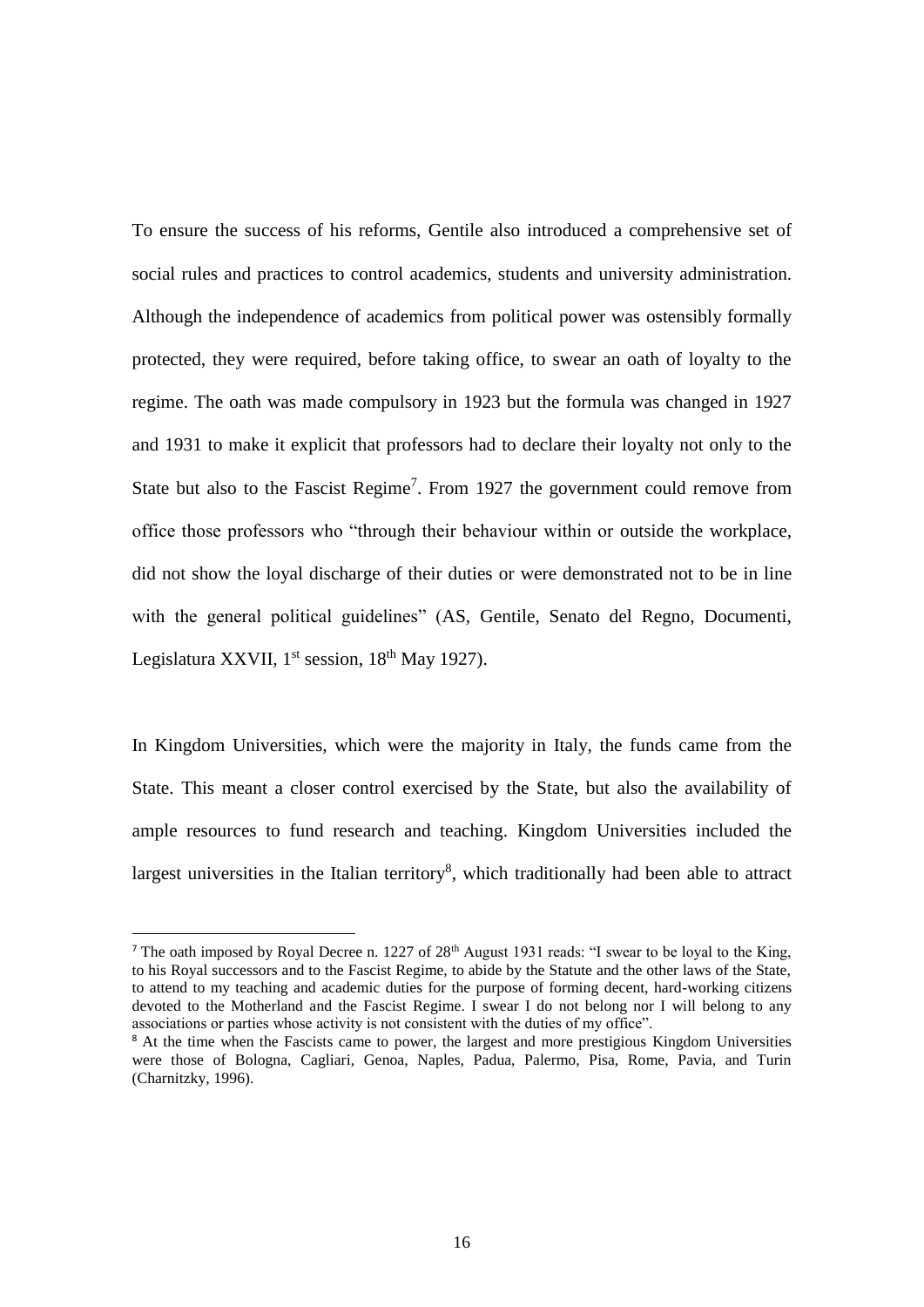professors by their ability to provide higher salaries (Charnitzky, 1996; see also AUF, Series 16.1, 55, 1930). Their location in large cities and the presence of renowned professors in turn enabled them to attract a large number of students. In contrast, Free Universities had to provide for themselves to satisfy their financial needs and were allowed to use their resources as they decided. The main sources of income of Free Universities were student fees and contributions by the local municipalities and provinces where the universities operated. Some universities were also able to raise further resources from local charities and associations or private donors. The lower fees that Free Universities charged were an important means to attract students. This meant that students from the middle and working classes could have been able to access higher education, which was inconsistent with the elitist aims of Gentile's reform.

Gentile's reform was built on a Law passed a few months before the Fascists came to power (Law n. 1147 of  $25<sup>th</sup>$  July 1922) which raised the level of Free University student fees to that required by Kingdom Universities. At the University of Ferrara the Faculty of Law student fees increased in 1922 from 640 lire per student to 795 lire (a 24% increase), those for Science went from 390 lire to 600 lire (+54%) and the Faculty of Medicine saw an increase from 350 lire to 500 lire (+43%) (AUF, Series 10.1, 25, 1923,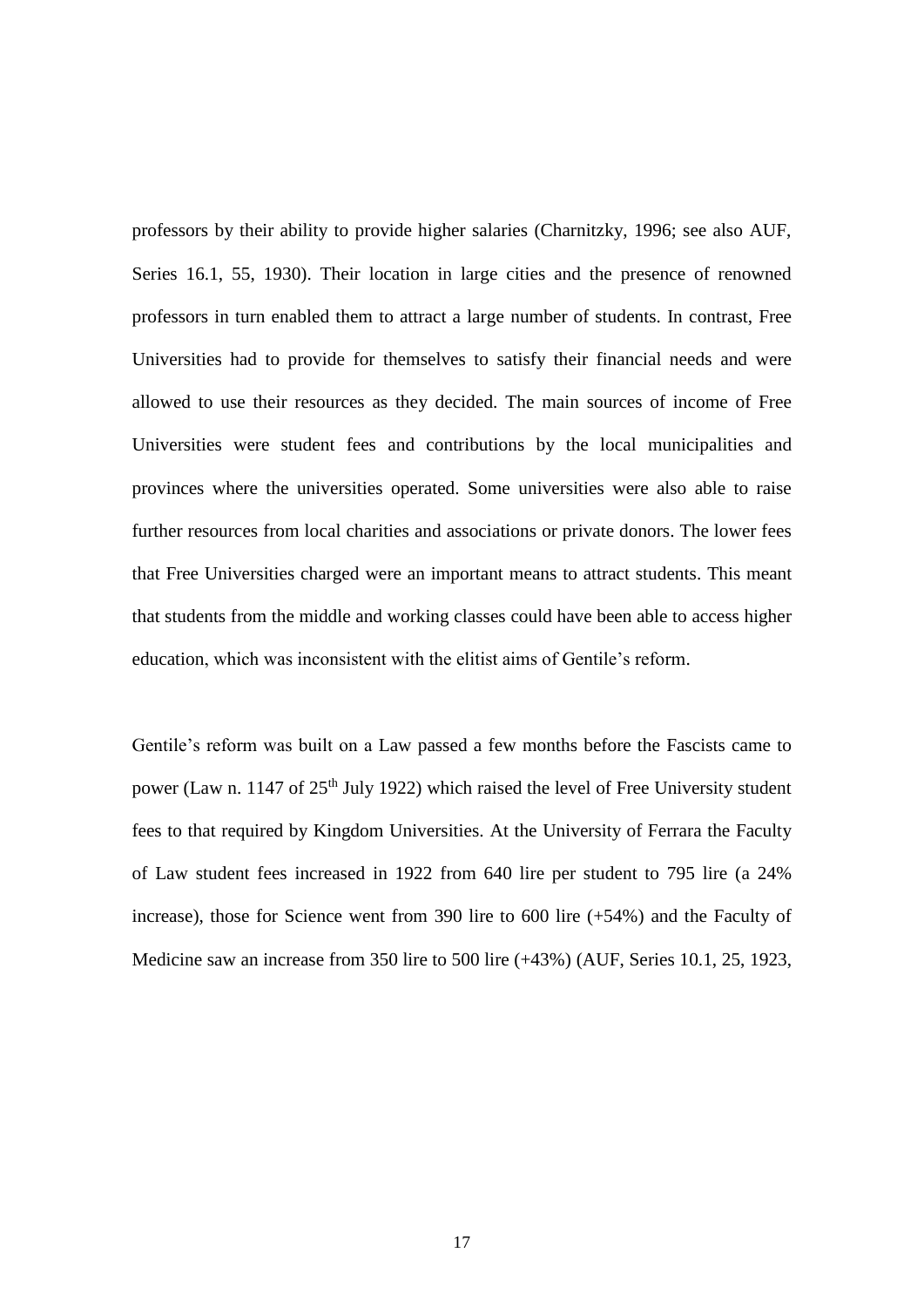p. 39)<sup>9</sup>. The considerable increase in fees succeeded in making access to higher education more difficult for the poorer students, thus emphasising the elitist intentions of the Fascists. Ultimately, the drop in the number of students matriculating caused by the increase in fees generated a much higher burden to be borne by those universities which did not rely on State support, most especially the Free Universities. If Free Universities were unable to fund their activities, then by the Royal Decree they would lose their status as a Free University and come under the absolute control of the Fascist government, or face closure. This in turn had significant social consequences for working class youth, who could have turned to Free Universities to access higher education, by making it harder for them to achieve upward social mobility.

After Gentile's reform, both the Kingdom Universities and the Free Universities were given apparent administrative autonomy. However, this was to be conducted under State vigilance enacted through highly detailed measures. All universities were required to draw up a new Statute to implement Gentile's reform and demonstrate the financial viability of their new teaching offers. The Statute then had to be sent for approval to the

**.** 

<sup>9</sup> Pharmacy and Obstetrics student fees rose from 370 lire to 490 lire (+32%) and from 92 to 135 lire (+47%) respectively. The new fees represented 17% of the average salary of a professor of Law, 13% of the salary of a professor of Science and 8% of the salary of a professor of Medicine. Professors were paid on the basis of the number of modules they taught, with a different amount depending on the module being compulsory, elective, annual or biannual. Some of the professors in the Faculty of Medicine were expected to teach four to five modules.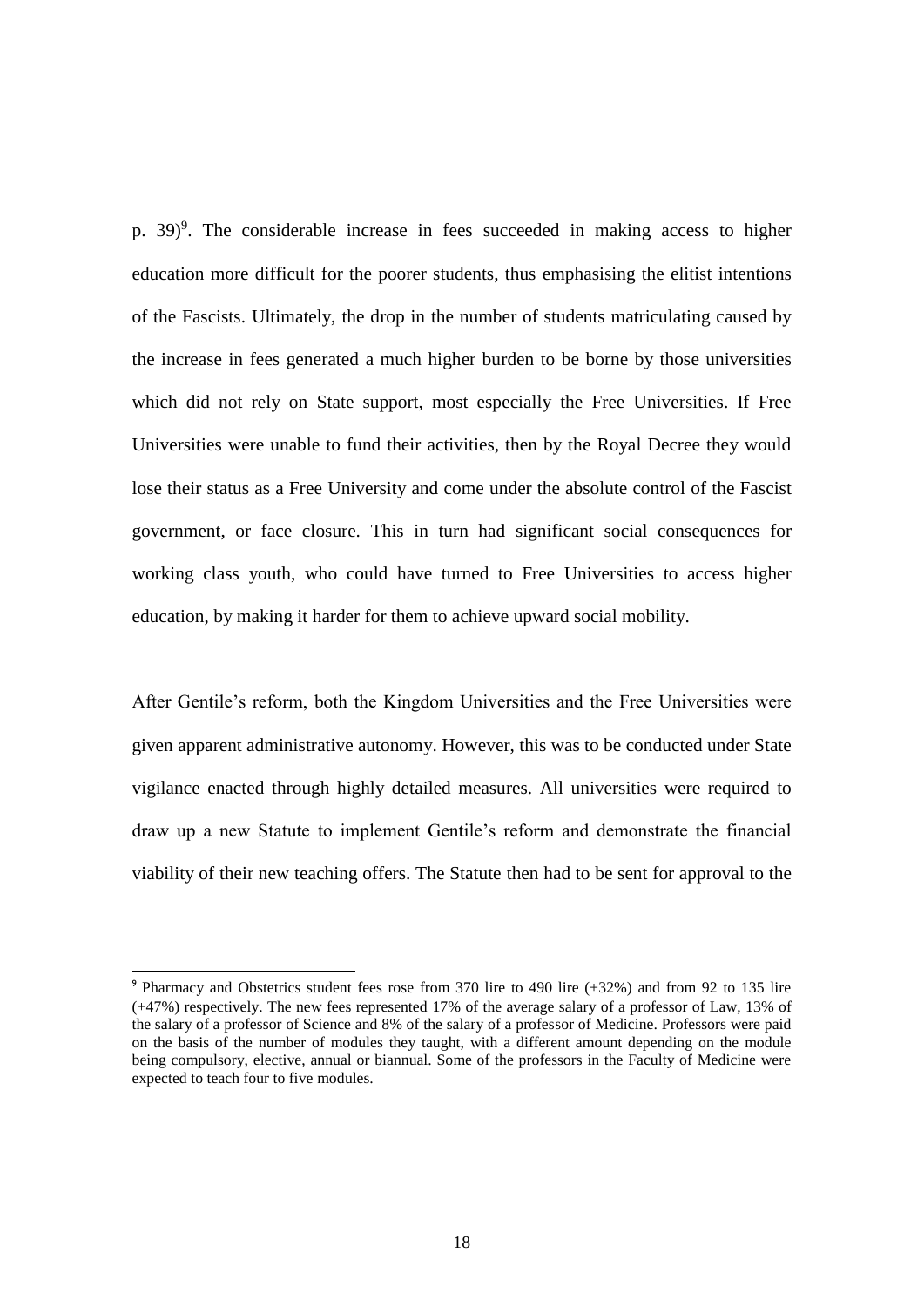Higher Council of Education<sup>10</sup> within the Ministry of Education, this testifying to the pervasiveness of the control exercised by the State. The Statute of the universities became a tool used by the Ministry of Education to modify the organisation of all universities and to influence the teaching offered. Control did not end with the approval of the Statute. The Ministry of Education and the Ministry of Finance had the possibility to order inspections of universities, thereby enabling an even stricter and never-ending scrutiny of the courses offered to ensure their consistency with Fascist aims but also how funds were used by these institutions. Thus, budgets and financial statements were to be sent to the Ministry of Education for approval at regular intervals by all universities, whether a Kingdom University or a Free University. These financial interventions required by Gentile's reforms were to provide the Fascists with the means to undermine and finally destroy the independence of the University of Ferrara.

# **The University of Ferrara and the Threat to Independence**

**.** 

At the time that Alberto V D'Este founded the University of Ferrara in 1391, with the approval of Pope Bonifacio IX, only three courses were offered: Arts, Theology and Law. The University, as in the medieval tradition, was subject to little or no influence from public powers. It depended mainly on fees paid by students who had the power to

<sup>&</sup>lt;sup>10</sup> The Higher Council of Education, an advisory body to the Minister of Education, was set up originally in 1847 in the Kingdom of Sardinia. It was composed of academics and experts in educational matters. This was confirmed by Gentile's reform. However, it required that all of its members were to be appointed by the Minister himself (Ciampi & Santangeli, 1994).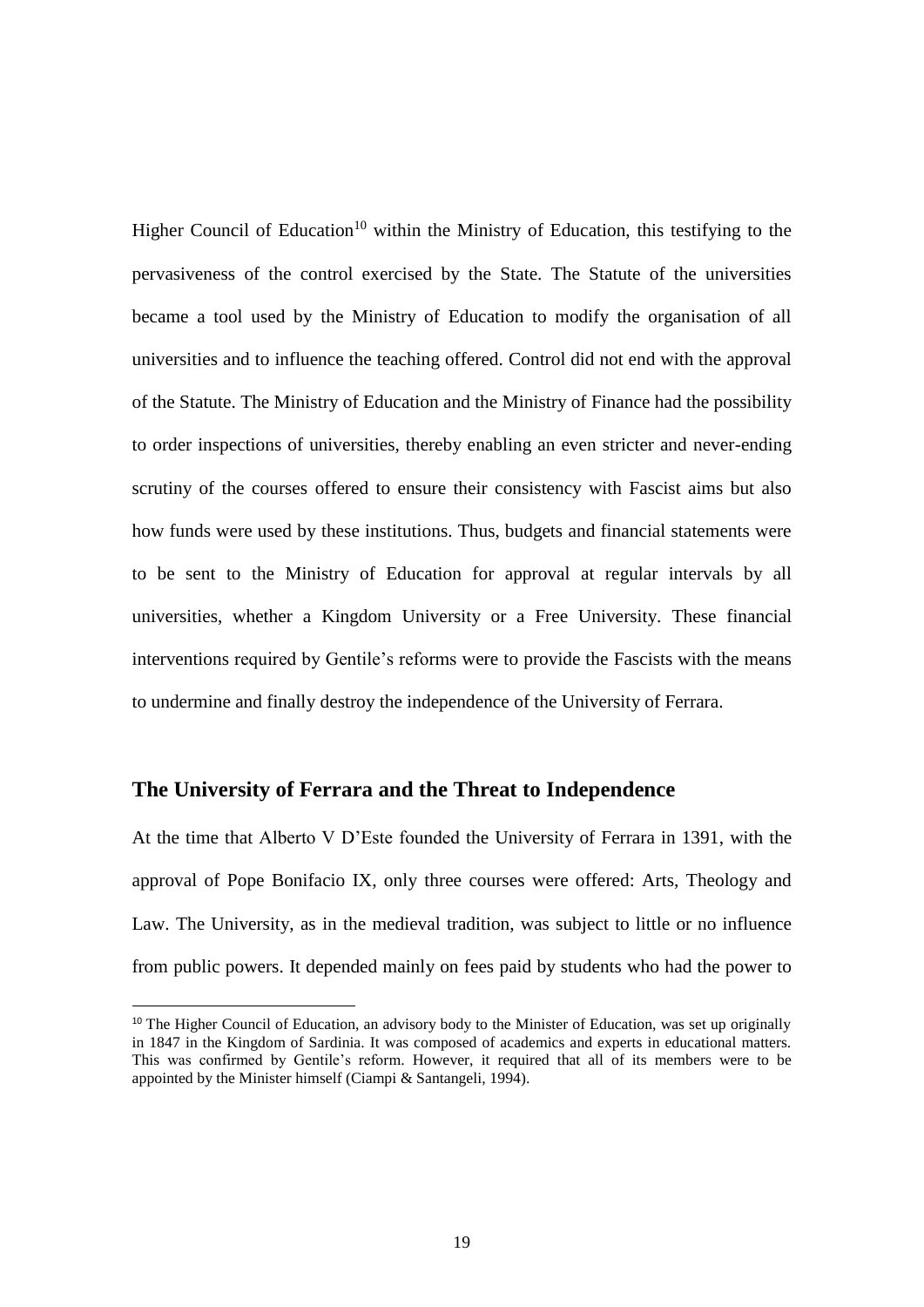hire their professors (Grendler, 2002). Maintaining a high degree of autonomy was still a priority of the University when the Casati Law was issued in 1859, by which all the universities of the Kingdom of Sardinia, in which the city of Ferrara was located, became part of the structure of the State. The University<sup>11</sup>, however, was not prepared to come under the control of the State and hence fought for its independence.

To defend its position after the Casati Law, in a document called the Relazione the University emphasised the importance of its independence for the delivery of quality teaching and research. It noted how the decline of universities, which were born free in the Middle Ages, started when public powers sought to influence their activity by "appointing men [professors], always loyal to power, often known for their ignorance, or ready to bend their teaching to the needs of those in power" (AL, Relazione, p. 3). The need to escape any possible influence over professors and over the use of resources was seen as essential to ensure that the University could continue to "promote the dignity of science and attend to the needs of the community" (AL, Relazione, p. 4). As a result, the University appointed an *ad hoc* committee which demanded that the government return to the institution "what rightfully belonged to it, that is the power to organise its activity […] and appoint professors as it saw fit, leaving the government

**.** 

<sup>&</sup>lt;sup>11</sup> In documenting the interrelationship between the organisation and the government, the word "University" is used to reflect the views of its ruling body, the University Council and, following Gentile's reforms, the Board of Directors.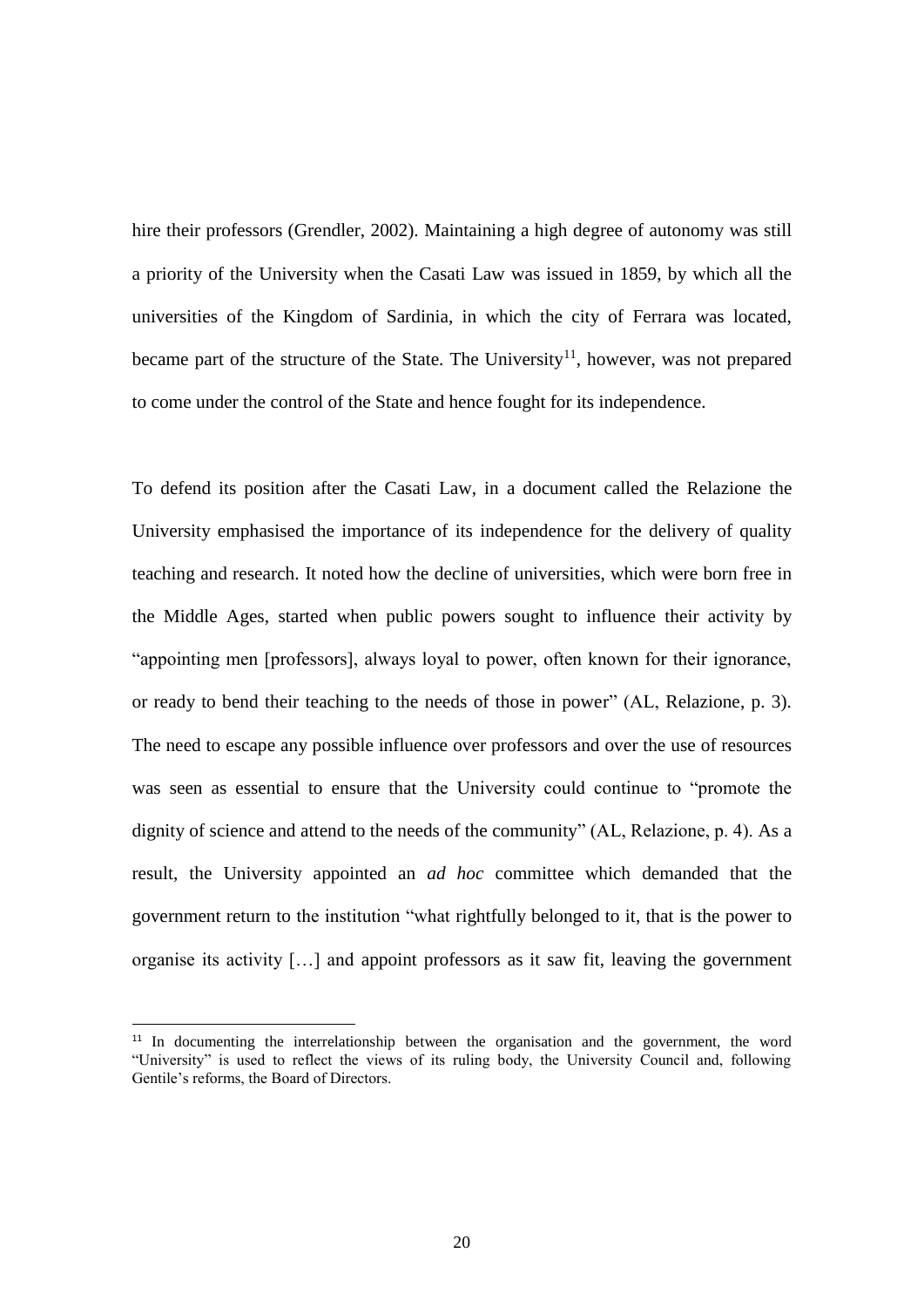just its high vigilance over public order" (AL, Relazione, p. 2). This discursive argument was then reinforced by means of accounting information to make it more credible.

The Relazione (AL, Relazione, pp. 11-12) included a statement of forecasted revenues and expenses which demonstrated how the contributions of the Municipality of Ferrara and of the Province of Ferrara would allow the University to survive and prosper without relying upon State funding. Therefore, from the very inception of the University as a Free institution accounting was used as a tool to defend its independence and gain legitimacy (Moll & Hoque, 2011; Peters, 2001). The combination of accounting and non-accounting arguments (Ezzamel, 1994) proved successful in allowing the University in 1860 to achieve the status of Free University, which meant that it could organise its activities and teaching offer without reference to the priorities of the State. The State would retain the power only to approve the Statute under which the University operated.

Even after the advent of Fascism, the status of being a Free University was perceived as essential by these institutions to guarantee their prestige and their ability to deliver the truly high-quality education which was pivotal in attracting new students. The Rector of the University of Ferrara in 1923 reminded the new Fascist Government that the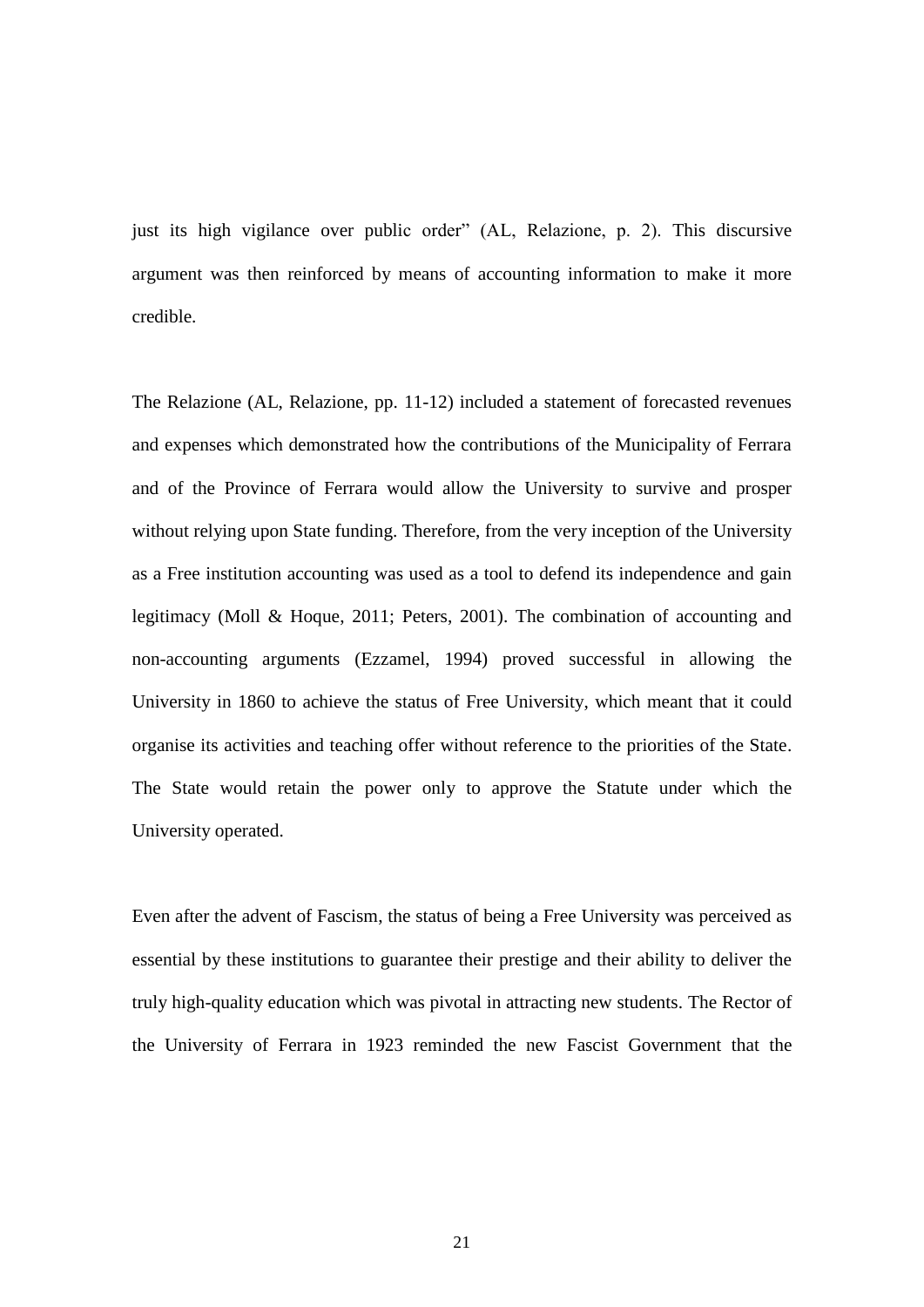University "enjoyed higher prestige than Kingdom Universities" (AUF, Series 10.1, 25, 1923, p. 33). This reputation enabled it to enrich the local economic and social fabric, with over 48% of its students coming from areas other than Ferrara (Yearbook, 1924-1925, pp.  $123-129$ <sup>12</sup>. It provided lawyers, and also doctors and nurses for the local hospital, chemists who would have supported the city's nascent chemical industry, and agronomists, who were important to a rural area such as that of Ferrara (Pepe, 2003). As a result, the University enjoyed strong connections with the municipalities in the Province of Ferrara and with local organisations such as the local hospital, the local Medical Association and the Chamber of Commerce.

As required by Gentile's reform, in 1923 the University had to update its Statute to ensure that its governance and teaching offer were consistent with the provisions of the new law. The reform made it clear that each University could have had four main faculties, namely Medicine, Law, Science and Humanities<sup>13</sup>, although it did not specify the modules which were to be offered. At the start of the Fascist period the University of Ferrara was made up of three faculties, Law, Medicine and Science, and two schools, Obstetrics and Pharmacy, the latter two which offered professional courses. According to the new Statute, a Senate and a University Council were entrusted with the duty to

**.** 

<sup>&</sup>lt;sup>12</sup> Students were not only attracted from nearby areas, but also from the far south of Italy and even from abroad, with students from Croatia, Montenegro and even Brazil.

<sup>&</sup>lt;sup>13</sup> Courses could also have been offered by schools within a university. However, these did not lead to the awarding of a degree.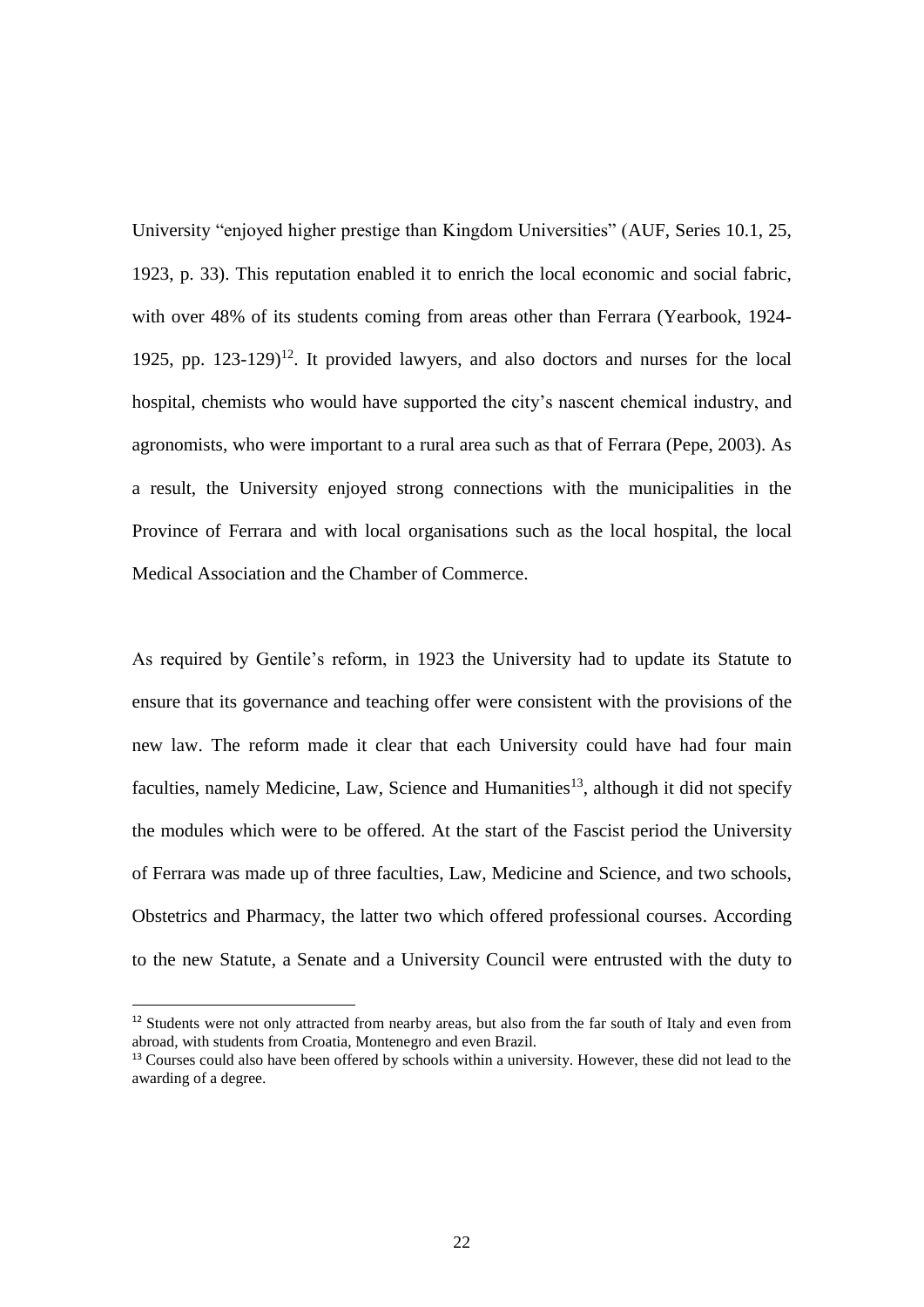administer teaching and research (AUF, Statute, 1924). From 1925 the University Council<sup>14</sup> was replaced by a Board of Directors which had the same powers but the composition of which was changed markedly by Gentile's reforms.

The Board of Directors was effectively the ruling body of the University, whilst the Rector was ultimately responsible for the administration of the assets and resources of the organisation and the management of teaching and research activity (AUF, Series 10.1, 25, 1923, p. 32; AUF, Statute, 1924). The Board was responsible for preparing the budget and the financial statements of the University. In a similar manner to other universities in Italy, the governance of the organisation was significantly impacted when Board members appointed by the State could intervene in the management of the institution and report to the Ministry of Education<sup>15</sup>. However, in the case of the University, their presence was counter-balanced by that of representatives of the organisations which had traditionally supported the University through funding. These

<sup>&</sup>lt;sup>14</sup> The University Council had included the Rector, six representatives of the Municipality of Ferrara, the President of the Province of Ferrara, one representative of the 'Cassa di Risparmio', the main bank in the territory, one representative of the local Chamber of Commerce, the President of the Provincial Department of Education, the Heads of the University's Faculties and Schools and three student representatives. The Board of Directors was composed of the incumbent Rector, the former Rector, the Mayor of Ferrara, four representatives of the Municipality of Ferrara, two representatives of the Province of Ferrara, two representatives of the small municipalities in the Province of Ferrara, the Heads of the University's Faculties and Schools, one student representative for each Faculty and School, one representative for any organisation which contributed at least 10,000 lire per year and one representative of the Ministry of Education. Following the introduction of a degree in 'Science of Corporations and Trade Unions', a representative of the Ministry of Corporations was added.

<sup>&</sup>lt;sup>15</sup> At the University of Ferrara these were normally high bureaucrats or even members of Parliament. They would hold a degree and often be members of a profession, most especially lawyers. Some of them were even people entrusted with a high honour, such as the Order of the Crown of Italy.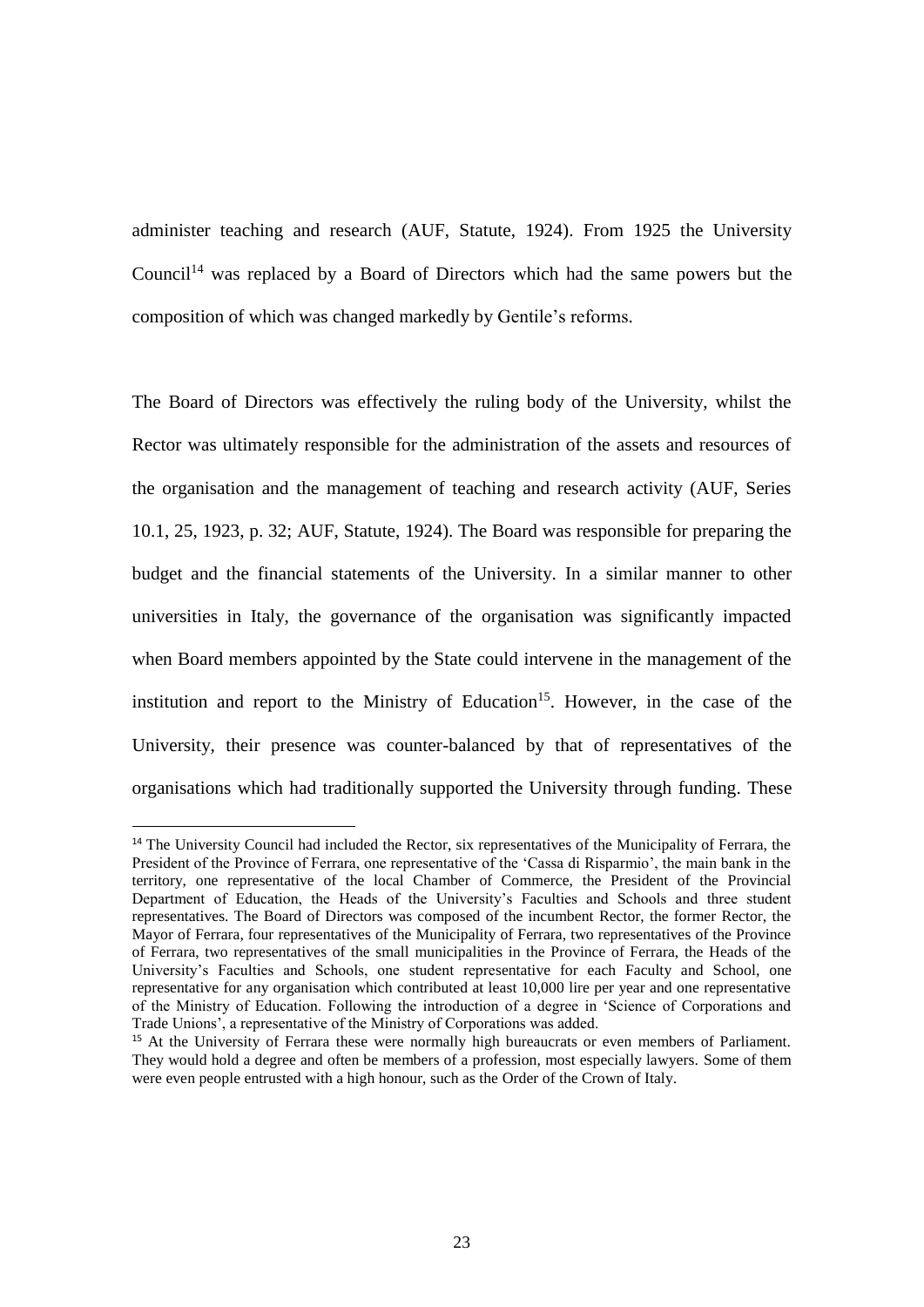included not only the Municipality and the Province of Ferrara but also local banks and the Chamber of Commerce.

In the report attached to the new Statute of the University sent to the Ministry for approval, which also included the required financial plan to demonstrate the financial viability of the amended teaching offer, the University clearly stated how the review of the existing Statute had been informed by "those principles of freedom and independence to which the University has always been faithful" (AUF, Series 10.1, 25, 1924, p. 134). It sought to make clear that it was committed to preserving its autonomy and independence from central government. However, to the great disappointment and consternation of the University, upon receiving the University's new Statute and the related documents the Ministry on  $21<sup>st</sup>$  August 1924, in a highly provocative and unprecedented action, reacted by closing the University's Faculty of Medicine (AUF, Series 10.1, 25, 1924, p. 57). The Ministry explained that the Faculty did not meet the quality requirements imposed by the law by offering only three of the five years required for a degree in medicine. On this Gentile was not prepared to compromise<sup>16</sup> (AUF, Letter of the Minister of Education to the Rector,  $23<sup>rd</sup>$  August 1924; AS, Gentile, Senato del Regno, 3<sup>rd</sup> June 1927).

**.** 

<sup>&</sup>lt;sup>16</sup> At the same time, a proposal to reform the degree in Science was first rejected and later approved only after the University adopted the suggestions coming from the Ministry of Education and had secured an extra grant of 50,000 lire from a local foundation (AUF, Series 16.1, 55, 1925, pp. 28-29).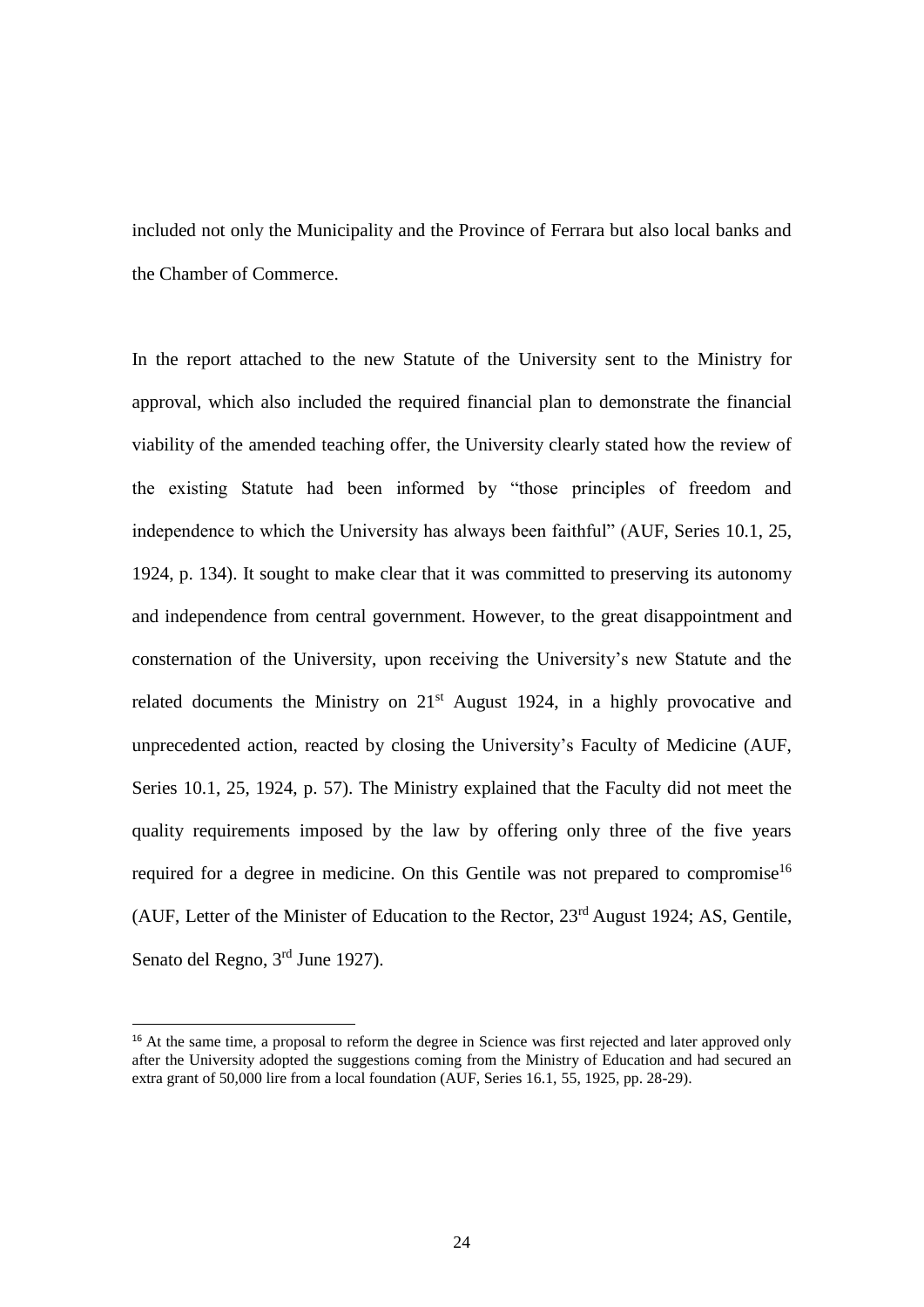When the University was set up as a Free University it did not have enough financial resources and professors to offer a degree programme of five years (AL, Relazione, p. 8). Nevertheless, it decided to offer a three-year programme which would have still allowed a student to have an advanced training in medicine and hence find a qualified job in the local area. If students wanted to complete their studies they would go to another University, usually Bologna nearby. The interpretation provided by the Ministry of art. 4 of the reform meant that 'incomplete faculties' did not fulfil the need to provide students with a sound and thorough education which would have resulted in an academic title to certify their ability to undertake a highly qualified job (Charnitzky, 1996). Consequently, to justify its highly provocative actions the Ministry said that it was not prepared to allow the University to have an incomplete faculty (AUF, Series 10.1, 25, 1924).

The closure of the Faculty, which had been in existence since 1391 (AUF, Series 16.1, 55, 1926, p. 59), not only would have damaged the prestige of the University, but would have also had considerable social and economic consequences for Ferrara. Local students would have had to attend universities in another city, hence adding travel and lodging expenses to the already high fees. This also deprived the local area and its economy of highly qualified individuals. Irrespective of the justifications given by the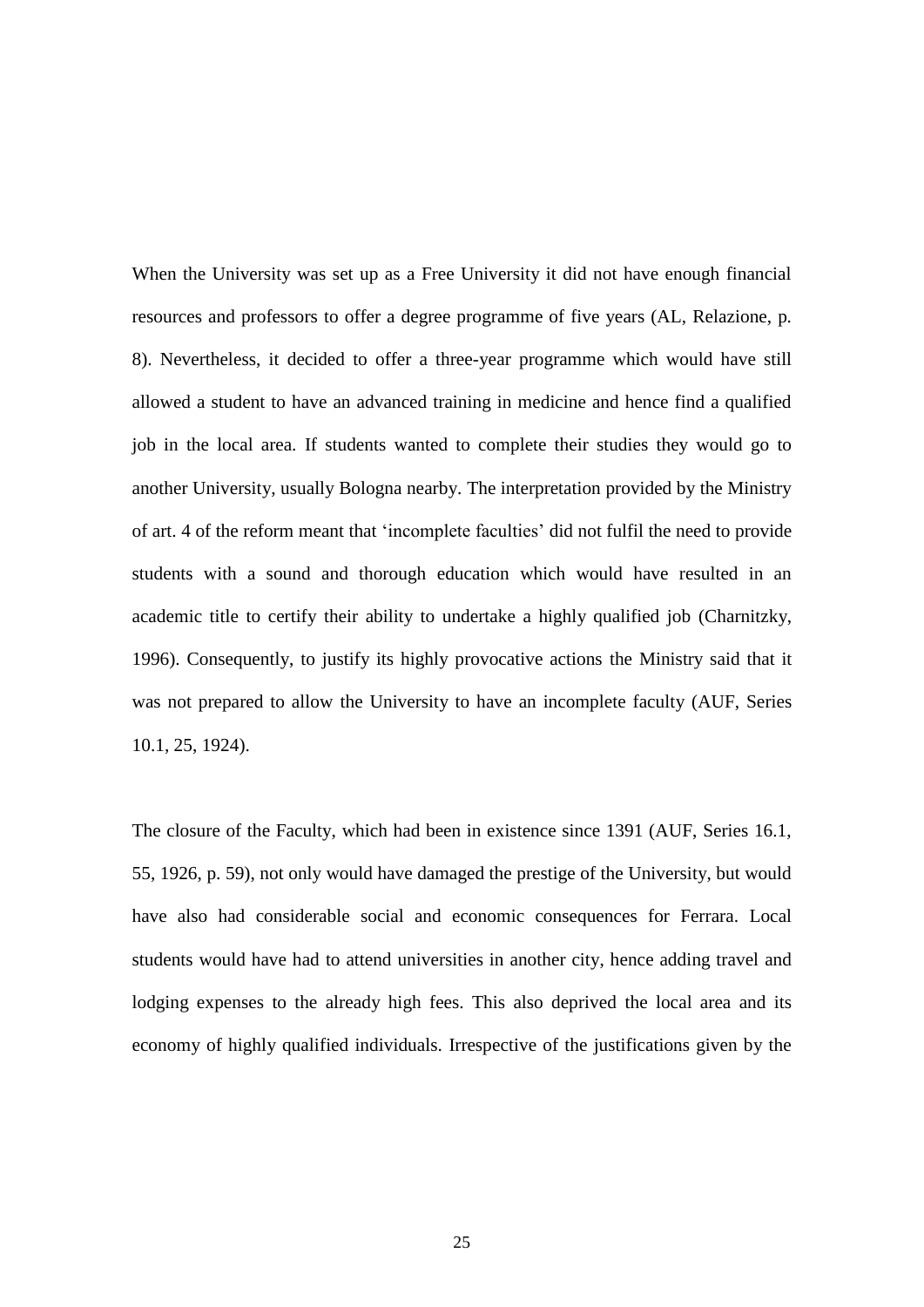government, the closure of the iconic Faculty of Medicine, upon which the national and international reputation of the University was largely founded, would have shown to all universities the determination of the Fascist government to implement the dramatic changes that they were seeking to introduce. It was a means for the Fascists to proclaim that they were not intimidated by any possible opposition, even from an elite university, and that there was nothing beyond their control in the implementation of their vision of the State, to which harnessing the education system was pivotal.

Given the history of the Faculty and its importance more broadly for the reputation of the University, far from being compliant, the University was determined to fight for the Faculty and most especially its independence and traditions. One of the members of the Board of Directors even resigned in open opposition to the decision of the Ministry (AUF, Series 16.1, 55, 1924, p. 9). Another member of the Board was not afraid to protest that "we should keep the Faculty of Medicine at all costs, for the decorum of our University" (AUF, Series 16.1, 55, 1925, p. 30). This defiant stance was backed not only by the students of the University but also by the Municipality of Ferrara and the Local Medical Association, which would have witnessed a reduction in its membership. Bravely, the Board of Directors and the Rector were determined to reintroduce the Faculty of Medicine despite ministerial ostracism. The University was not prepared to accept tamely the decision of the totalitarian government but, instead, was ready to fight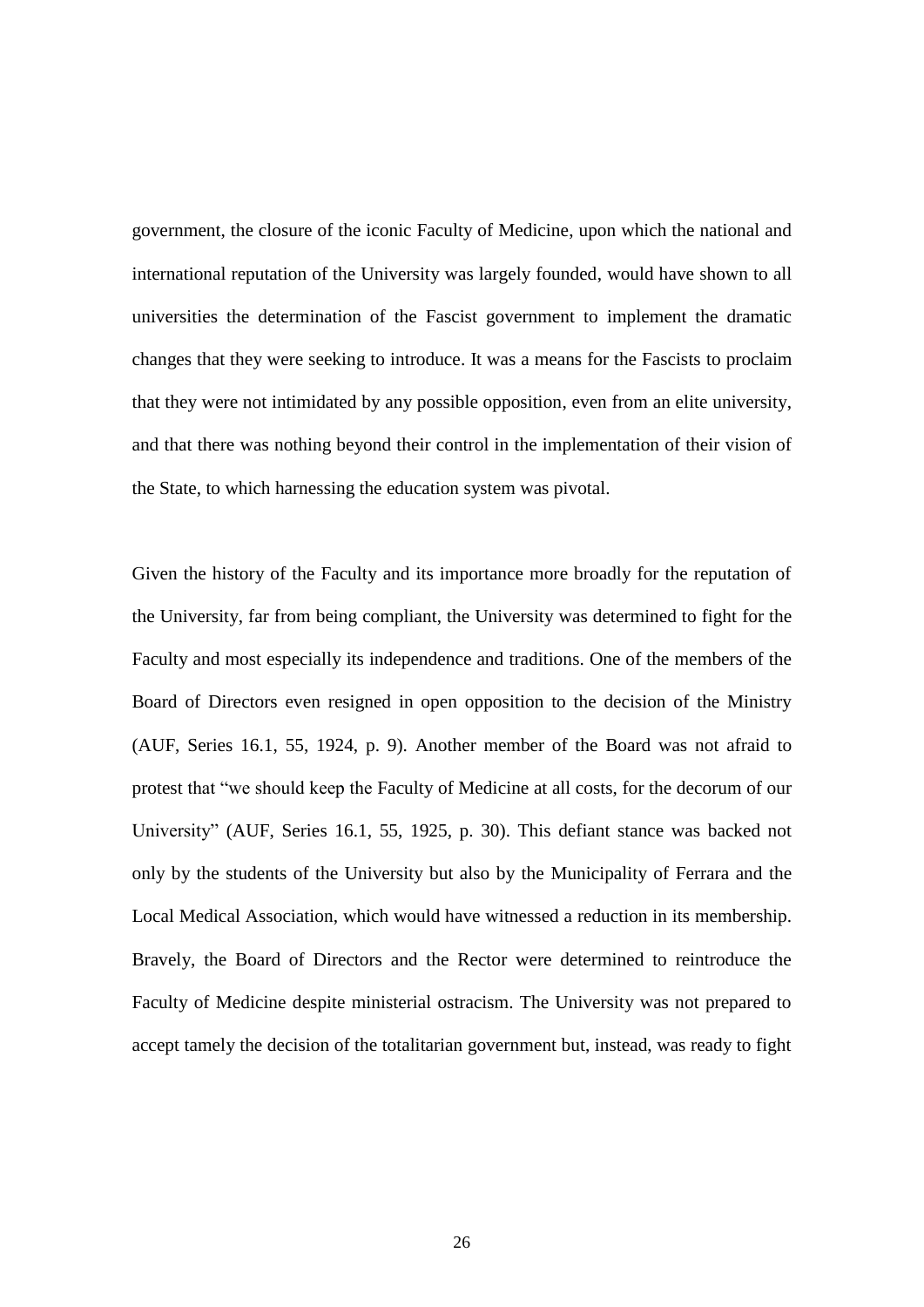"all the damage suffered by the University", referring to it as "this despicable mutilation" (AUF, Series 16.1, 55, 1925, p. 58). The strong stance of the Board was also surprisingly backed by a prominent Fascist Party official who was born in Ferrara, Italo Balbo. It also was reiterated by the Rector in his opening address during the celebrations for the inauguration of the 1924-1925 Academic Year when he spoke again of the "serious mutilation of the structure of the University" (Yearbook, 1925-1925, p. 18).

To take advantage of its traditional independence to resist and protect its integrity, the University mobilised support from local bodies (Ezzamel, 1994), both private and public, which would have been damaged by the 'mutilation' suffered by the University. It also became obvious very quickly that the University's efforts to reverse the government's decision about the Faculty of Medicine would have to rely upon discourses consistent with those used by the government to justify its decision. Most especially, this would be based on financial considerations provided in accounting reports.

# **Accounting for Control and Resistance**

#### **The Struggle Begins: the Re-Appropriation of Accounting Rhetoric**

Rather than engaging in a highly subjective, and therefore far less certain, discussion on the quality of teaching and learning to justify the closure of the Faculty of Medicine, the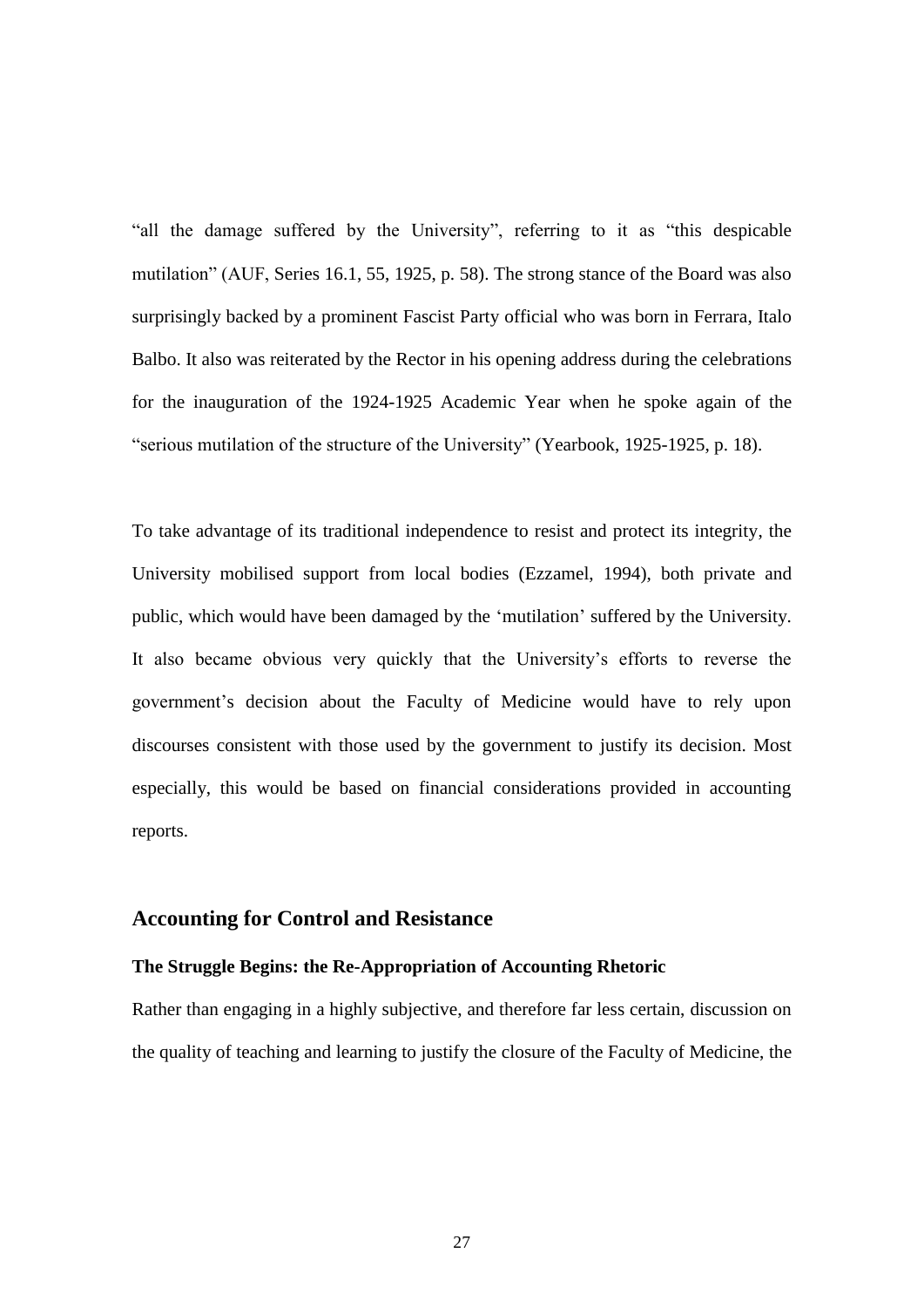power relation created by the Ministry of Education was sustained by a discourse based on financial sustainability. This obviously and explicitly depended for its legitimacy upon accounting information. Thus, to defend its intractable position the Ministry sought to divert any discussion to the more neutral and seemingly factual field of administrative and financial capability (Covaleski & Dirsmith, 1988). After repeated attempts to get the government to reverse its decision to close the Faculty of Medicine, following an inspection on  $6<sup>th</sup>$  September 1924, which in a very threatening manner questioned the University's overall financial stability, the University was asked to submit a new financial plan by October 1925 (AUF, Series 16.1, 55, 1925, p. 28). To reinforce the deceptive credibility of its request the Ministry also required the University to provide budgets for the faculties of Law and Science and the School of Obstetrics. The recourse to accounting reports helped to make the government's action look eminently technical and placing it beyond political debate (McKinlay & Pezet, 2018; Neu, 2006; Rose & Miller, 1992). It also gave the impression that the alleged failings of the University involved far more than just the Faculty of Medicine. The Minister emphasised how the closure of the Faculty of Medicine had been "painful but necessary" by the "scant" resources available (AUF, Letter of the Minister of Education to the Rector, 23rd August 1924). Although the strong financial basis of the discourse relied upon by the government to justify its decision to close the Faculty of Medicine was meant to be difficult to rebut, a discourse that "transmits and produces power" also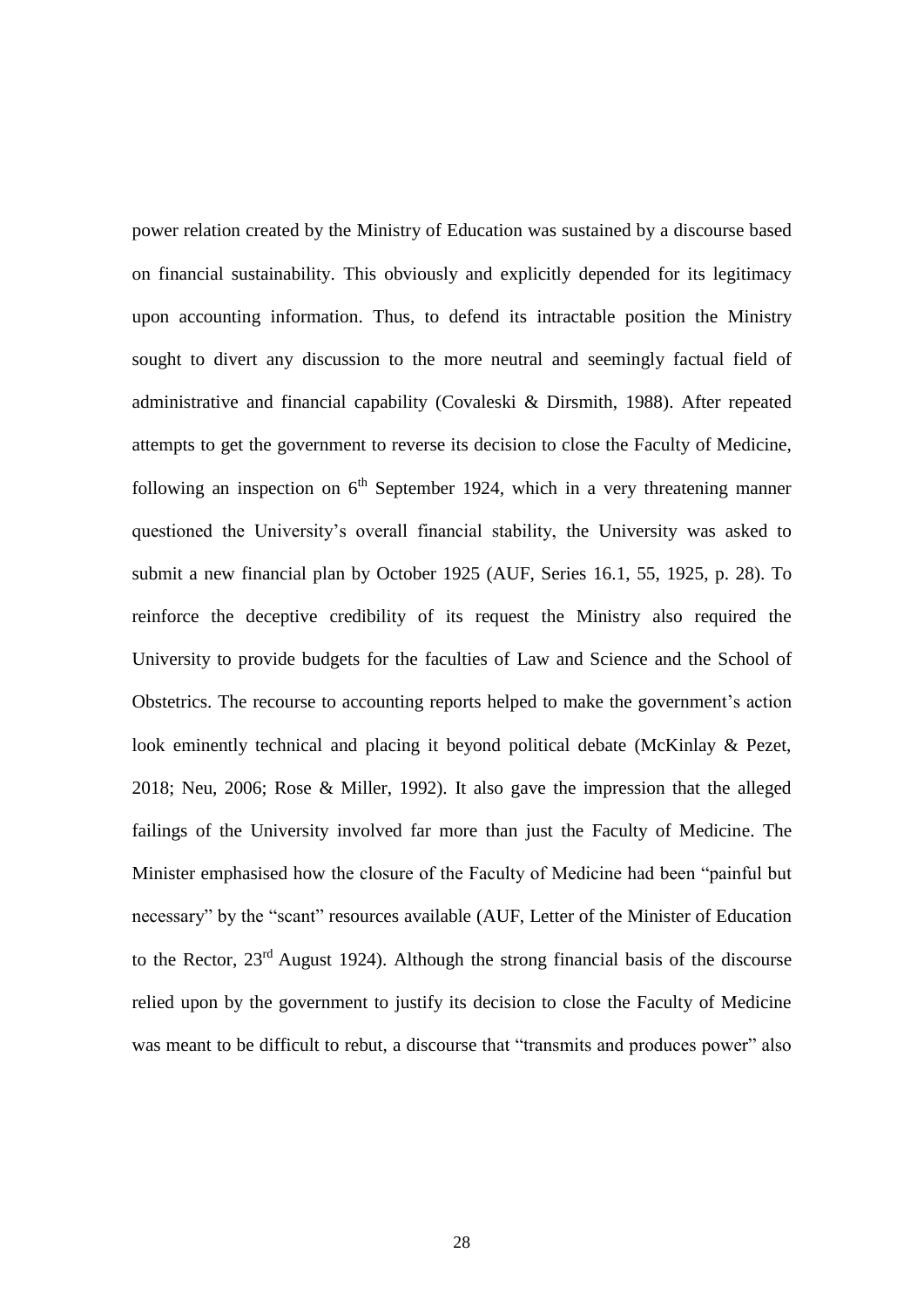"undermines and exposes it, renders it fragile and makes it possible to thwart it" (Foucault, 1978, p. 101).

The attempt by the Ministry to shift the focus of the objections of the University to an accounting discourse was successful but it also provided the University with the means to turn the discourse against the government itself. The minutes of the Board of Directors of the University show that its entire discussion about the Faculty of Medicine became focussed on accounting matters. It was the only discourse that they now recognised as possible with which to engage the government, rather than questioning the decision of the government on other grounds such as the importance of the Faculty for the prestige of the University and for the wellbeing of the local citizens. The response by the University clearly indicates that it realised that if it was to overturn the government's decision it would have to engage with the government using the financial discourse that the government had created. It would have to do this in a manner which would re-appropriate this discourse (Gordon, 1980; Andrew & Cahill, 2017) by demonstrating how the financial and academic viability that the Ministry said was not possible would be achieved by the Faculty of Medicine.

In a similar manner to when the University was able to gain the status of Free University, it sought to mobilise accounting to demonstrate the arbitrariness of the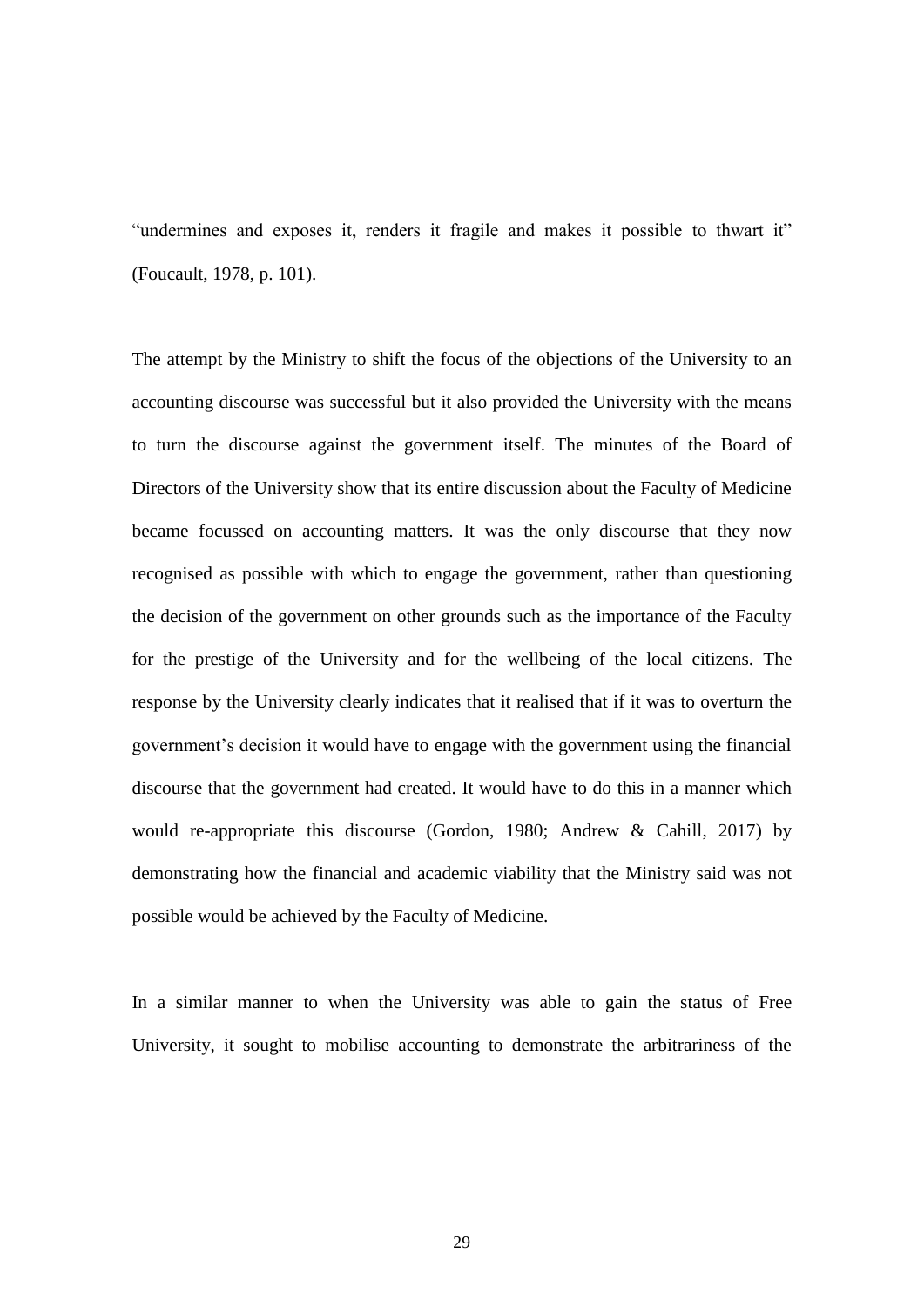government's decision and of the related accounting calculations (Ezzamel, 1994). As a result, an accounting discourse was used to serve strategies seeking to pursue opposite goals to those of the government and thereby be the means of resistance (Foucault, 1978). All of the Board members recognised the dissonance of the financial basis of the discourse which the University was forced to adopt in the context of what was essentially a matter of scholarship. This led them to insist on the need to prepare a financial plan which was "carefully studied in all of its parts" with the participation of an "external member with sound technical [accounting] knowledge" (AUF, Series 16.1, 55, 1925, pp. 32-33). The Board was in effect seeking to use against the government the discourse that it had created by placing the government in a position where to reject a convincing financial case by the University would be to expose the real political intent of the Fascist government's actions.

The contributions of accounting experts were to be essential in reinforcing the credibility of the University's plan and in turning the accounting and efficiency discourse against its proponents (Rose & Miller, 1992). Hence, the Rector in 1925 formed an internal commission of five members, of which one was a professor with accounting expertise, to collect data for the Ministry. The commission sought to demonstrate that effective financial plans were in place for the reintroduction of the Faculty of Medicine under a set of conditions which met all previous criticisms, most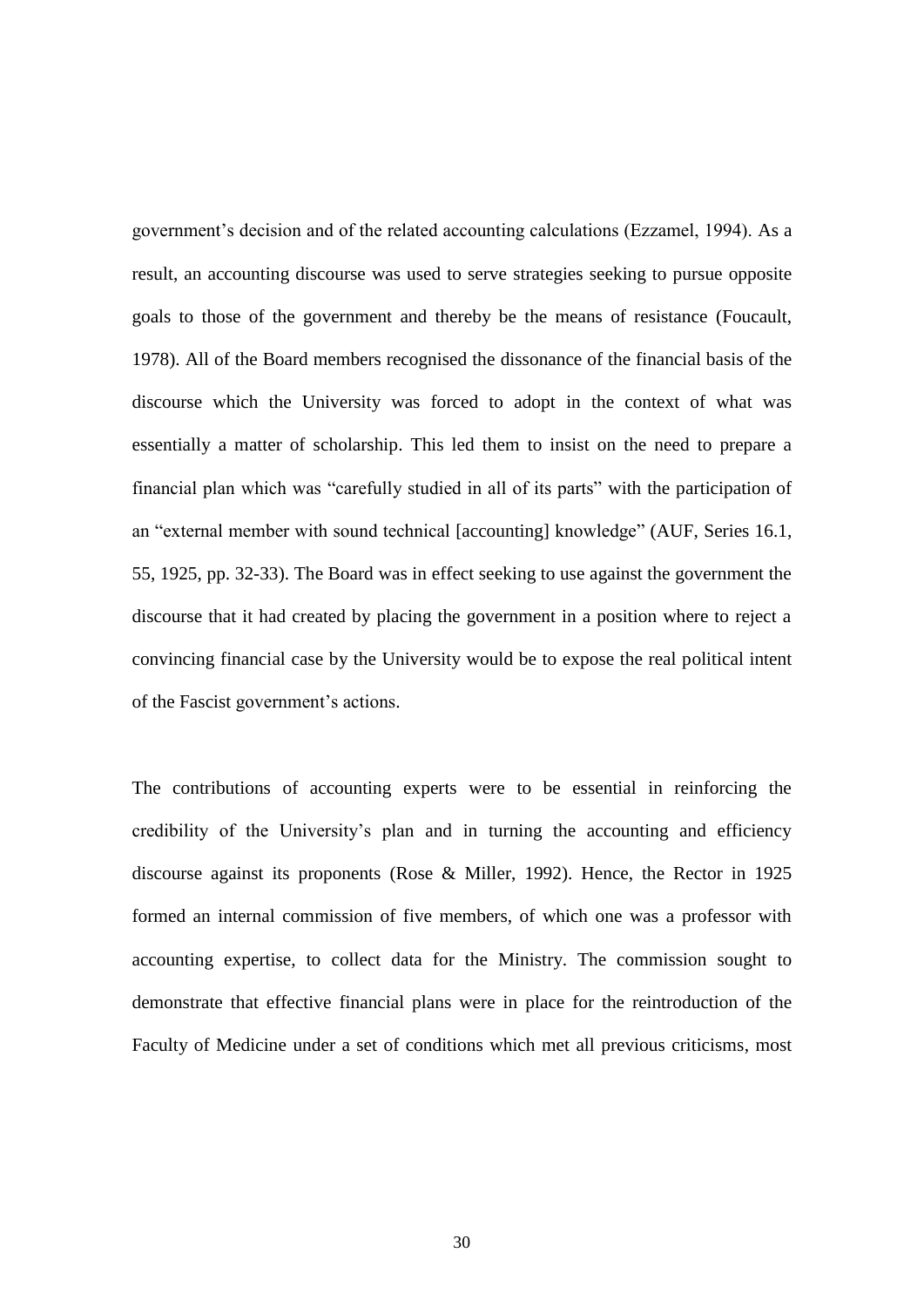especially the financial stability of the Faculty. Upon receiving the commission's report, the Higher Council of Education took a long time to analyse the document presented by the University, possibly in an attempt to slow down and bureaucratize the process. Unable to reject the strong financial case provided by the University without questioning its own methods, another request from the Ministry to the University to submit a new budget resulted, along with the request to gather more resources from the main funders of the University, the municipalities located in the Province of Ferrara. Soon after, on 29<sup>th</sup> March 1926, there was an unexpected announcement by the Ministry which, through the Royal Decree  $n^{\circ}119$  of February 4<sup>th</sup>, 1926, allowed the possibility for the University to re-open the Faculty of Medicine after the submission of further financial details. However, again responses from the University were limited by the financial discourse rather than the quality of the renewed programme now proposed.

The University highlighted how it could count on a remarkable amount of reserves and that increased contributions from funders were not needed (AUF, Series 16.1, 55, 1926, p. 6). In its report the University demonstrated that quinquennial agreements with local governments were in place. It also provided a detailed description of the assets to be used for teaching purposes, including historical information about the main laboratories and other properties. This had been attached to the financial plan. Despite the strong financial case provided by the University, the Higher Council of Education decided one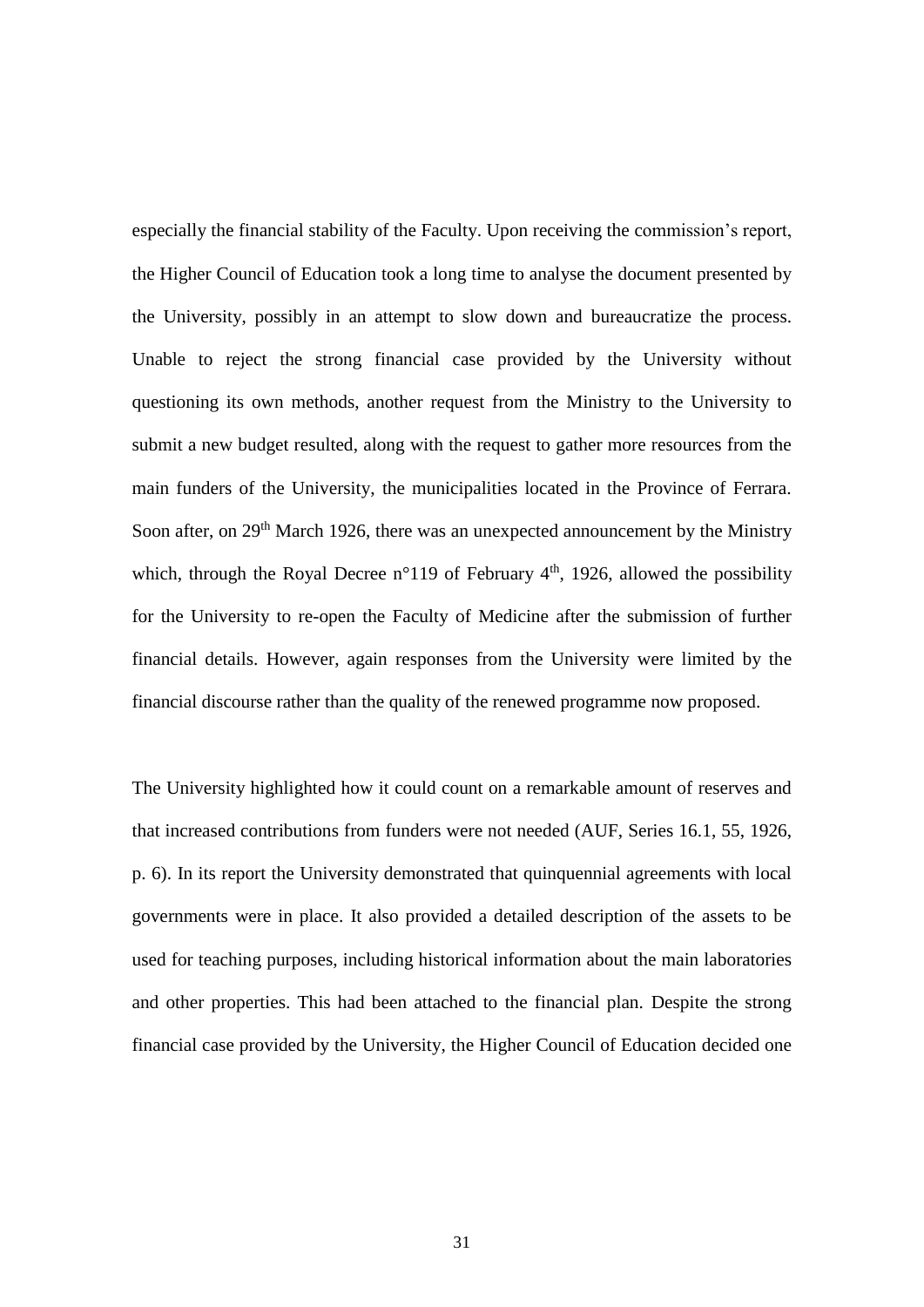year later to deny finally every possibility to reintroduce the Faculty of Medicine. This decision again was justified exclusively on financial grounds. These emphasised mainly the alleged dubious capacity of the University to secure contributions from local funders in the long run and the absence of adequate assets to deliver the proposed teaching:

it has not been demonstrated that clinics and medical institutes will be provided with adequate scientific and teaching equipment, nor that financial resources needed exist or can exist … Moreover, since it is not possible to offer adequate salaries to teaching assistants, it will not be imaginable to expect of them thorough knowledge and ongoing commitment (AUF, Series 16.1, 55, 1927, p. 18).

To reinforce its claim and to create an understanding that the problems of the University extended well beyond the Faculty of Medicine, in its reply the Ministry now also questioned the financial stability of the Faculty of Science, whose relevant financial plans had been duly approved in the past (AUF, Series 16.1, 55, 1927, pp. 21-22). This discursive shift was an indication of the difficulty faced by the Ministry in overcoming the resistance of the University. By continually shifting the focus of the discussion from an explicit political context to one around accounting matters the State sought to disguise its attempt to subdue the University and portray itself as simply providing a rational response to technical problems (Covaleski & Dirsmith, 1988, p. 6). This penetrating interference made the Board of Directors exclaim that ministerial intervention was not in line with "the spirit of autonomy, joint freedom and gravity promoted by Gentile's reform" (AUF, Series 16.1, 55, 1927, p. 56).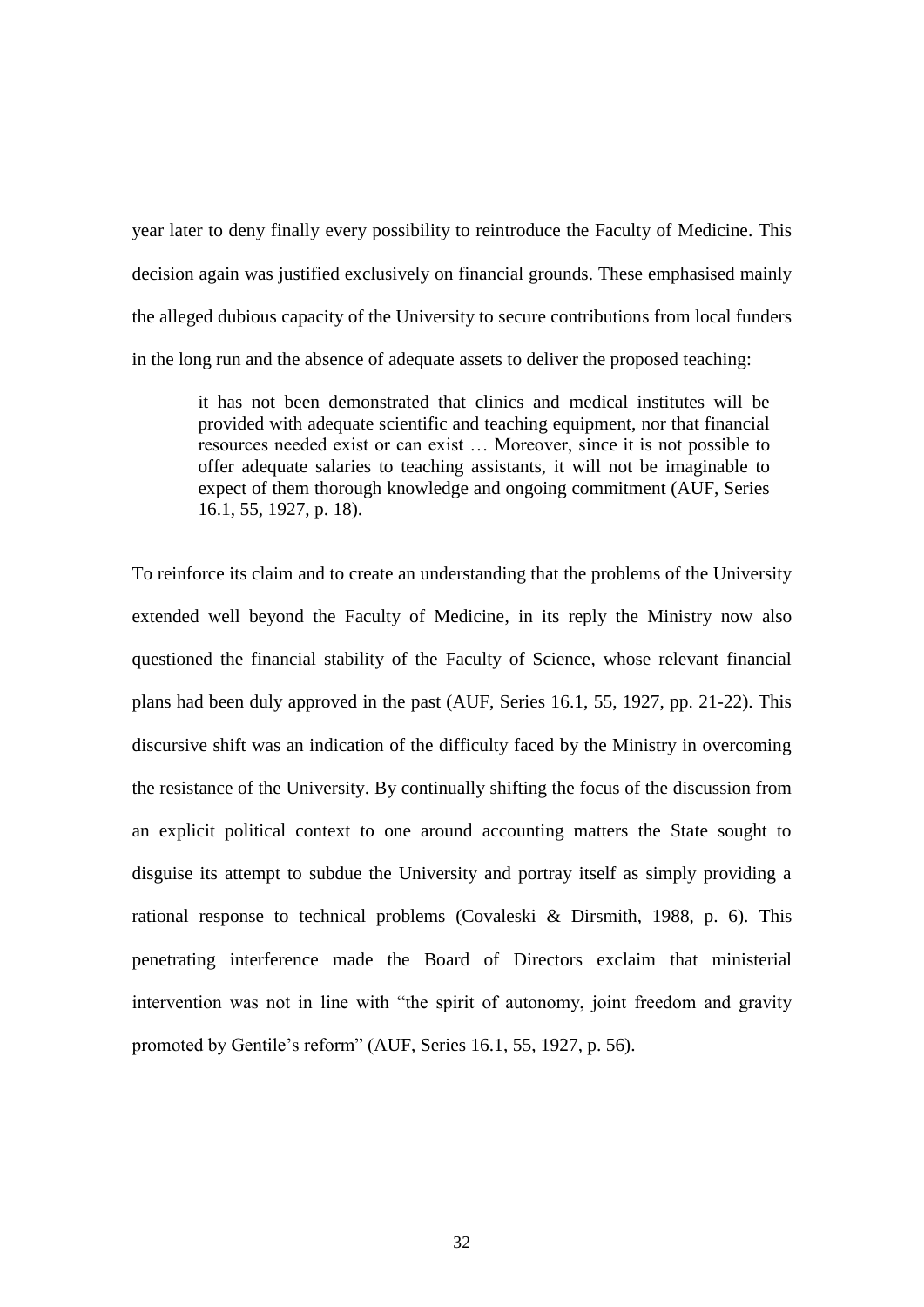Although the State had succeeded in demonstrating that it was prepared to overcome strenuous resistance to implement its vision of the new Fascist education system, the power relation was far from having been turned into a relation of domination (Foucault, 1988) after the University had shown that it was prepared to resist the will of the government and to counter the strategies it deployed. Accounting information had been used by the government to show that its decision to close the Faculty of Medicine was inevitable and entirely due to financial considerations. Nevertheless, the ability of the University to re-appropriate accounting and its rhetoric and to demonstrate that with the financial support of local institutions the Faculty could have provided an ongoing, high quality medical programme exposed the political purpose of the decision of the government. The Ministry may have succeeded in forcing the closure of the Faculty of Medicine but failed to subdue completely the University which retained for the time being its independence. This helped the government to realise that a different strategy, although still embedded in an accounting discourse, had to be deployed, one which would weaken the links the University had with its local supporters, the financial support of whom had been given particular prominence in the University's responses.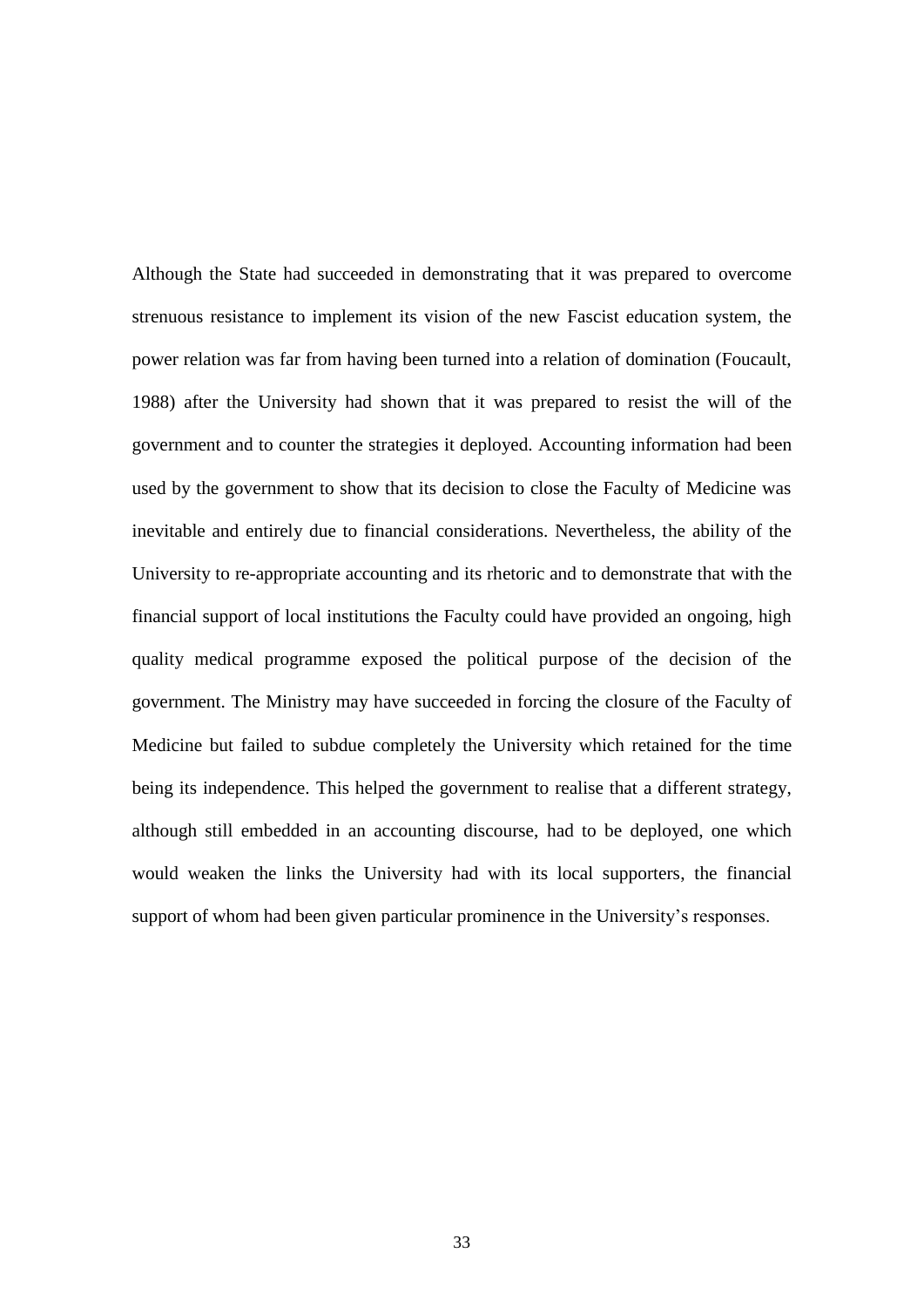### **Increased Financial Pressure**

**.** 

After an initial increase in the University's total income in 1923-1924 due to the rise in student fees, it started to fall in 1924-1925 as student numbers declined. As shown in Table 1, after 1923 there was a sharp decrease in the number of students in response to the increase in fees imposed by the reform, falling in 1927 to a third of the number of students enrolled in 1923 (AUF, Series 10.1, 25, 1923, p.  $8$ )<sup>17</sup>. This clearly confirmed that the reform was succeeding in curtailing access to higher education, most especially for working class youth who would not have had the means to sustain the higher fees now implemented. The Communist Party sought to channel the discontent of the students of the University into open protests. However, the prompt intervention by State authorities meant they were soon silenced (AUF, Letter of the Minister of Education to the Rector, 29<sup>th</sup> March 1926).

The major impact of Gentile's reforms on the funding structure of the University was evident in its financial statements, where a dramatic decrease in total fees collected can be noted, from 161,835 lire in 1923-24 to 103,305 lire in 1927-28, a fall of 37%. At the same time, operating expenses increased as Gentile's reform set faculty and staff wages at the same level for every university, consistent with the base salary received by those

<sup>&</sup>lt;sup>17</sup> The increase in fees was such that the average fees per student increased from 5% to 13% of the average salary of a professor, although the latter had been increased as well. It should be noted that the difference between old and new fees for current students had to be paid to the State Treasury, not to the Free University (AUF, Series 10.1, 25, 1923, p. 36).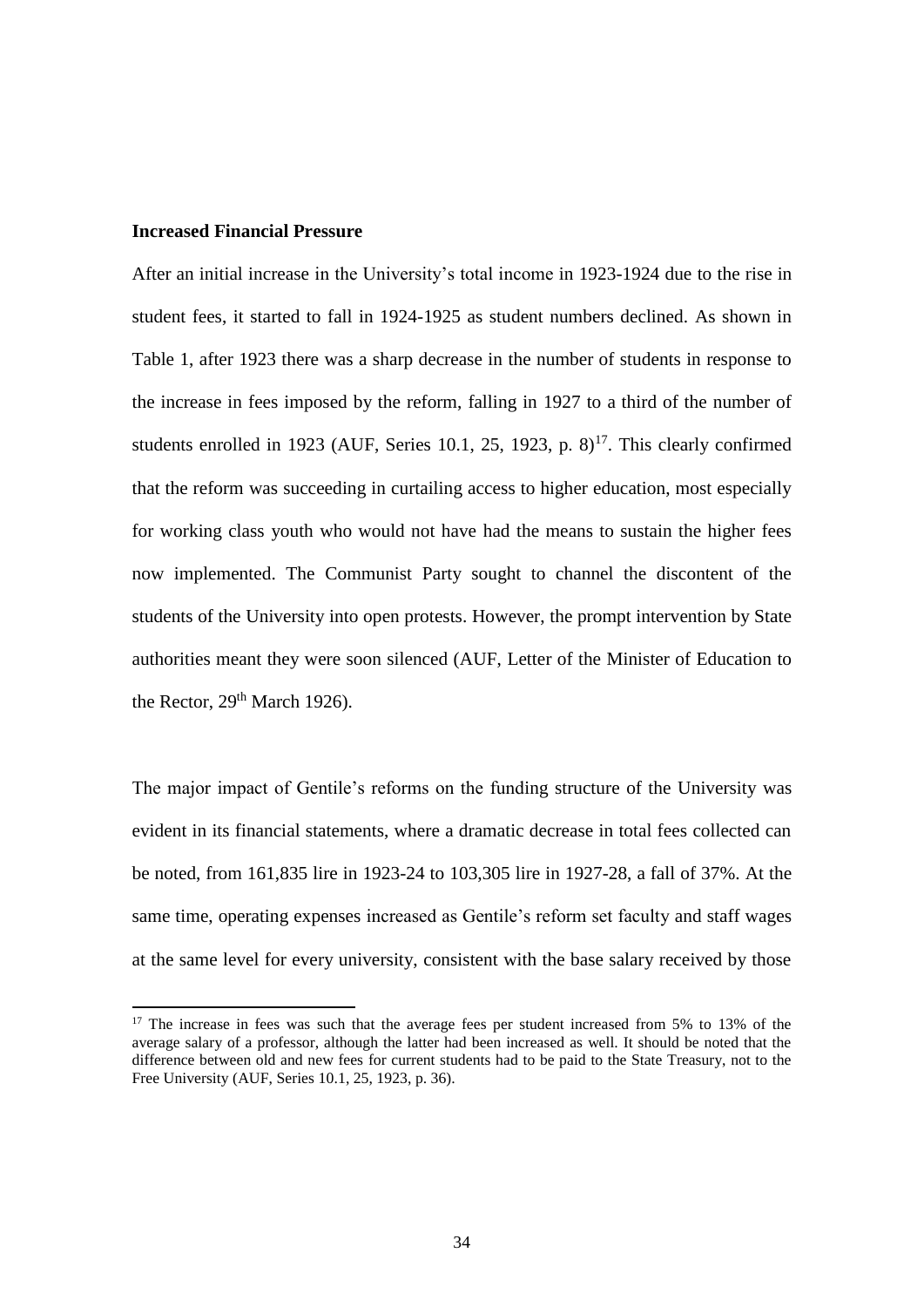employed by Kingdom universities. As a result, between the academic years 1923-1924 and 1927-1928, personnel expenses for the University almost doubled<sup>18</sup> (AUF, Series 10.1, 25, 1923, p. 87; AUF, Series 16.1, 55, 1929, p. 31).

### *Insert Table 1 here*

The very considerable drop in income from student fees and the parallel increase in expenditure caused unprecedented pressure on the financial stability of the University. Thus, the University sought to protect its independence from the State by seeking additional financial support from its 'network of resistance' (Foucault, 1978; McPhail, 1999) made up of local public organisations and banks (AUF, Series 10.1, 25, 1924, p. 54). However, this produced an unsustainable increase in financial contributions from local funders, which nearly tripled in the period 1923-1925, increasing from 127,272 lire to 342,096 lire. The financial effort now expected of local funders signified the beginning of a financial crisis for the University which was mirrored by the emerging trend in the amounts owed by funders and the University's year-end financial position, as shown in Table 2.

<sup>&</sup>lt;sup>18</sup> The reforms also caused the University's contribution towards employees' insurance and pension to increase from 6% to 8% of the by then higher salary of the employee (AUF, Series 16.1, 55, 1925, p. 46).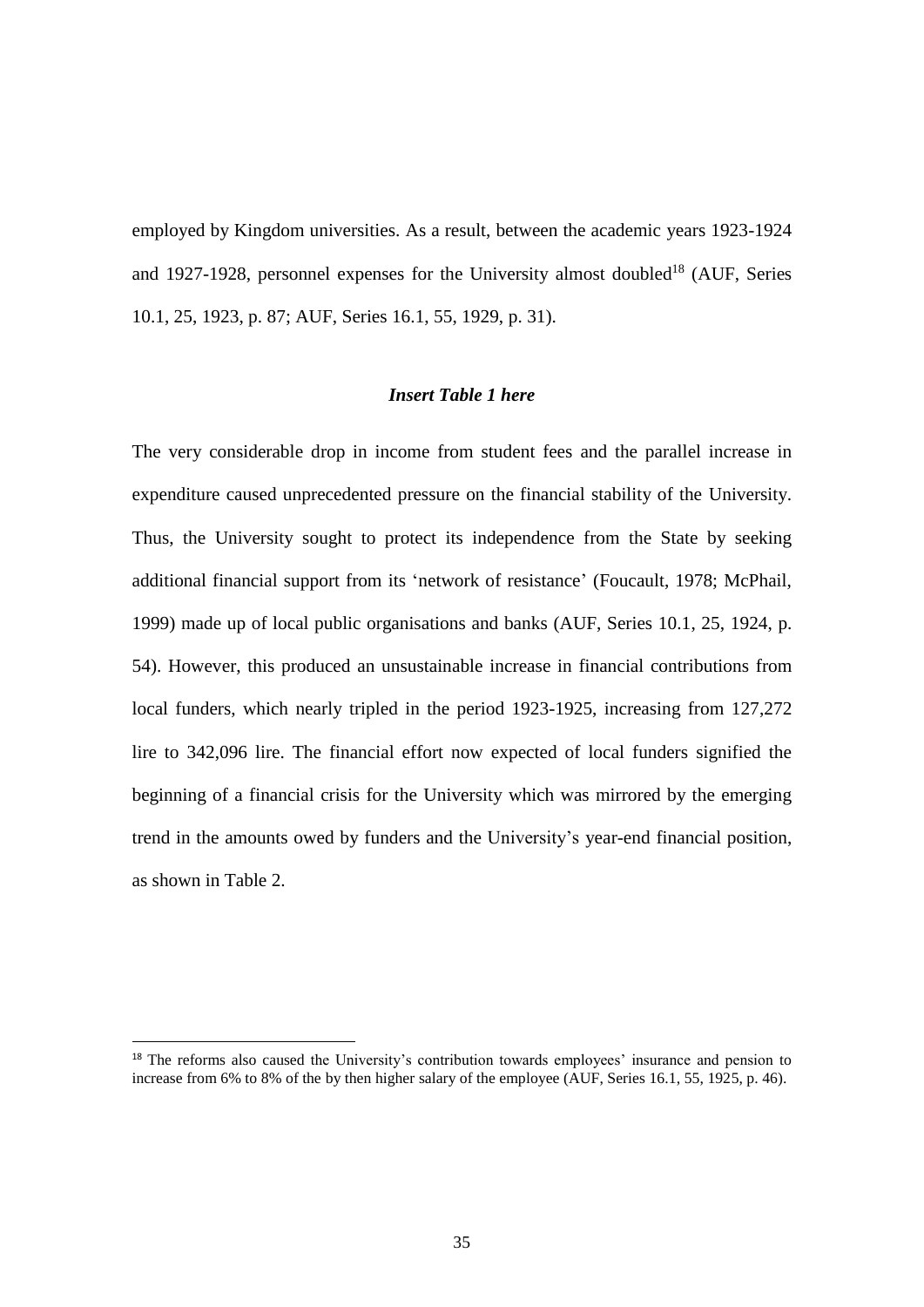### *Insert Table 2 here*

Table  $2^{19}$  shows the effects on both local funders, the financial well-being of some which was strongly linked to that of the University (AMF, Series 21, 7.5, 1929), and the University from changes imposed on the latter's funding structure. Thus, Table 2 shows how the increasing magnitude of the requests to the funders from the University resulted in payments being late or not made at all. The analysis of the amounts owed by local funders (column 3), which represents the amount of cash the funders promised to contribute according to the budget less the sum actually paid over the accounting period, and the fourth column, the running total for the debts of the funders, clearly show how the financial burden that the funders had to carry soon became unbearable. This situation reached its nadir in the academic year 1926-1927 when, due to high expenses and uncertain revenue, the University sustained its first loss during the Fascist era, amounting to 23,703 lire. The University sought to carry out its work as usual through self-sacrifice without compromising its independence (AUF, Series 16.1, 55, 1926, pp. 25-26). This forced the Board of Directors to request the help of the employees, including requiring professors to teach extra hours without payment.

 $\overline{a}$ 

<sup>&</sup>lt;sup>19</sup> Most of the contributions came from the Municipality of Ferrara, the grant of which was set at 110,000 lire in 1924. The Province of Ferrara contributed 70,000 whereas the other 20 small municipalities in the area contributed amounts ranging from 100 lire to 7,000 lire. These amounts were reviewed many times after requests from the University. Other sources of funding included three local banks and the Chamber of Commerce of Ferrara.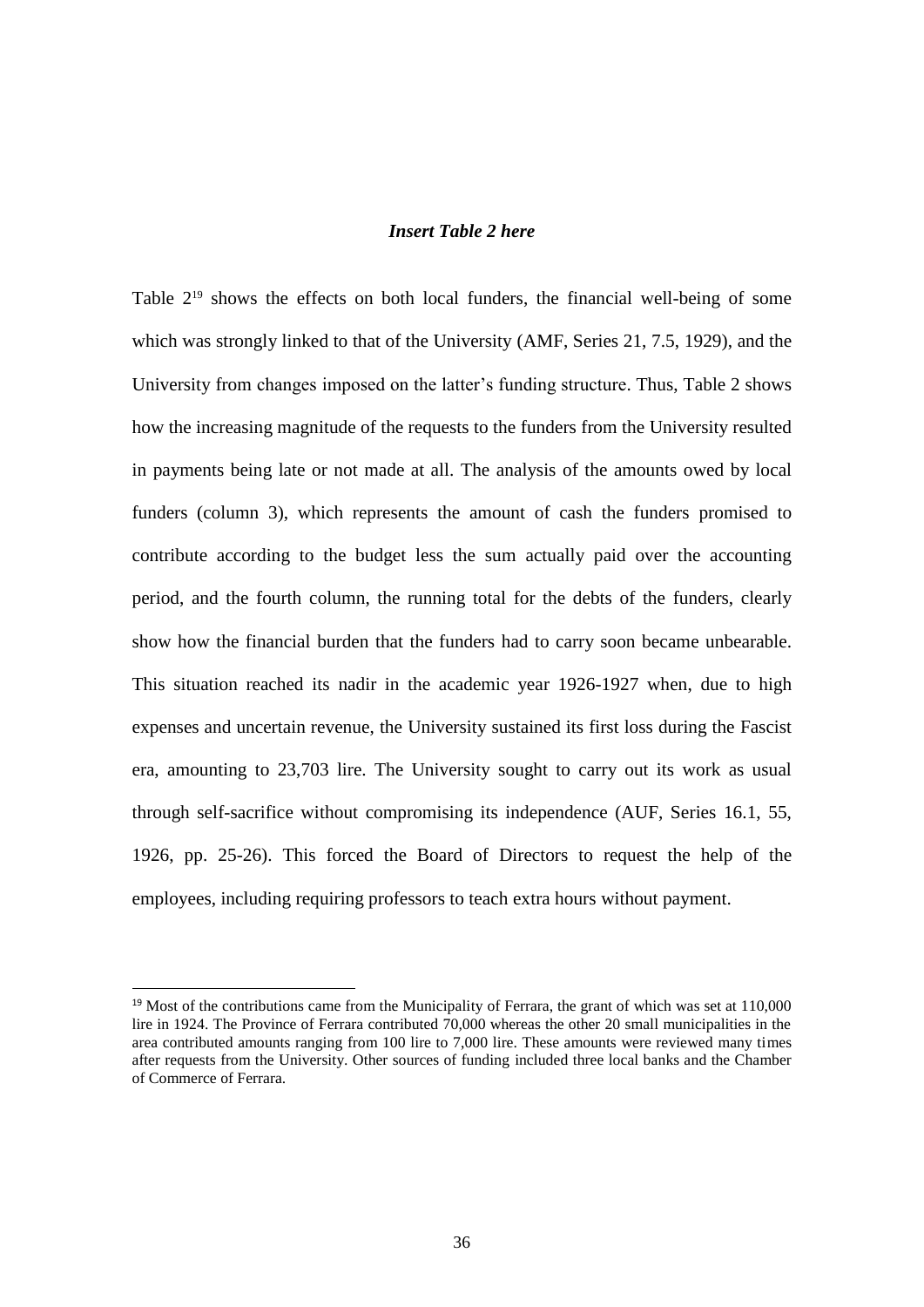The increasing, unmet, financial pressures on local funders meant that they were no longer able to sustain the University. This provided the government with a new strategy to overcome the resistance of the University without confronting it directly (Foucault, 1978; Heller 1996). The University now had to rely on the State for its financial needs if it were to survive.

## **Accounting for Domination**

### **Breaking the Local Network**

Control of the University was exerted not only at a distance from Rome but also the Fascist government was directly involved in making its power visible (Neu, 2000), most notably with the visit to the University in late 1927 of a commission headed by Giovanni Gentile. The presence of the former Minister of Education on the commission was emphatic confirmation of the importance of the matter and the government's determination to assess the University's diligence in implementing the reforms. During the visit the commission analysed the University's financial plans and the financial situation of the existing faculties, including auditing their expenditure. This seemingly thorough review of the University's finances gave Gentile the opportunity to impose new investments, which substantially increased financial pressure, in the name of improving the quality of teaching and overall efficiency (Hopwood, 1990; Neu, 2006). He concluded that laboratories and scientific instruments in the Faculty of Science were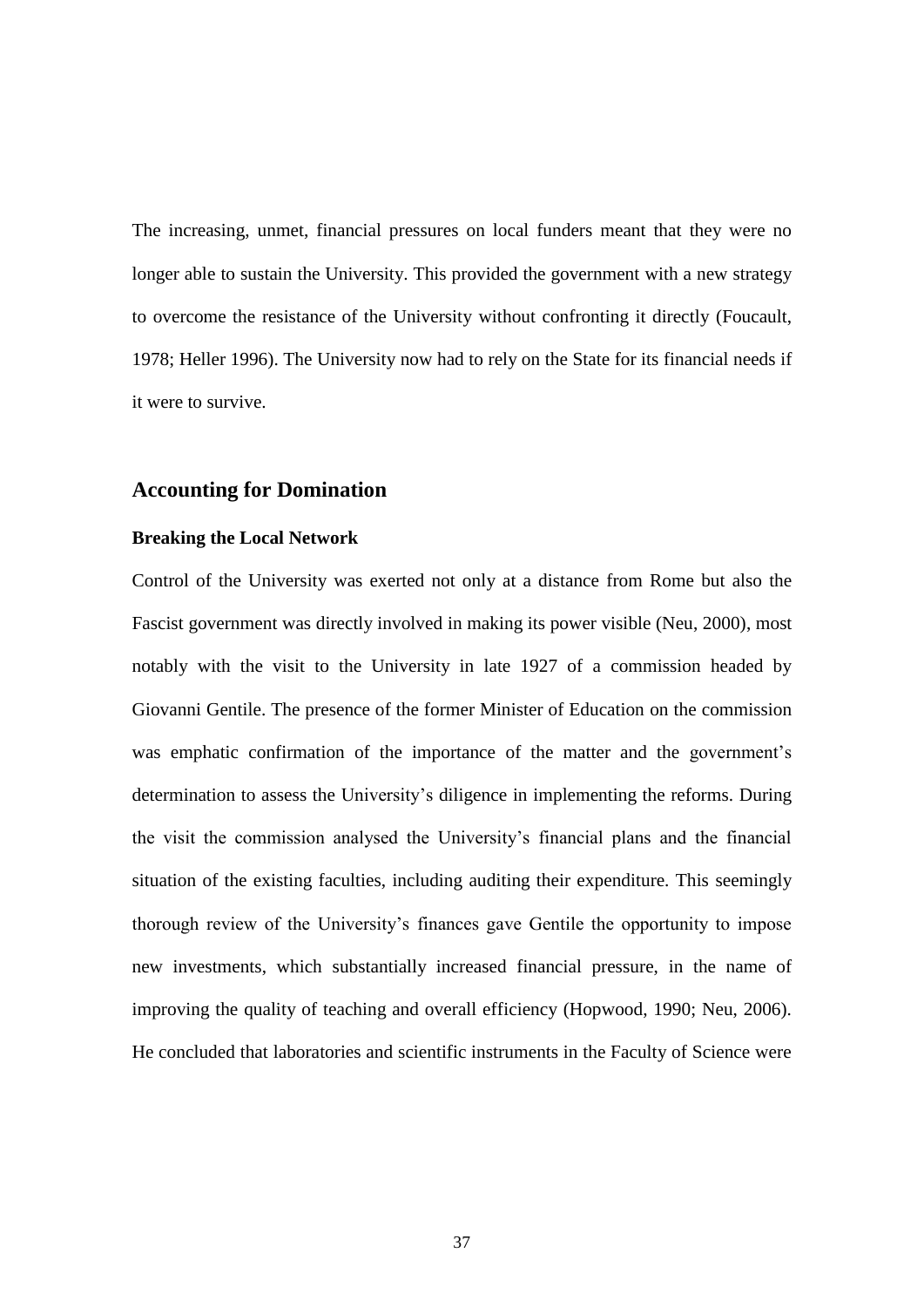obsolete. Therefore, they required an investment of 250,000 lire every year for ten years to maintain a high standard of quality for the Faculty. This inspection was a clear sign of how financial imperatives were again used to achieve wider political aims (Hopwood, 1992) and to provide justification for a new strategy aimed at making the struggle for independence impossible for the University by placing it under further intolerable financial strain which would be enough to ensure its surrender.

The ultimate intent of the government was confirmed when it would have been clear to the commission that the extra investments demanded were not possible in the University's then current financial situation. The University sought to respond by mobilising again its local network of funders. Ferrara's 'Podestà', Renzo Ravenna<sup>20</sup>, was prepared to counter this further threat to the University's independence when he proclaimed that the Municipality would defend "strenuously, renewing its means and functions, our glorious University" (AMF, Series 21, 7.4, 1928, p. 21). He also sought to secure more funding from the region of Ferrara by asking local funders to increase their contribution as well as seeking support from smaller rural municipalities which had never contributed to the University's finances<sup>21</sup>. Unsurprisingly, gathering the required funds from local funders who were already behind in their contributions (see

<sup>20</sup> The 'Podestà' was a monocratic organ of the municipality, appointed directly by the Government as a substitute for the mayor and the city council after Fascist local government reform. The contribution from the Municipality of Ferrara was increased by 45% between 1927 and 1928 (AMF, Series 21, 7.4, 1928). <sup>21</sup> This resulted in an increase in contribution from local funders from  $352,000$  lire to  $603,311$  lire (see

 $\overline{a}$ 

Table 2 and Table 3).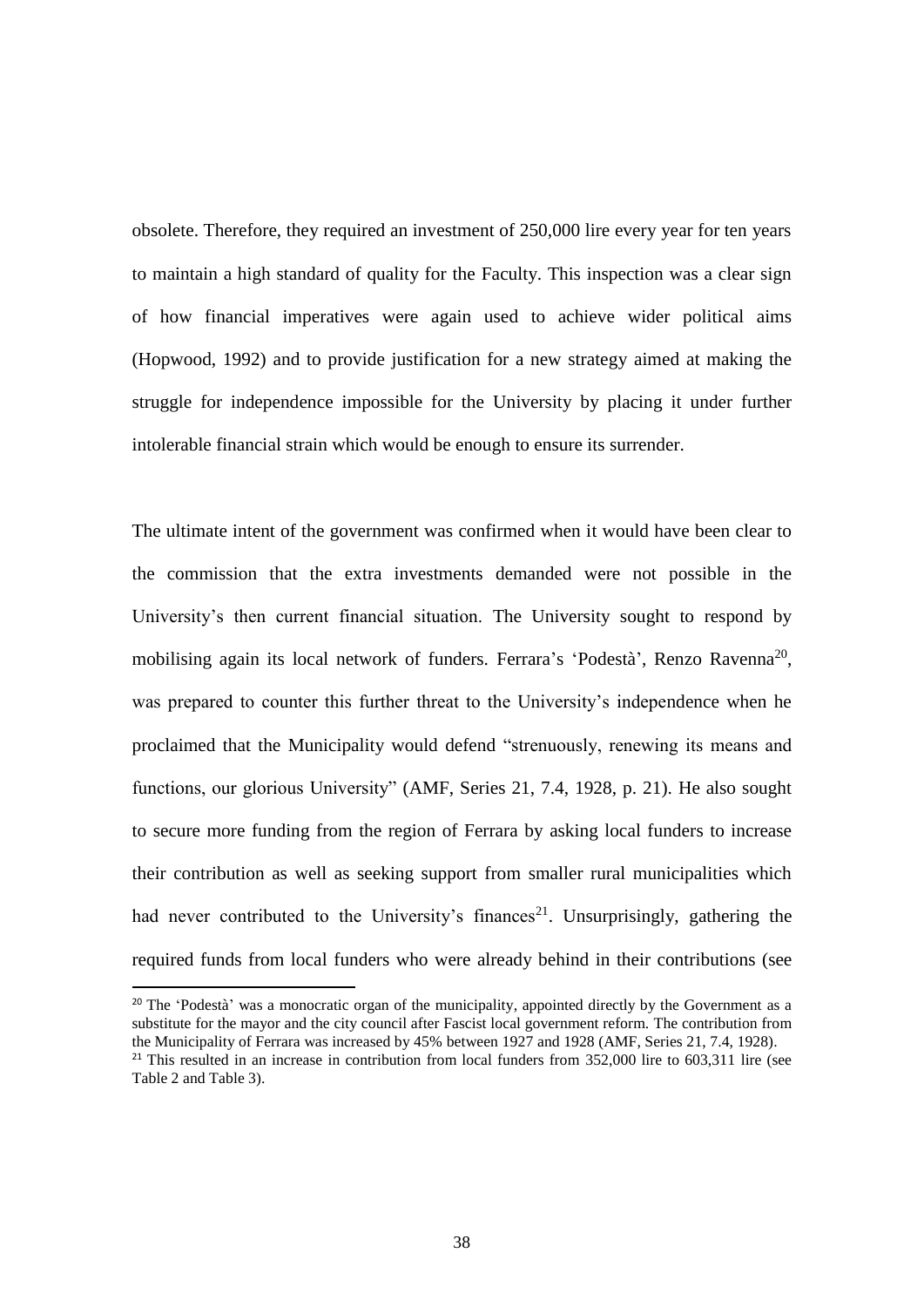Table 2), and most of whom were small and could not count on many resources, proved to be unsuccessful. As a result, the year 1928 marked the first direct intervention of the government in the financial affairs of the University when an annual contribution of 170,000 lire was awarded by the Ministry of Corporations for a new degree in the Faculty of Law called 'Science of Corporations and Trade Unions'.

The new degree, which was proposed as a means to secure extra funding by widening the teaching offer of the University with the introduction of a programme which obviously recognised Fascist priorities, was of great interest to the government. It promised to provide a means to educate the future ruling class according to corporatist priorities and values which should now inform the Fascist economy (Cinquini, 2005). The only justification for the new degree provided by the Board of Directors confirmed that this deviation from the traditional teaching offer was clearly based on financial grounds. The Board noted that "this change will certainly be welcomed by the Ministry of Corporations, and the financial contribution which would certainly be granted for setting up this new programme would improve the financial situation of the University" (AUF, Series 16.1, 55, 1928, p. 13). The initial attempt to build the new degree programme mostly on the modules (and contents) offered within the existing degree in Law (Cazzetta, 2004) further testified that the reason for its creation was essentially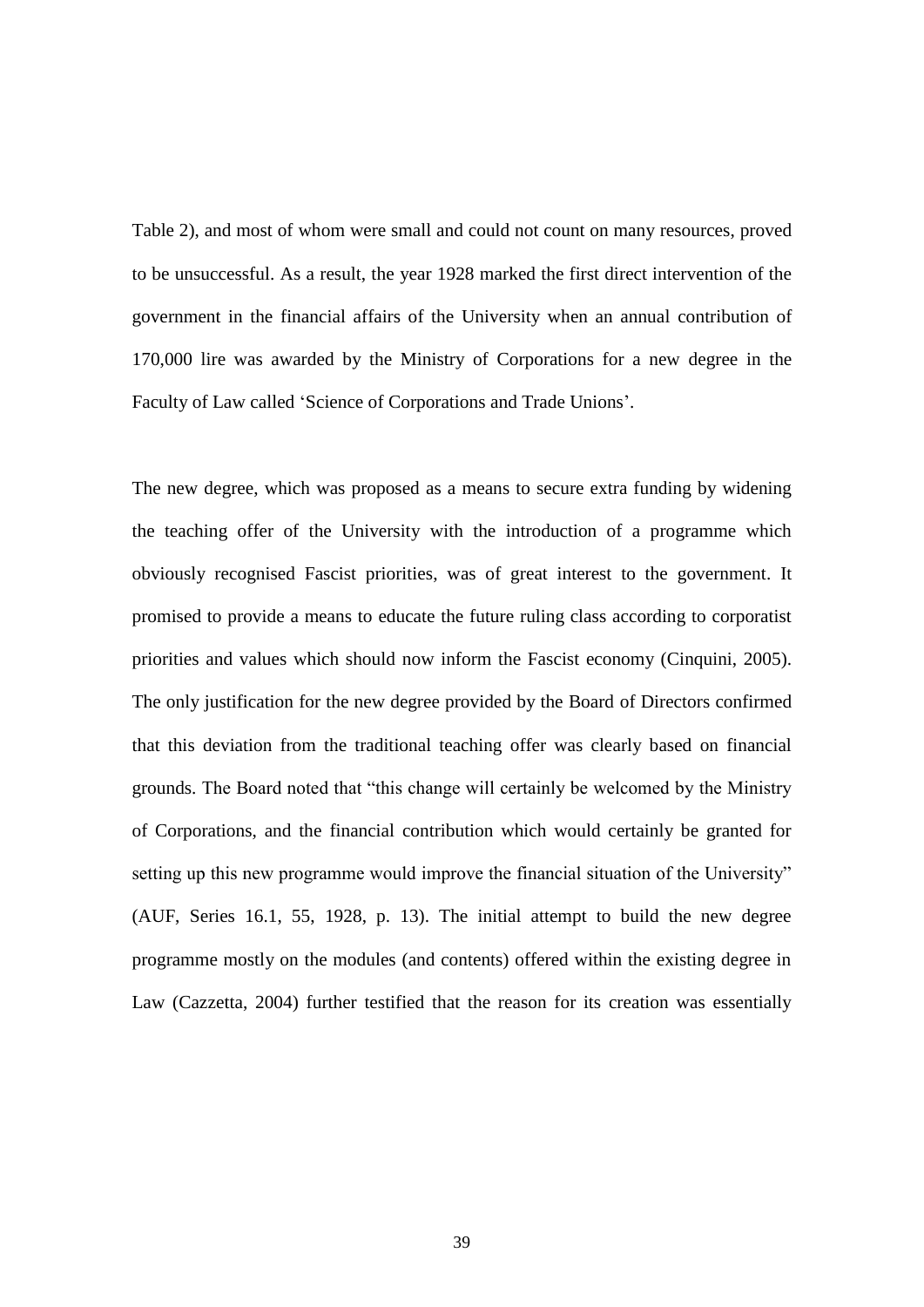financial<sup>22</sup>. The enthusiastic approval of the new programme by the Ministry of Education and the Higher Council of Education, which made the University the first in the country to offer this programme (AMF, Series 21, 7.5, 1929), meant that the government's plan to intervene in the activity of the University and overcome its resistance by inducing a state of financial stress was starting to show results.

Accounting practices were instrumental in ensuring that the new programme was successfully implemented by the University and that the funds granted by the government would be spent only for the purposes of the new degree. The University was required to prepare, at the end of each academic year, a report detailing the progress of the degree, its teaching programme, the number of students enrolled and the fees that they had paid, in order to confirm and set the level of the government's contribution for the forthcoming year (AUF, Series 16.1, 55, 1928, p. 79). Moreover, further information, including module materials and the names of those teaching in the programme was requested through simple letters (AUF, Letter of the Minister of Corporations to the Rector, 22nd December 1927; AUF, Letter of the Minister of Corporations to the Rector,  $4<sup>th</sup>$  October 1929; AUF, Letter of the Minister of Education to the Rector,  $26<sup>th</sup>$  March 1929). Therefore, the Fascist government succeeded in moulding the reporting system of the University for its own purposes.

<sup>&</sup>lt;sup>22</sup> Of the 20 exams a student had to sit to graduate in the new degree, only four were not part of the traditional degree in 'Law' and were specific to the new degree.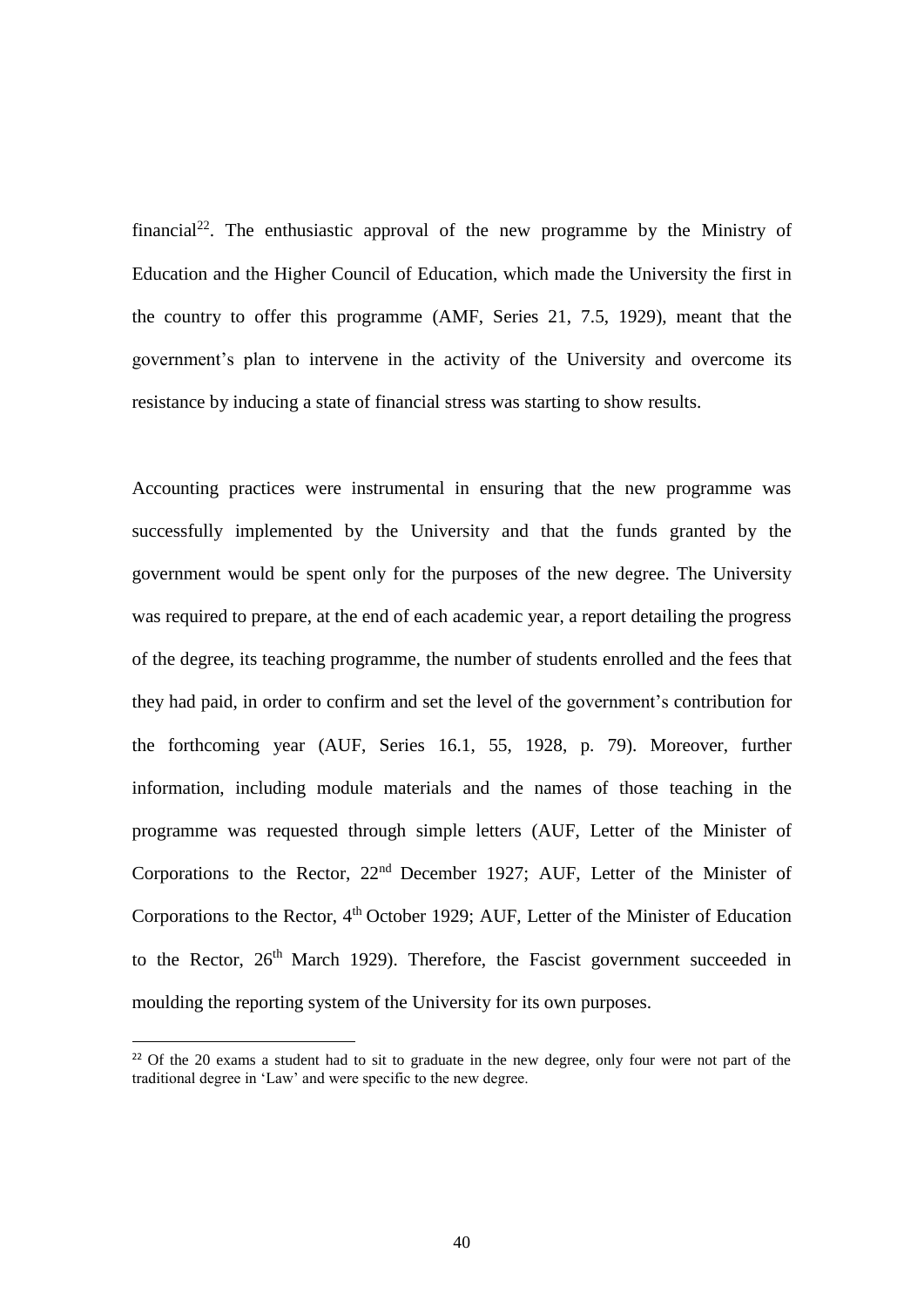The financial and other information required by the government associated with the new degree restricted the possibility of the University using government funding or organising the degree and other existing programmes as preferred by the University. New accounting information that was now required would expose any deviations from the expectations of the government in Rome which would have meant the withdrawal of financial support. This would also have made it impossible for the University to seek to re-appropriate the accounting discourse to support a strategy of resistance (Foucault, 1978; Gordon, 1980). The accounts clearly showed that the activities of the University were not sustainable in the long term unless the extra funding from the State was maintained. The production by the University of dedicated financial reports for the government represented a legitimising practice (Riccaboni *et al.*, 2006) that provided justification for the first direct, pervasive State intervention in the affairs of a traditionally independent institution.

In response to the difficulty of taming the University, the Ministry had been forced to change its strategy (Foucault, 1978) by promoting a new, more penetrating use of accounting information that gave precise visibility to the teaching programmes and outcomes, ensuring their consistency with Fascist priorities. Very importantly, the additional information now required about the sustainability of the new degree provided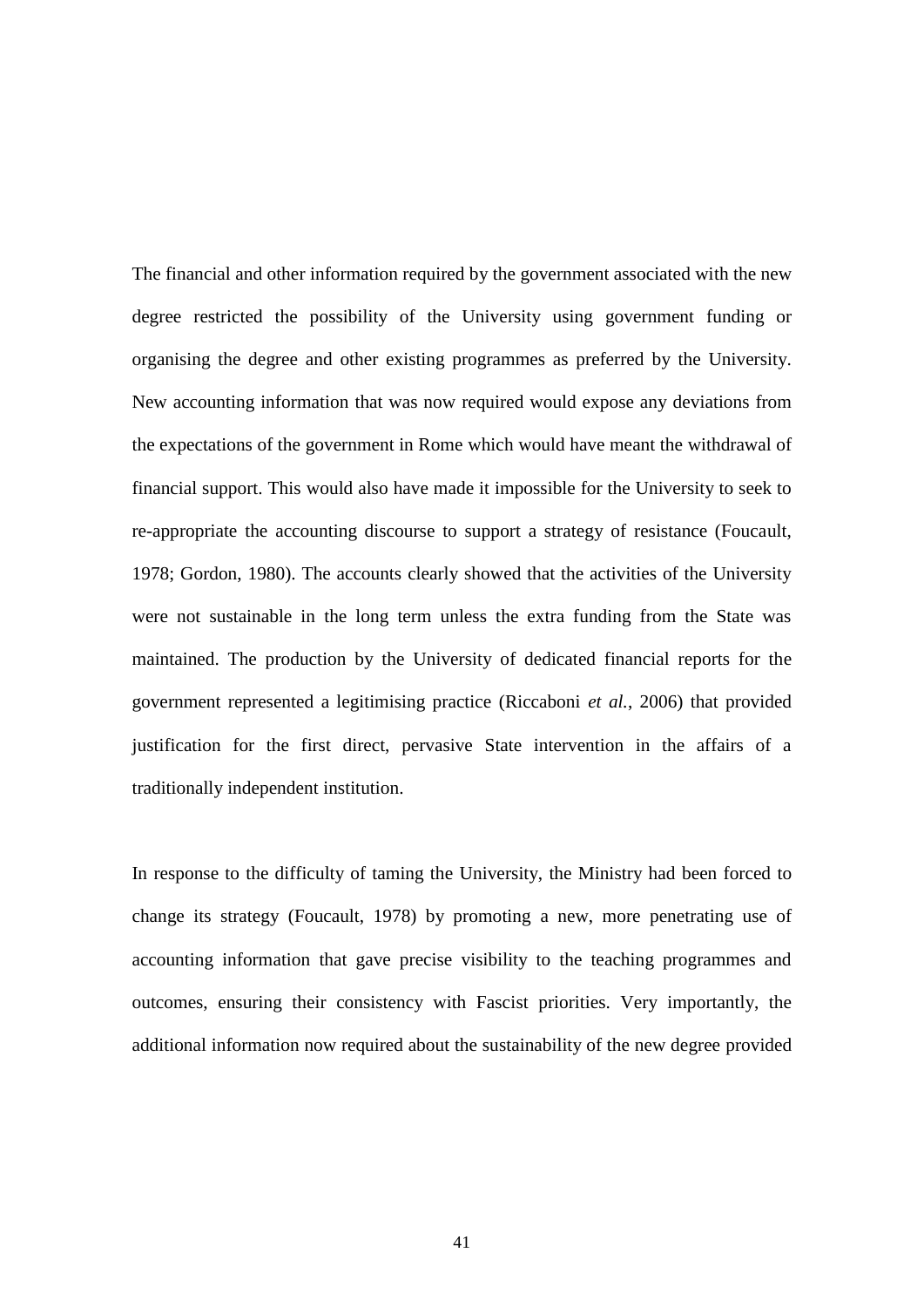the means to legitimise intervention by the government in the teaching offer by making the advantages of government funding obvious to the struggling University and to its supporters. Government intervention was now crucial to the survival of the University of Ferrara. The dramatic, historic changes which the government forced upon the University, most specifically the brutal closure of its most important and internationally renowned faculty, the Faculty of Medicine, and the change in the fee structure, made the University realise that only by surrendering its independence would it be able to continue to survive.

So obvious had become the benefits of government funding for the University as shown by its accounts that, for the first time, one of the Directors noted how the solution to the financial struggle "*might* have been requesting to become a Kingdom university" (AUF, Series 16.1, 55, 1931, p. 59, emphasis added). At that time, almost all of the Free Universities in Italy which were experiencing the same financial problems as the University of Ferrara were considering the advantages of becoming a Kingdom University (AUF, Series 16.1, 55, 1929, p. 27). This showed that the government's aggressive attacks on the independence of the University of Ferrara had the result desired: the indirect intimidation of other Free Universities. Thus, it appeared that the Free Universities of their own volition were seeking to become Kingdom Universities, that they had not been forced by the government to do so. The government therefore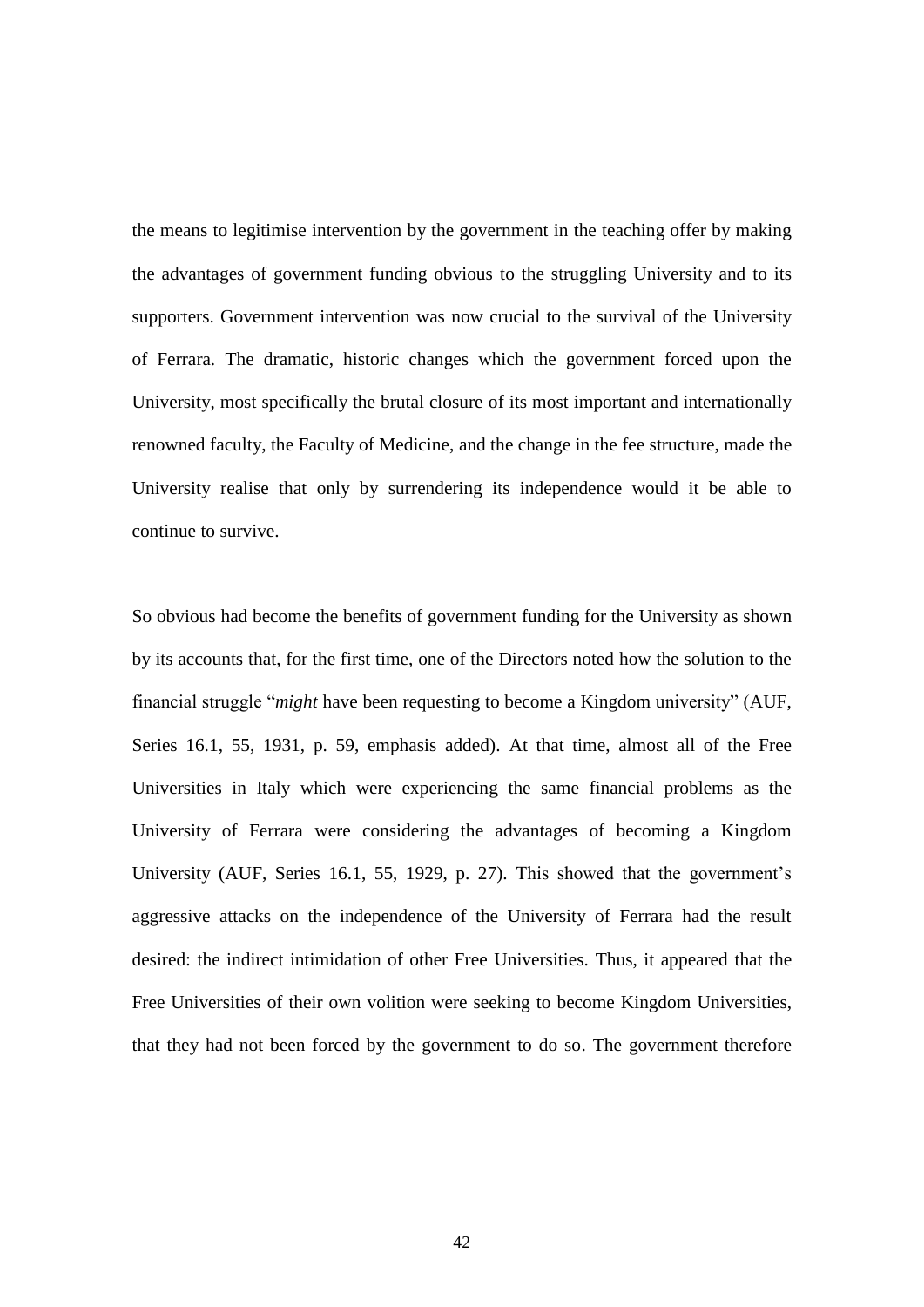sought to demonstrate that not only did it not oppose traditionally independent institutions such as universities, but that it was prepared to support them in times of great difficulty. The government had been successful in structuring the possible field of action of the University without resorting to apparent coercion (Foucault, 1982, p. 790; Foucault, 1988). By means of substantial direct government funding and related accounting practices, which closely monitored the University's adherence to Fascist beliefs and controls, the government succeeded in instilling new values and priorities which had never been central to the life of the University in the past. The final and decisive tactic employed by the government to subdue the University was breaking the ties it enjoyed with local funders by increasing the already unsustainable burden that they were carrying. This was to isolate the University by silencing the "plurality of resistances" (Foucault, 1978, p. 96) emanating from the area of Ferrara, leaving the organisation exposed to the intervention of the government.

The financial statements of the University clearly highlighted how government funding, together with increased support by local funders, allowed it to achieve an overall profit for three consecutive years after the payments by the State began in 1928. Table 3 clearly shows that the profit achieved by the University almost mirrored the contribution granted by the Ministry of Corporations. Overall surplus amounted to 174,045 lire in 1928-1929, 145,971 lire in 1929-1930 and 108,738 lire in 1930-1931,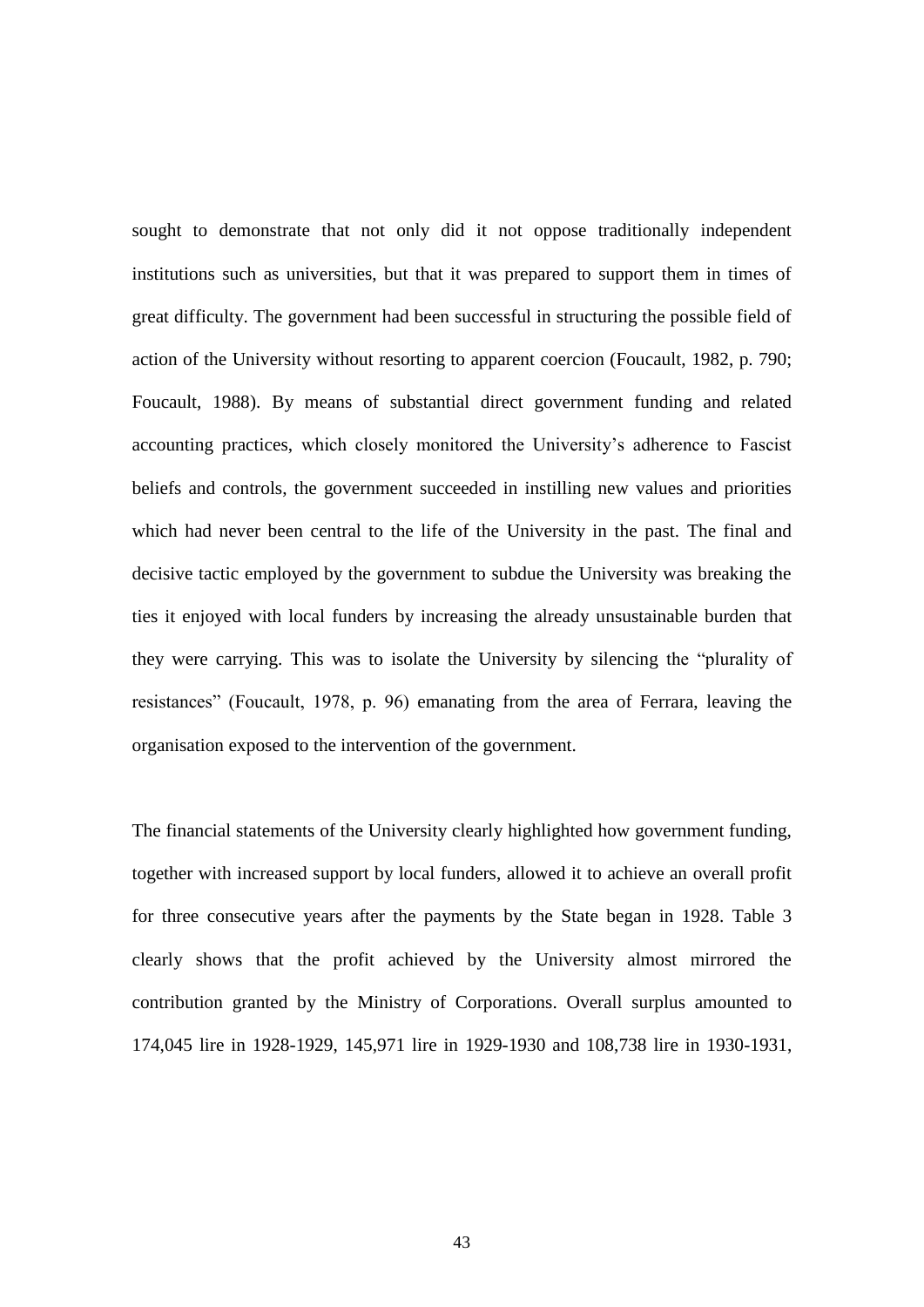whilst government funding amounted to 170,000, 120,000 and 100,000 lire respectively. The falling surpluses over these years recognised the refusal of the Ministry of Education to permit the University to hire new academics and instead rely upon sessional teachers<sup>23</sup>, thereby allowing the government to reduce its funding  $(AUF,$ Letter of the Ministry of Corporations to the Rector, 18<sup>th</sup> July 1929).

### *Insert Table 3 here*

Financial difficulties were soon to re-surface when in 1931 the Board of Directors highlighted how difficult it was for local funders to maintain their payments (AUF, Series 16.1, 55, 1931, p. 8). The enduring effects of the great depression spreading worldwide in 1929 added to the problems created by the revaluation of the lira undertaken by the government in 1927, most especially an increase in unemployment and a decrease in real wages (De Grand, 1994). The effects on Ferrara's territory became very obvious with the worsening financial situation of local municipalities. At the same time, one of the banks which had traditionally supported the University went bankrupt while the local association of retailers became unable to continue to provide support (AUF, Series 16.1, 55, 1930, pp. 4-7). Funders may have been still willing to contribute to the activity of their University but were often unable to keep their

<sup>&</sup>lt;sup>23</sup> Not only was the advertising of new academic positions to be approved by the Ministry, its powers to intervene were greatly increased by Law n. 1.001 of 9<sup>th</sup> June 1927.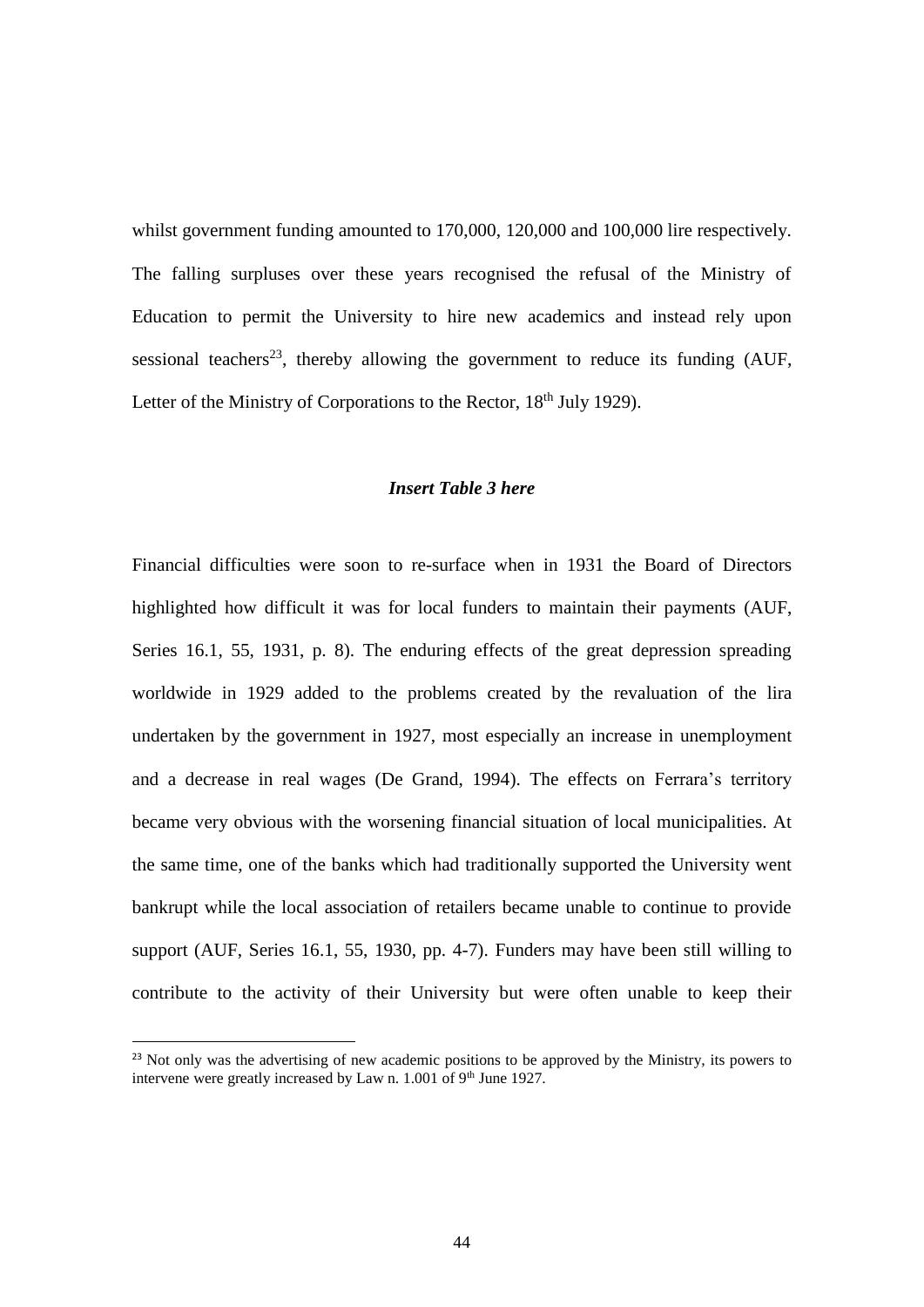promises and debts kept on accumulating year after year, thereby generating obvious cash flow problems for the University. The situation in 1930-1931 is emblematic. Although the resources provided by the Ministry and local funders allowed the University to achieve a profit, unpaid debts for the year peaked at 237,109 lire whilst the running total exploded to 334,689 lire, three times the amount of profit for the year. Adding further disruption to the activity of the University was the decision by the government to increase the salary of professors teaching in Kingdom Universities. This made it harder for Free Universities, most especially for those in financial difficulties, to retain their staff (AUF, Series 16.1, 55, 1930, p. 56; 1932, p. 26). Once again the government sought to make it very difficult for these institutions to exercise what remained of their freedom and resist the power of the State (Foucault, 1982).

In a surprising and financially unwise last attempt to demonstrate its commitment to students and to the quality of teaching, notwithstanding the looming financial crisis, the University decided to take out a bank loan to rebuild the laboratories for its Faculty of Science as required by Gentile (AUF, Series 16.1, 55, 1933, p. 9). The Rector proudly proclaimed how the University was prepared to play its part in the "spectacular competition … with Kingdom universities … with the sole means allowed by its modest finances" (AUF, Series 16.1, 55, 1933, p. 64). However, the financial crisis became more obvious in the period from 1931-1932 to 1935-1936 with, as seen in Table 4, a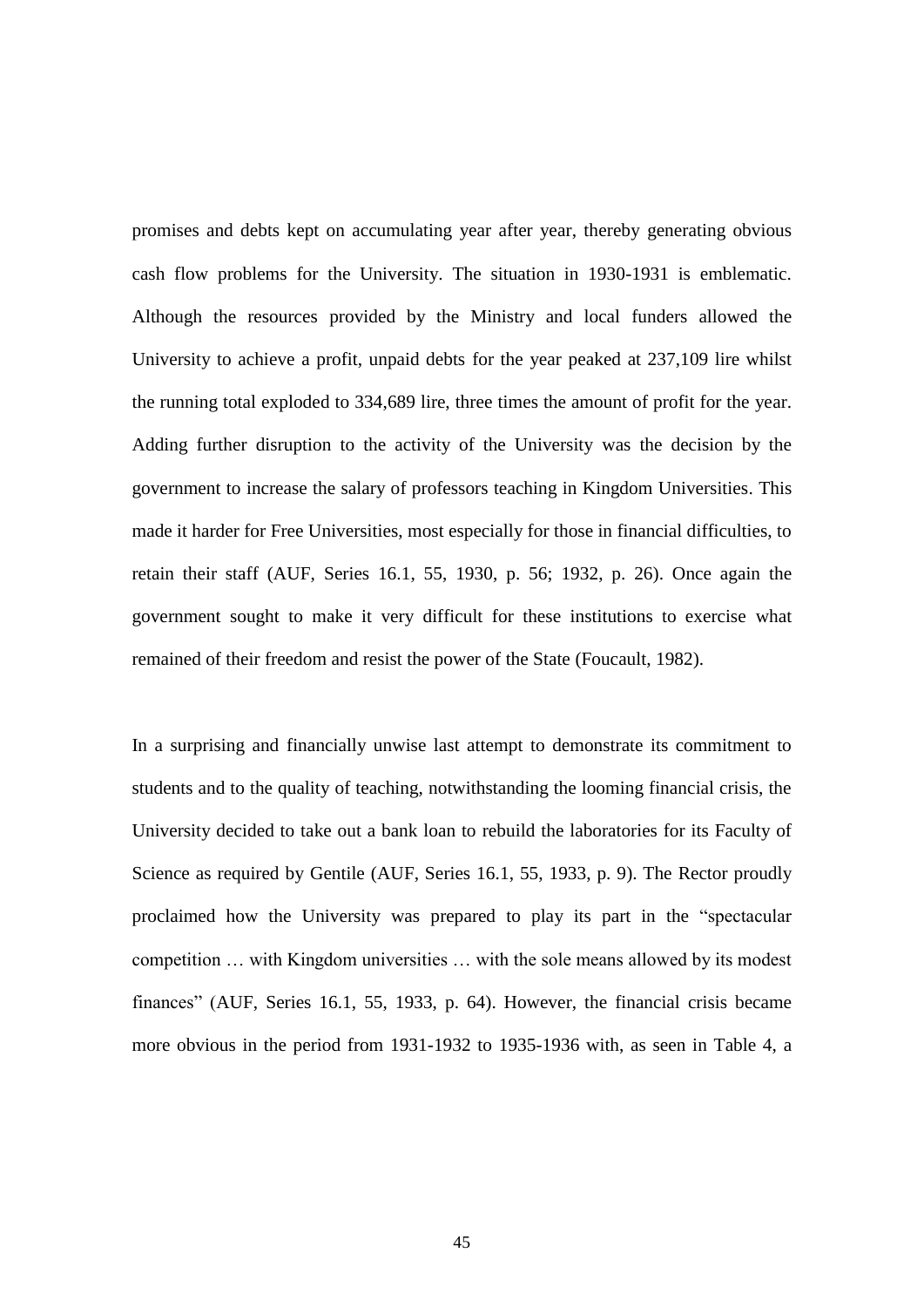series of losses and just one year of profit. To put even greater financial pressure on the University, the Ministry of Corporations' annual contributions from 1931-1932 decreased to 60,000 Lire. At the same time, the financial statements were carefully inspected by University auditors who recommended writing off an amount of 106,473 lire which was deemed to be irrecoverable (AUF, Series 16.1, 55, 1932, p. 8).

The financial situation quickly deteriorated after 1931 and debilitating losses were incurred for the next five years. Unsurprisingly, the first loss in 1931-1932 was 106,617 lire, almost the same amount of bad debts written off. Municipal funding, following the bad debts write off and recognising the impossibility of keeping contributions on the level desired by the University, was reduced again from 514,931 lire to 439,931 lire in just one year. The financial crisis in this period reached its nadir in 1935-1936 when a loss of 149,180 lire was incurred, after another bad debts write off suggested by the auditors amounting to 108,102 lire. It was therefore clear how the power relationship between the University and the government was moving towards a relationship of domination (Foucault, 1988). The State had been successful by means of its revised tactics to counter the resistance coming from the University.

#### *Insert Table 4 here*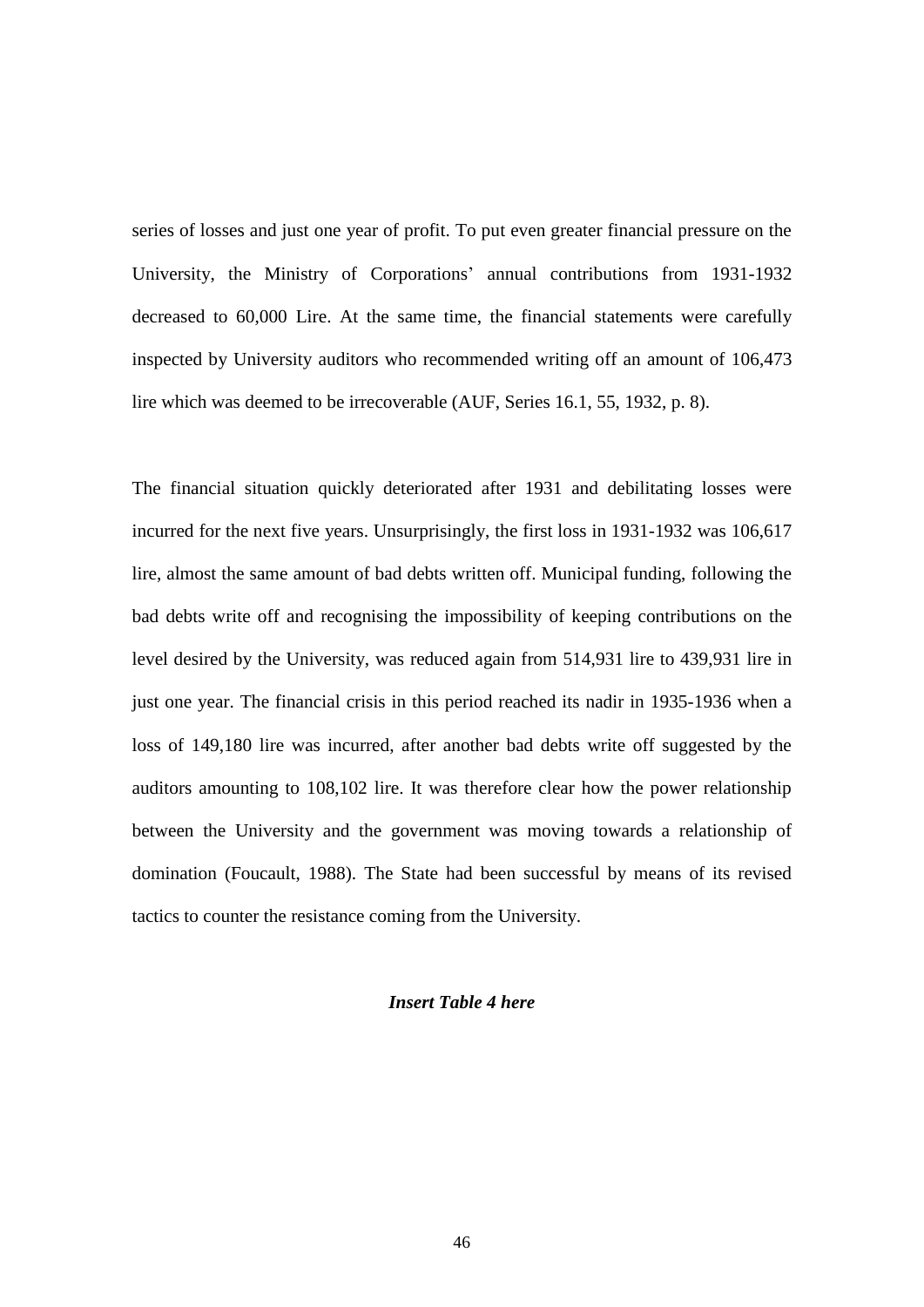With the University's very existence now in question, the only way out of this situation was for the University to surrender its independence and formally ask the government to allow it to become a State-subsidised Kingdom University. When in 1934 the University of Ferrara considered requesting the government that it be allowed to become a Kingdom University, the Board made it clear that this decision was grounded almost exclusively on financial considerations. The Board of Directors' stressed that

the increased needs of scientific offices, laboratories, libraries and maintenance are a financial burden which cannot be borne by the income of the University. The President thinks that it is essential that the State looks favourably to our University and that a financial plan for an honoured proposal to become a Kingdom University needs to be drawn up (AUF, Series 16.1, 56, 1934, p. 12).

Following another reform in November 1935, which sought to reduce the teaching offer of all Italian universities, consistent with Fascist priorities, the University responded by formally requesting to become a Kingdom University (AUF, Series 16.1, 56, 1936, p. 8). It could no longer fight for its independence and the preservation of its unique character and features as it did in the past. The power struggle was therefore over; the government had succeeded in overcoming the resistance of the University by making the struggle financially impossible (Foucault, 1982).

#### **Surrender**

After its request to become a Kingdom University was submitted, the financial and other reports sent by the University to Rome became increasingly dense with Fascist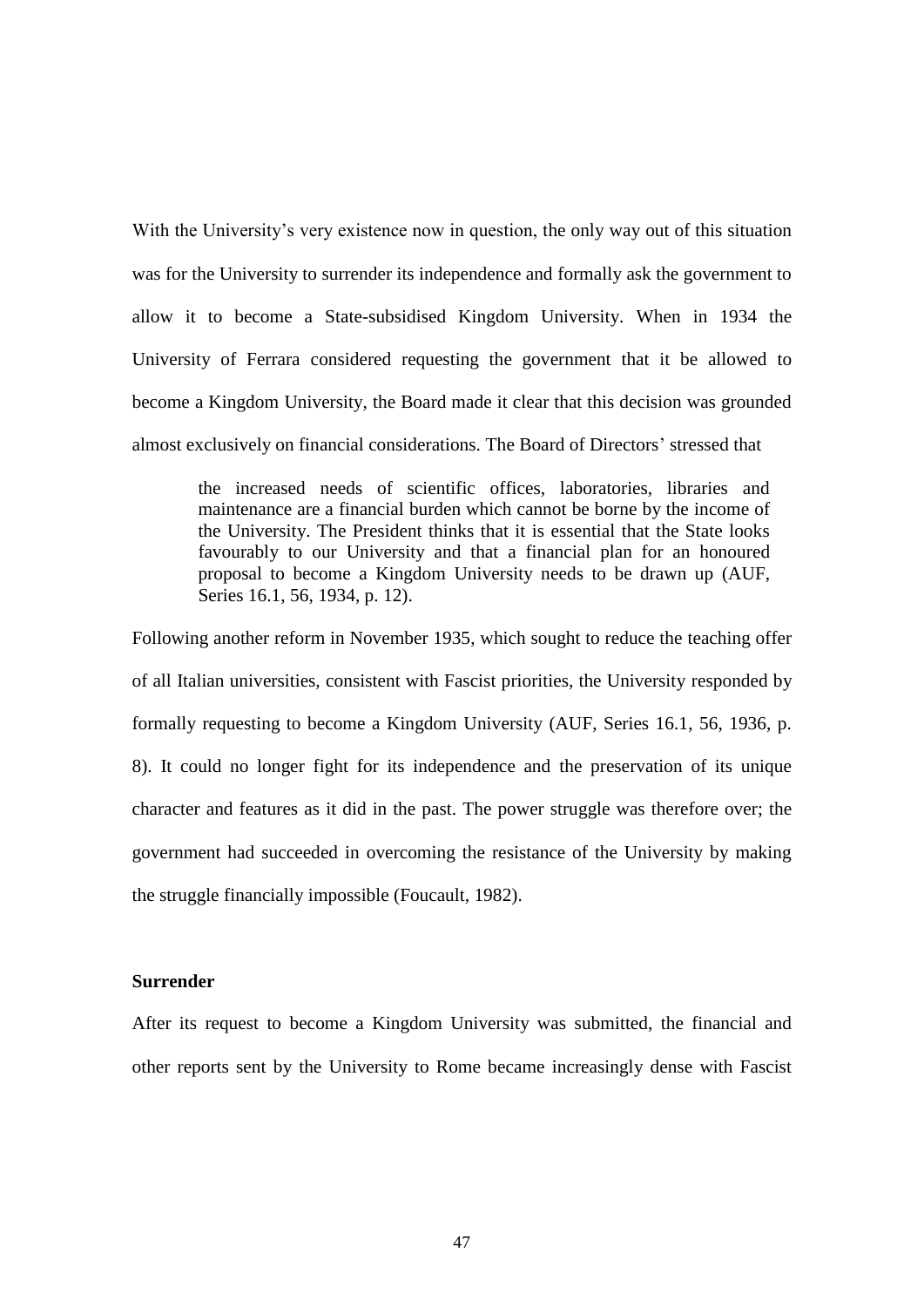rhetoric to highlight the commitment and contribution of the University to the regime. Examples include the Board emphasising how the University "feels and believes in the hope of the revolutionary times we live in and, notwithstanding the limits of its means, endures every sacrifice needed to follow the path which leads to the fulfilling of its new destiny" (AUF, Series 16.1, 56, 1935, p. 19). It praised also military intervention in east Africa as a means to allow Italy "to meet its sacred destiny" (AUF, Series 16.1, 56, 1936, p. 16). Further, the obligations and changing academic culture that followed greater State intervention meant that the University was more willing to take part in initiatives and celebrations organised by the government. The University started hosting Fascist events, which included evening courses of Fascist political culture or celebrations for military victories. In 1941 it awarded a degree *honoris causa* to the Nazi Minister of the Interior (AUF, Series 16.1, 56, 1941, p. 43). The teaching offer was also impacted when a new course, 'Biology of Human Races', was introduced following the issuing of racial laws in 1938 (AUF, Series 16.1, 56, 1939, p. 4). This confirmed the now unchallenged priority to be given by the University to the Fascist mission. Even the most reliable ally of the University, the Municipality of Ferrara, was prepared to recognise the benefits of Fascist intervention when the Podestà noted how it inaugurated "a period of gradually increasing floridity" for the organisation (AMF, Series 21, 10.2, 1943).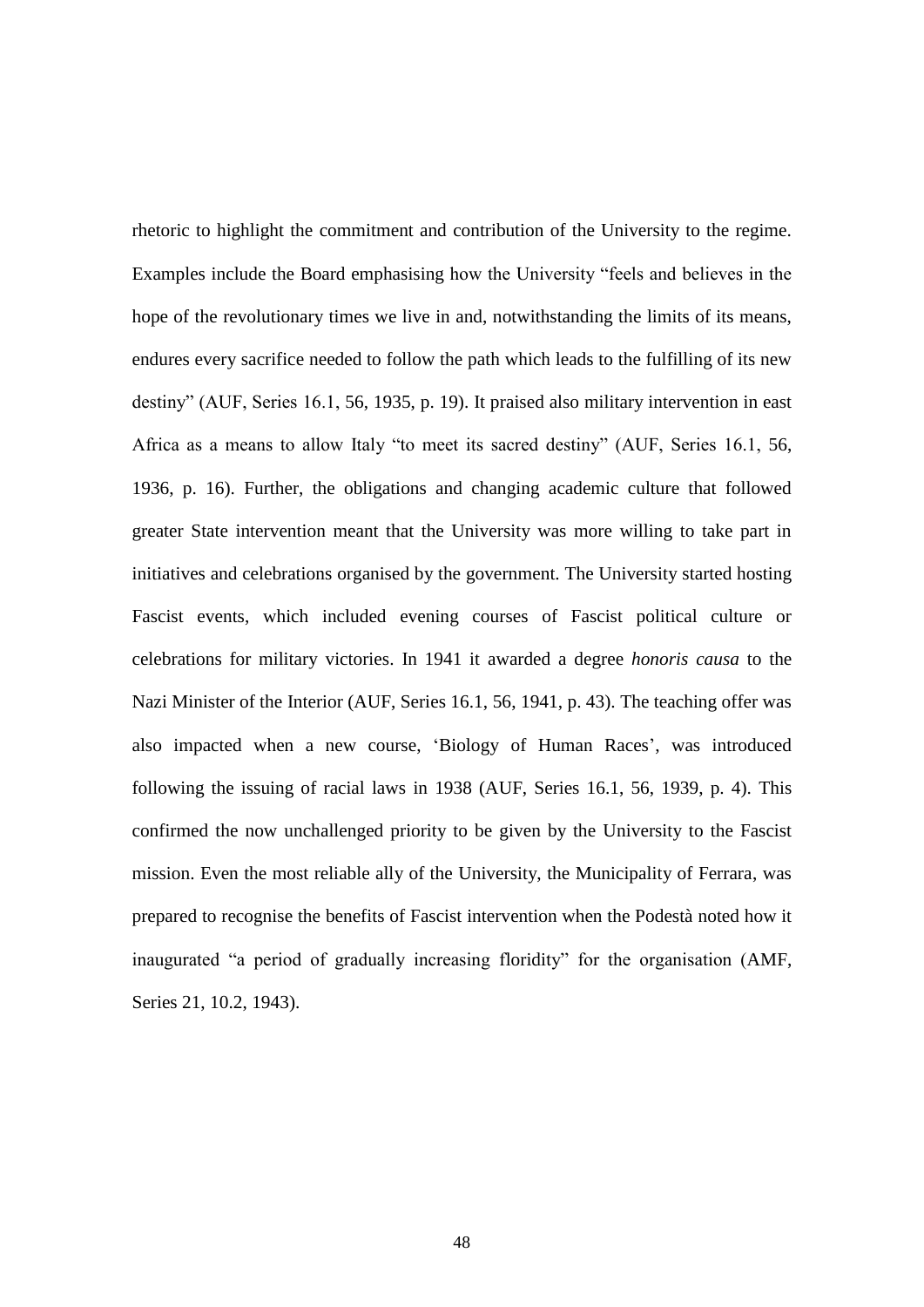The effects of the increasing dependence on the State were not limited to the teaching activity of the University. It now became a means to monitor the work and actions of professors and students and to secure the widespread diffusion of Fascist social policies. This was especially obvious after the University was required to give preference to members of the Fascist Party when employing staff (AUF, Letter of the Minister of Education to the Rector, 15<sup>th</sup> April 1941; AUF, Letter of the Minister of Education to the Rector,  $26<sup>th</sup>$  June 1941). The University was now also expected to undertake a key role in the implementation of racial laws. Thus, in 1941 four Jewish professors were sacked "in a deafening silence" (Cazzetta, 2004, p. 209). On many occasions the Ministry requested the University to provide evidence of individual staff members or students belonging to the 'Arian race' (AUF, Letter of the Minister of Education to the Rector,  $19<sup>th</sup>$  July 1940; AUF, Letter of the Rector to the Municipality of Turin,  $10<sup>th</sup>$ December 1941; AUF, Letter of the Minister of Education to the Rector, 19<sup>th</sup> July 1941). The University's now unquestioned allegiance to these priorities showed that it was prepared, in order to secure its survival, to become an implement of the Fascist State in the construction of the 'new Fascist man'.

After the University showed its willingness to become a fully functional body within the Fascist State, Benito Mussolini himself at an informal meeting in 1936 with the University Rector in Rome rewarded the institution by allowing it to reintroduce its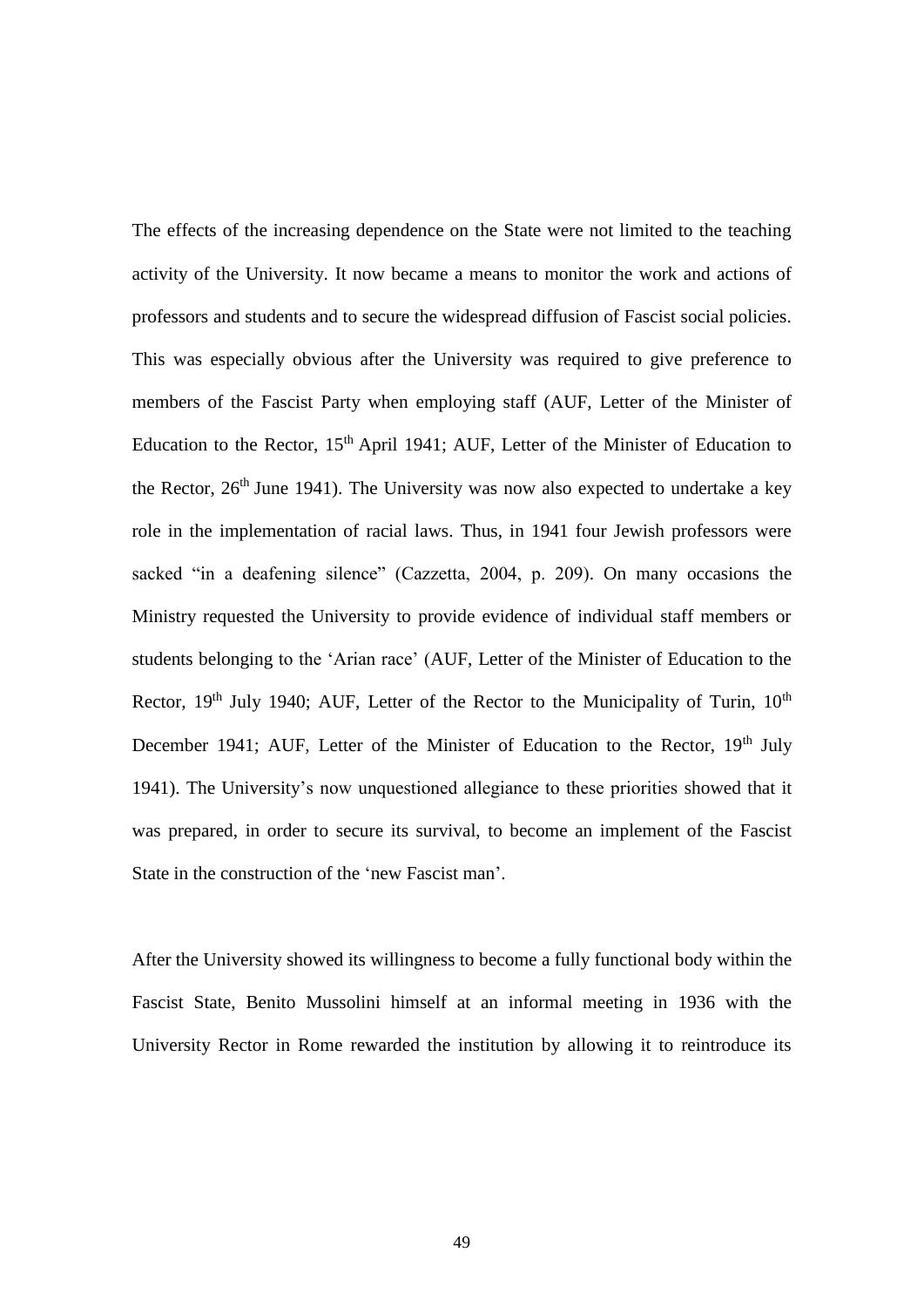Faculty of Medicine. This was despite the medical degree it offered being still incomplete, the very reason for the original campaign by the government against the University (AUF, Series 16.1, 56, 1936). This further betrayed the political motives of the government in previously closing the Faculty. Although in the past the Faculty was considered a highly 'inefficient' investment, now that the University had been made a more 'docile' institution the Ministry of Education was prepared to grant a sum of 350,000 lire for the reintroduction of the Faculty of Medicine (AUF, Series 16.1, 56, 1937, p. 6). This was increased to 400,000 lire from 1938. Once again, to emphasise the subservience of the University to the government's controlling needs (Sargiacomo *et al.*, 2016) the institution was required to account for the use of these funds in a new dedicated report to verify that these amounts had been used for the specific, approved purposes. As a result, a separate income statement was prepared for the Faculty of Medicine, this enabling a more penetrating control on how funding coming from the centre had been used. The income statement specifically for the Faculty of Medicine, as openly stated by the Ministry Inspector Dr Vallerini who inspected the University to oversee the creation of the Faculty, was also an attempt to highlight the benefits and achievements allowed by government contributions whilst other faculties were still in a state of financial crisis (AUF, Series 16.1, 56, 1937, p.  $3)^{24}$ . Accounting practices were

**.** 

<sup>&</sup>lt;sup>24</sup> Following a request of the University which was seeking to use profits generated by the Faculty of Medicine to cover losses incurred by other faculties, the Ministry openly forbade to do so as "ministerial contribution to the Faculty cannot be misappropriated in any way" (AUF, Letter of the Ministry of Education to the Rector, 3<sup>rd</sup> September 1937).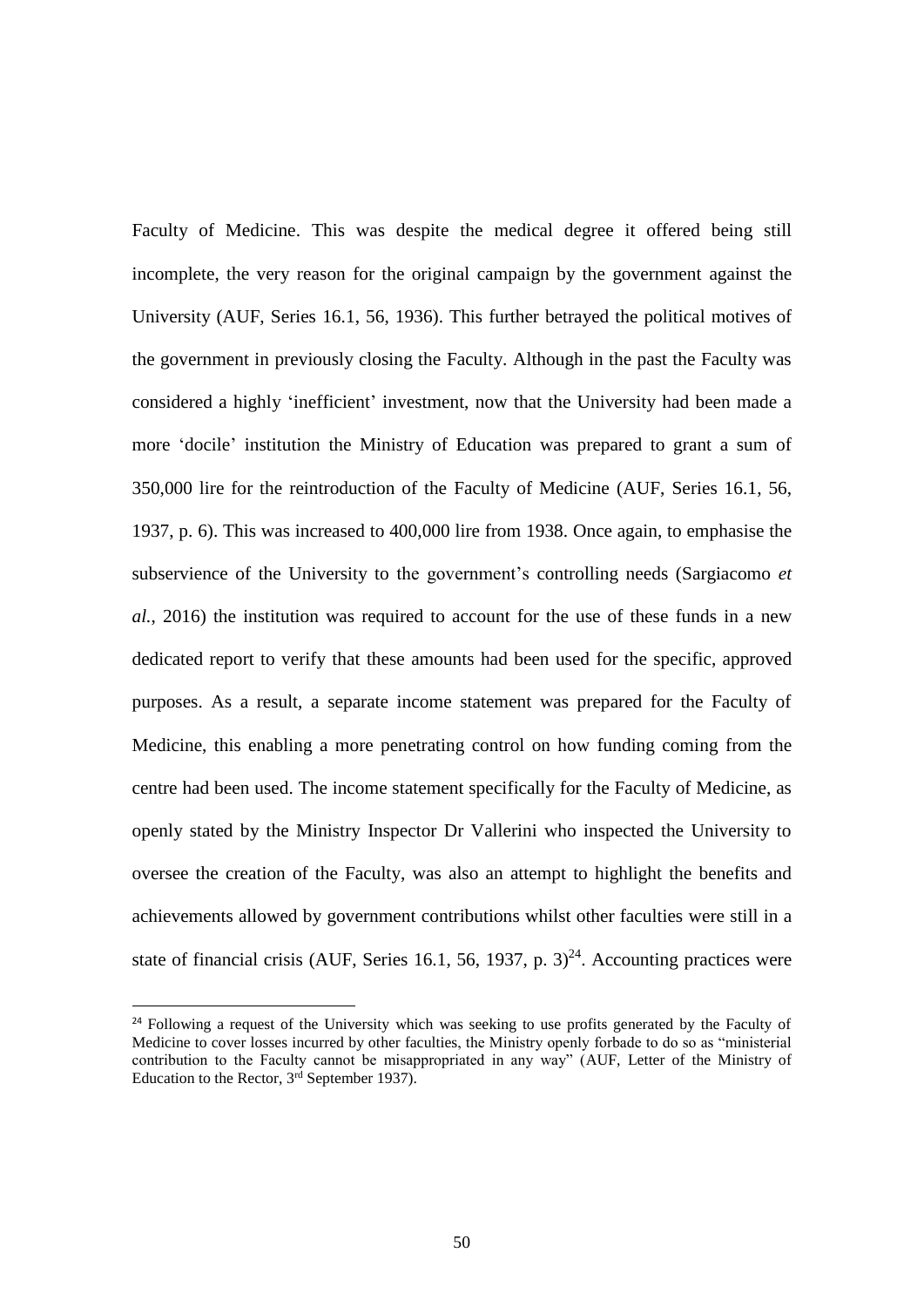therefore again to provide legitimacy to the pervasive intervention of the State in the University (Riccaboni *et al.*, 2006; Moll and Hoque, 2011). This would ensure that the benefits were so obvious that no use of counter-accounts to demonstrate the selfsufficiency of the University could have been possible. The international sanctions which followed Italy's conquest of Ethiopia in 1936 and the implementation of autarchic measures in preparation for the looming world conflict (Morgan, 1995) caused a further worsening of the economic situation and made it even harder for local funders to maintain their payments to the University. As a result, after the University requested to become a Kingdom University, government contributions soon became an even larger share of the total income of the University, as shown in Table 5.

#### *Insert Table 5 here*

The strategy of the government based upon a combination of funding policies and related accounting reports had been extremely effective and ensured that no action contrary to the influence of the State would have been feasible for the University (McPhail, 1999). Moreover, the Fascist government managed to shape the relationship of power to its advantage even without bearing the full weight of the University's funding as it did with Kingdom Universities. Whilst still *de facto* under overwhelming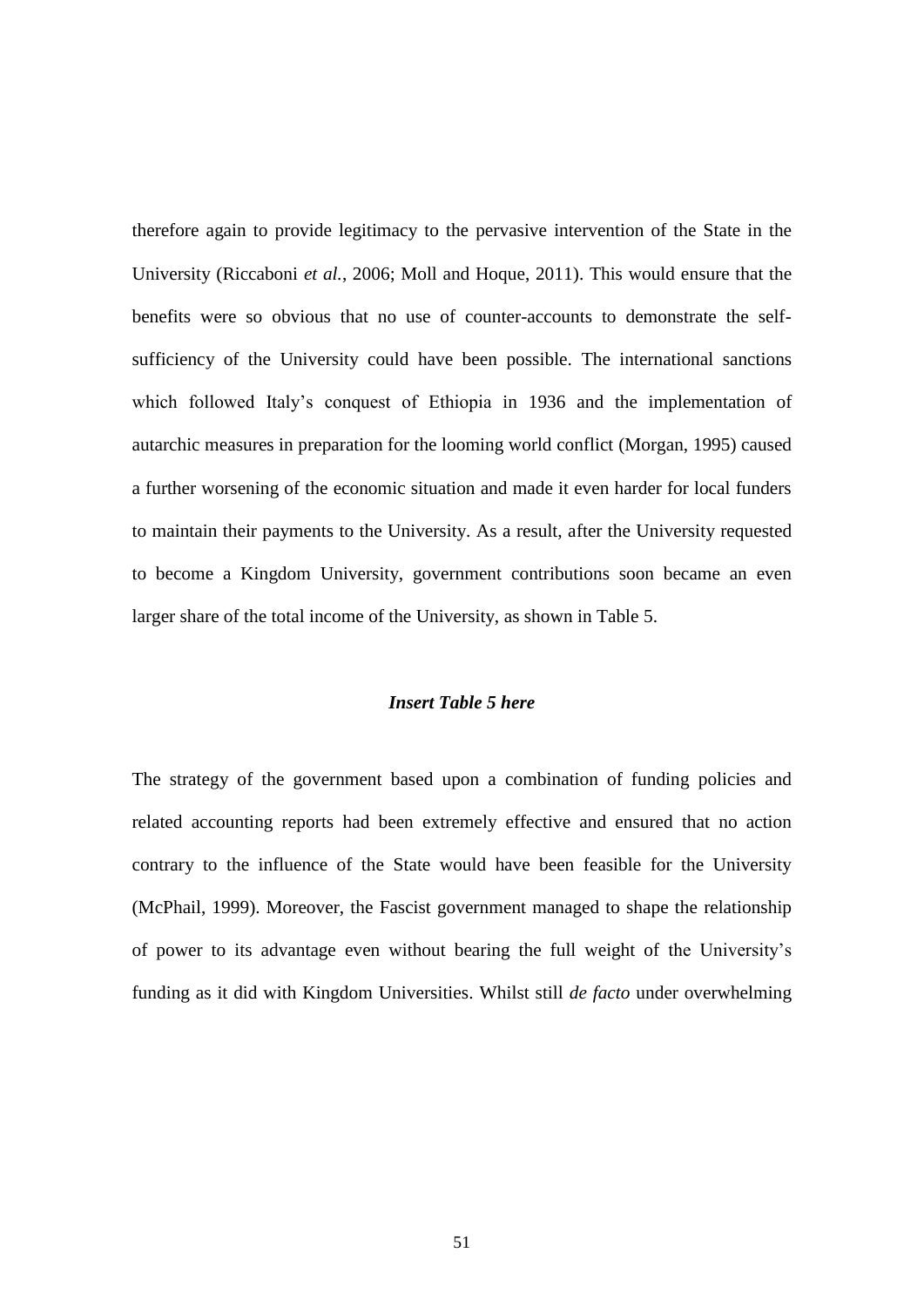State influence since 1936, the University became officially a Kingdom University only in 1942, when the Regime was soon to fall<sup>25</sup>.

# **Discussion and conclusion**

**.** 

This study has extended to the under-researched context of Italian Fascism the Foucauldian debate of the interrelationship between power and resistance (Ezzamel, 1994; Andrew & Cahill, 2017; McPhail, 1999; Baños, Domínguez & Gutiérrez, 2016) and the related role that accounting information can assume. It has explored how the exercise of power by the Fascist government was countered by the University of Ferrara, an organisation which had been traditionally jealous of its independence. The University's opposition led the government to re-focus its initial strategies in the attempt to subjugate the institution and, hence, restrict access to education to working class youth, consistent with the elitist goals of Gentile's reforms. The case of the University demonstrates how the results of strategy implementation can never be *a priori* known by its proponents due to the complex unravelling of power relations (Miller & Rose, 1990; Neu & Heincke, 2004; Foucault, 1988). With power the equivalent of "a way in which certain actions modify others" (Foucault, 1982, p. 188),

<sup>&</sup>lt;sup>25</sup> The fact that becoming a State-subsidised institution was seen as a necessary evil by the University is evident in Visconti's rendition of the official ceremony: "it happened on 28<sup>th</sup> June 1942, with a rowdy ceremony, while in Africa an ephemeral victory exalted the souls of the Fascists, which made them extremely violent, ministers, party secretaries, hierarchs in boots and medals stormed the University. Professors, swamped with this assault, literarily stayed on the sidelines in their gowns, as if the celebration was not their business" (Visconti, 1950, p. 213).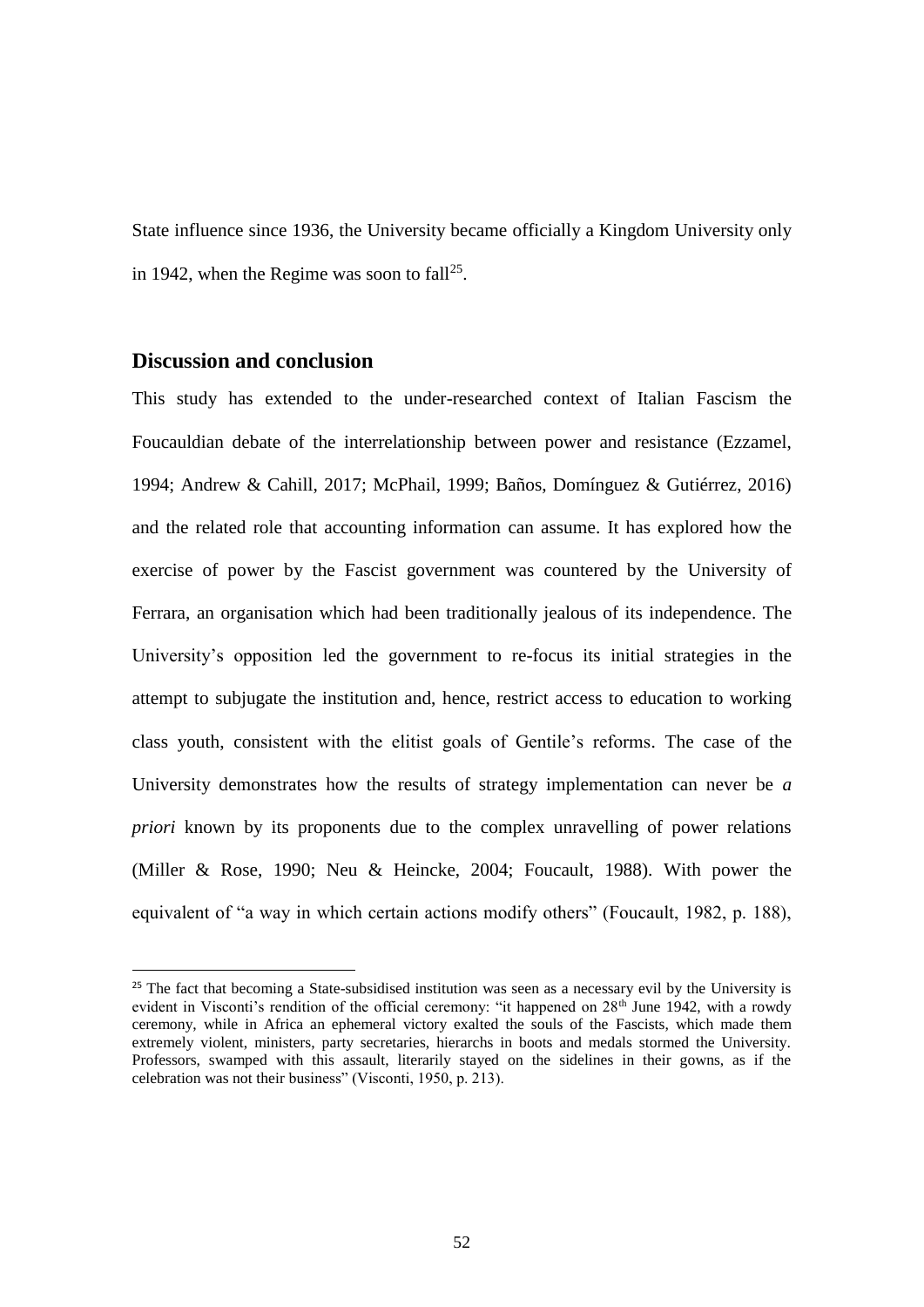power and resistance become "two sides of the same coin" (Baños, Domínguez & Gutiérrez, 2016, p. 476) whereby there will be no individual or group who is able to control the entire power network (Foucault, 1978). Power relationships, of which freedom and, hence, the possibility of resistance are essential elements (Foucault, 1982, 2008), can only be understood by looking at how the subjects involved in the power struggle employ different strategies over time to seek to influence each other's action to achieve their goals.

The threats to the University of Ferrara at the time when Italy was under Fascist rule have revealed how accounting practices and funding policies were used in the implementation of a government programme which sought to make the University an integral part of the Fascist State, without formally limiting its autonomy as a Free University. The University's struggle to remain independent showed that the unravelling of a power relation and the outcome of a power struggle is never obvious or simply the result of a straightforward political calculation, not even in totalitarian States where the balance of power is obviously in favour of the party which governs. The government did not act directly to repress the independence of the University, action which would very likely have been openly resisted by this traditionally free institution. Instead, it starved the University of funds and made visible by the means of accounting information how it needed government support. Funding policies became a technology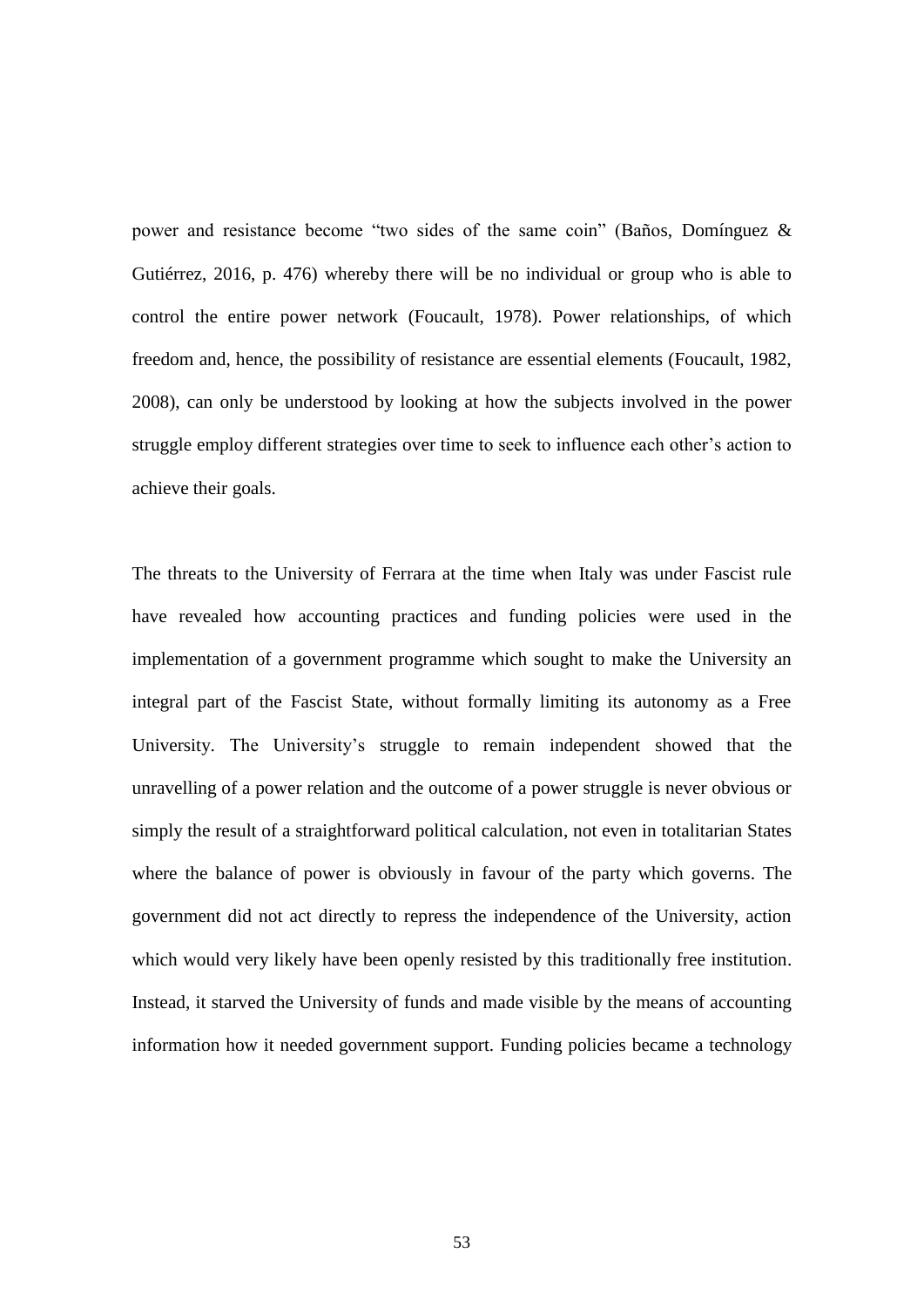of government used to change the behaviour of the University, to subdue it (Neu, 2000, p. 181), the effect of which was made even more visible and powerful by the means of accounting (Hopwood, 1990). Accounting practices and funding policies were therefore key in turning the ideological priorities of the totalitarian State into practice by making it impossible for the University to resist, thereby enabling the government to structure the organisation's field of action (Foucault, 1982, p. 790).

With Gentile's reform the Fascists sought to implement their vision of the State whereby the education system would play a central role in the creation of a new ruling elite committed to the priorities of the regime. In the achievement of this aim, the State showed that it was not prepared to compromise. As a result, it sought to close the incomplete Faculty of Medicine of the University of Ferrara. This decision, which involved the creation of clear boundaries to the institution's freedom, was justified by reference to a discourse of financial sustainability and backed by an extensive use of accounting techniques. In the first stage of the power struggle the Ministry sought to disguise its attempt to interfere in the activity of the University by portraying this intervention as a rational response to technical problems (Covaleski & Dirsmith, 1988). This made its actions look disinterested and, hence, more easily acceptable by the University, its supporters and the community of Ferrara (Pfeffer, 1981, p. 184). The University replied by deploying counter-accounts that sought to expose the arbitrariness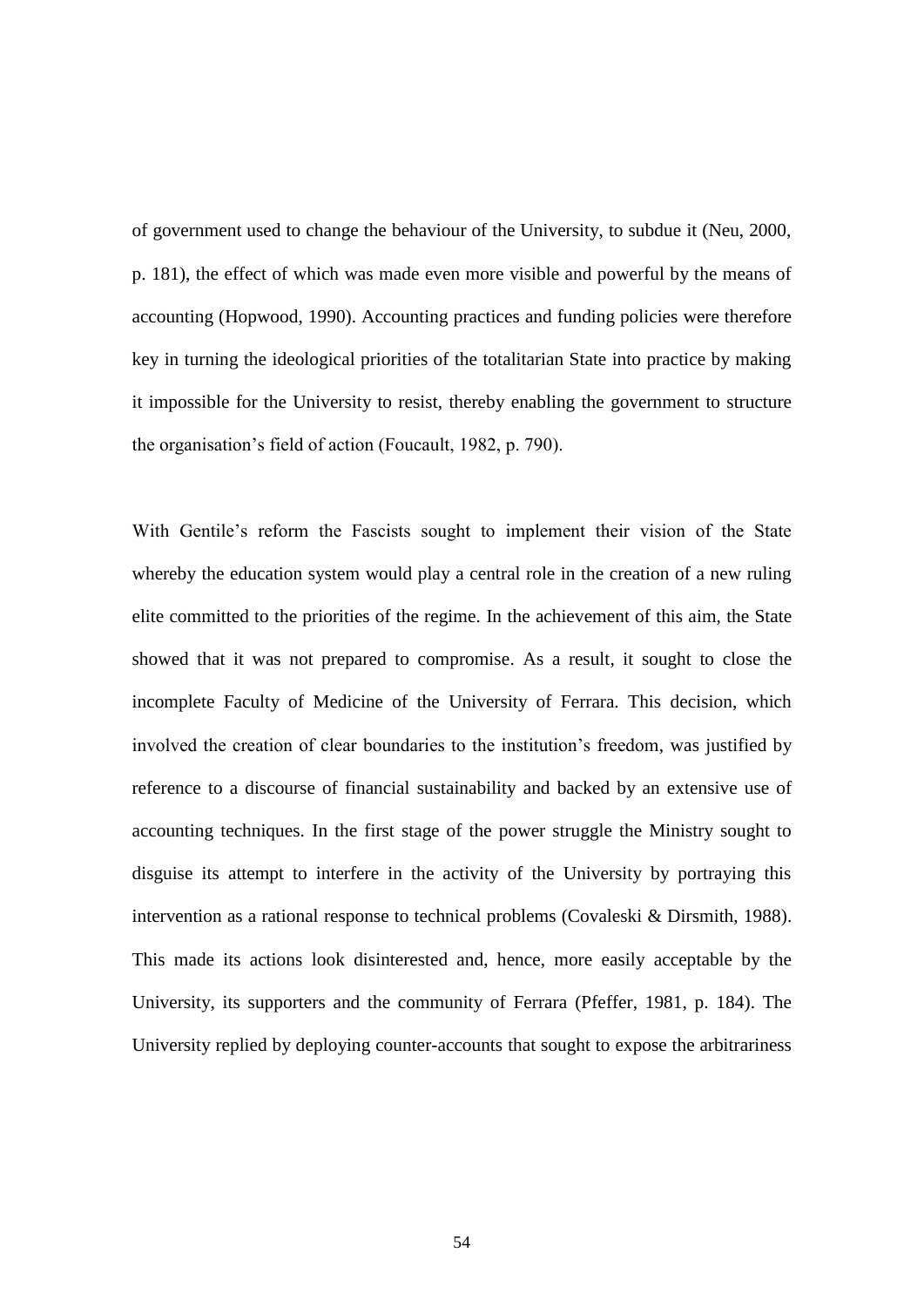of the Ministry's calculations and secure additional support from local institutions which had traditionally supported the organisation.

Unexpected resistance from the University meant that the government had to re-adjust its power strategy (Foucault, 1982) if the goal of subduing the University was to be achieved. Accordingly, the government took advantage of the debilitating effects of Gentile's reform on the University, including a decrease in student matriculation and related revenue from fees and increased personnel expenses. Again, the University sought to address the situation by mobilising its local network when local funders were prepared to increase their contribution. In response, the government sought to weaken the link between the University and its funders by generating a high financial stress for the organisation which was reflected in the inability of the local funders to keep up their payments. At the same time, the University had to accept the creation of a new degree programme which was consistent with Fascist priorities and would have provided it with vital funds. The government sought to use accounting to legitimise its intervention in the University (Moll & Hoque, 2011; Berland & Chiapello, 2009) and make visible the benefits of government funding. New accounting reports required from the University after its new degree was introduced were meant to ensure that the funds provided by the State were not used for other faculties or degree programmes and to make teaching programmes and outcomes visible. This meant that the State was starting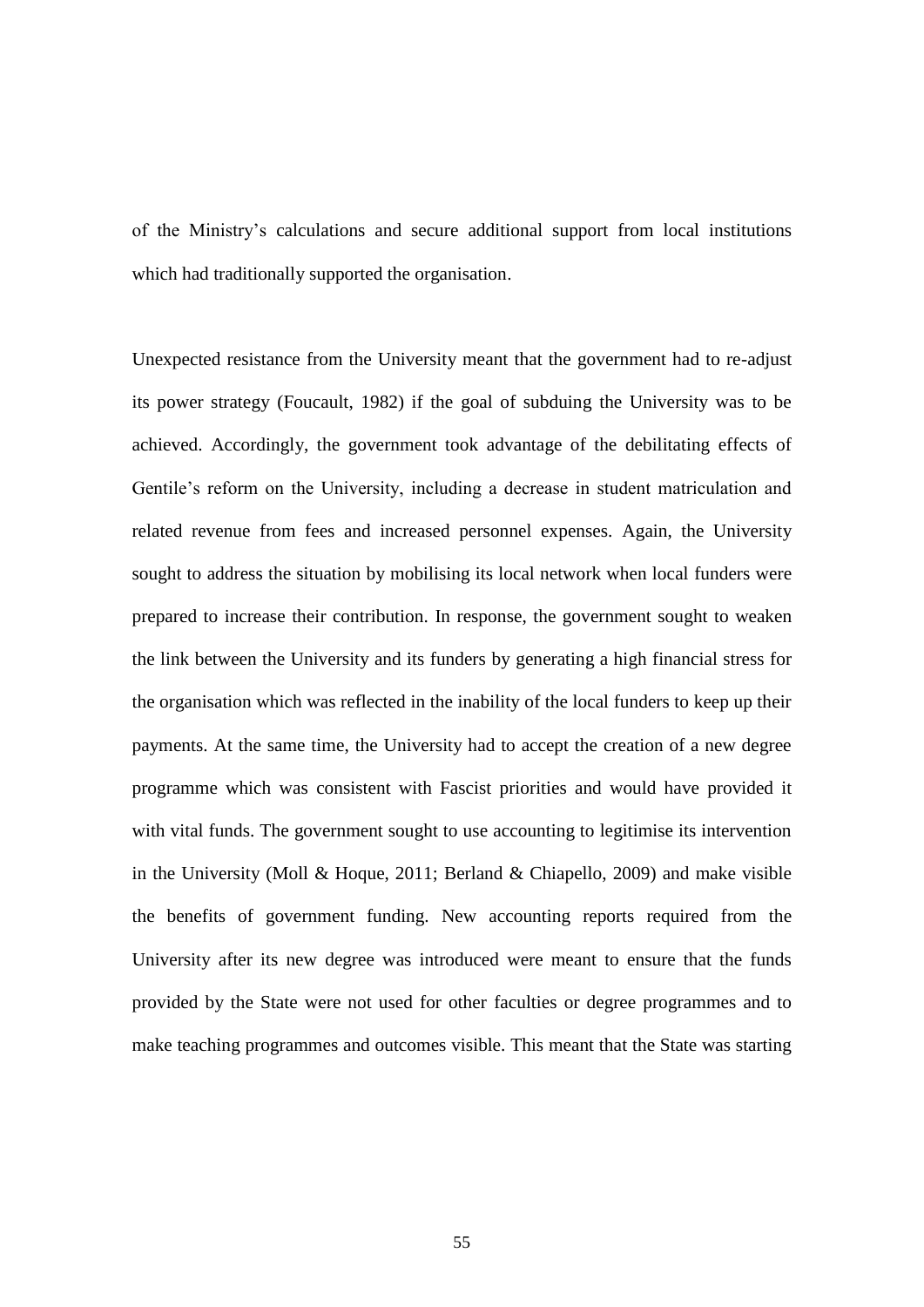to be able to direct the activity of the University with certainty of its conduct (Foucault, 1982). This new strategy allowed for no possibility for the University to re-appropriate accounting to pursue its rhetoric of self-sufficiency.

After the government reduced its financial support and called for further investments by the University, the bond between the University and its local supporters reached breaking point when they became unable to sustain the high level of funding needed by the organisation. This made the organisation more vulnerable and thus prepared to surrender its independence. Consistent with what had been done for the degree programme in 'Science of Corporations and Trade Unions', accounting ensured that government funding remained dedicated to specific purposes and provided information on teaching programmes and outcomes. This made obvious the difference between selffunded faculties, those of Science and Law, and the government-funded Faculty of Medicine, when Medicine had access to ample resources. This in turn helped the State to clearly "block [the] field of relations of power" and to "prevent all reversibility of movement" (Foucault, 1988, p. 3) for now the University could only choose to cooperate with the government. So effective were the strategies implemented by the State that not only was it able to dominate the University, it did so without having to bear the full cost of funding the organisation. The University finally came under full control by the State in 1935, although it remained a Free University for another seven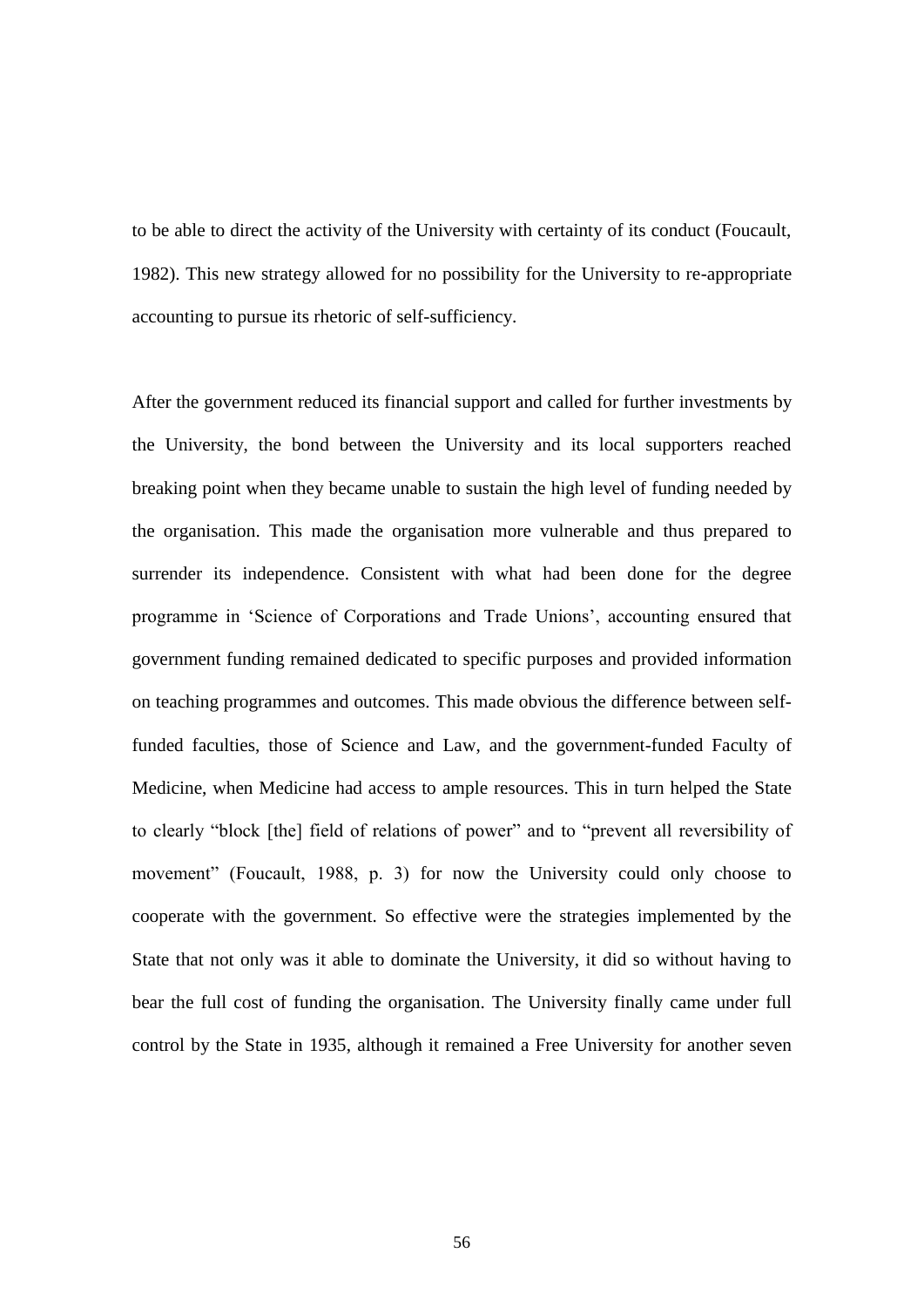years. The government was therefore able to make it a compliant subject, seeming to preserve the appearance of independence at the same time.

This study has documented the implementation of a governmental programme (Miller, 2001) as a process by emphasising the complex interrelation of power and resistance and the shifting tactics, among which accounting was important, employed by the actors in the power network (Foucault, 1978). The possibility of resistance and reappropriation of discourses by other subjects who are part of the power relationship means that sub-optimal results may be the outcome of the exercise of power, or that the strategies of those who seek power need to be adjusted in order to achieve the intended goals. Tactics become "connected to one another, attracting and propagating one another […] by forming comprehensive systems" (Foucault, 1978, p. 95), the final outcome of which is not easily predictable. The outcome of the struggle cannot be *a priori* known, even when carefully studied strategies are enacted (McKinlay & Pezet, 2018; Miller & Rose, 1990; Neu & Heicke, 2004). Therefore, the study of accounting in the implementation of political programmes requires a careful analysis of its shifting role resulting from the actions of networks of power and the unavoidable exercise of resistance which may cause a change in the way accounting is used or understood. Accounting can support different and conflicting purposes and play a variety of roles. As shown by the case of the University of Ferrara, it can be used for disguising the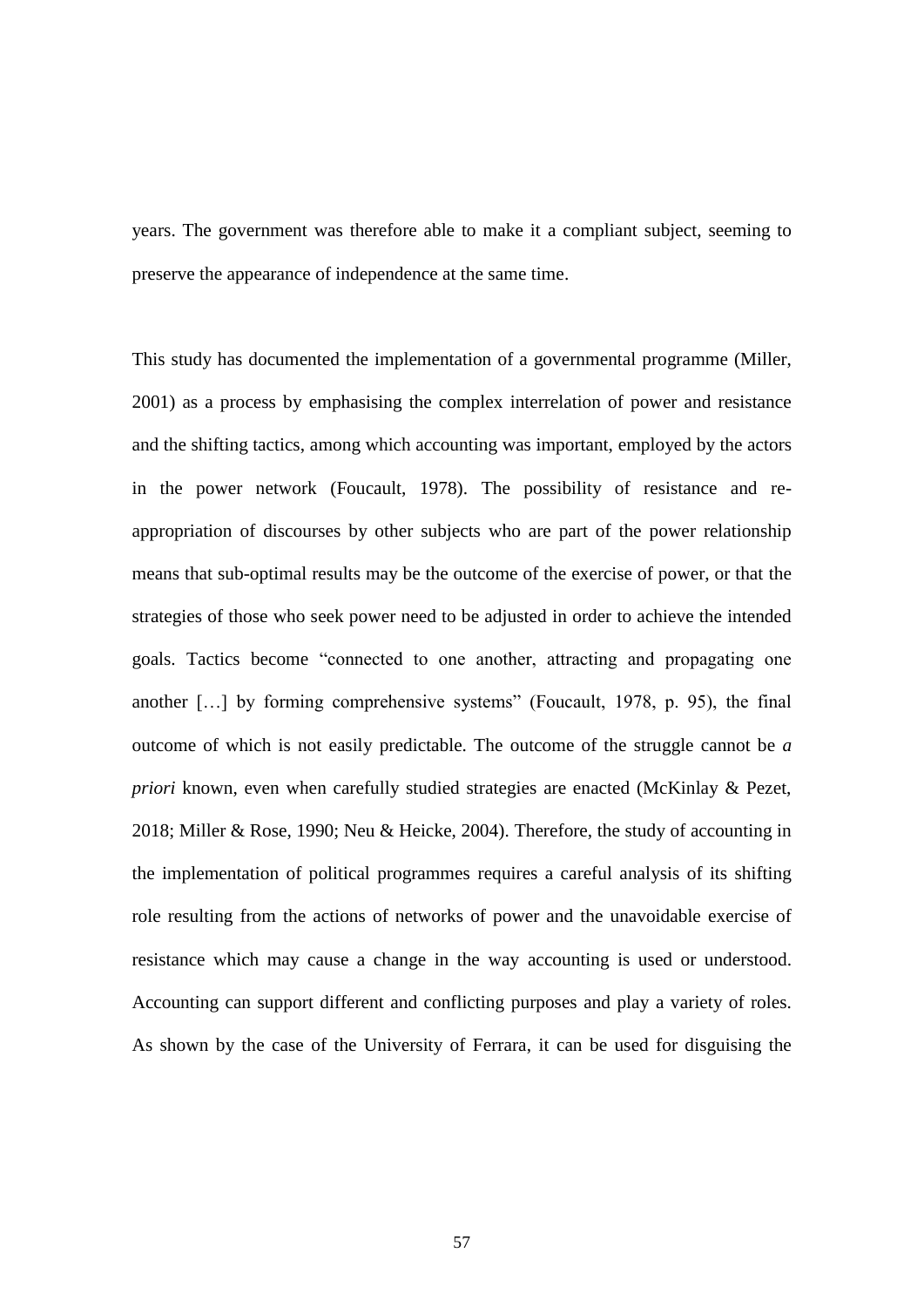purpose of political action, demonstrating the achievement of financial stability and self-sufficiency, providing legitimacy or ensuring the use of resources consistent with the aims of those who exercise power.

The paper has also implications for contemporary society, in particular with regards to the imperative of protecting academic freedom. Although the University of Ferrara fought a desperate battle against a totalitarian regime, academic freedom cannot be taken for granted with the advent and development of liberal democracies. Said (1994, p. 61) reminds us that:

in spending a lot of time worrying about the restrictions on thought and intellectual freedom under totalitarian systems of government we have not been as fastidious in considering the threats to the individual intellectual of a system that rewards intellectual conformity, as well as willing participation in goals that have been set not by science but the government.

Even in modern liberal societies, governments often call on intellectuals to provide apparently neutral, qualified legitimacy for their actions (Brenda, 1980). Academics can therefore be the subject of considerable pressure from government, administrators and funders to further the political and commercial agendas of these bodies, or at least not to interfere by resisting (Ginsberg, 2011). Contrary to the expectations of those in power, intellectuals, and most especially academics, who can play an important role in shaping new generations' understandings of reality, are called to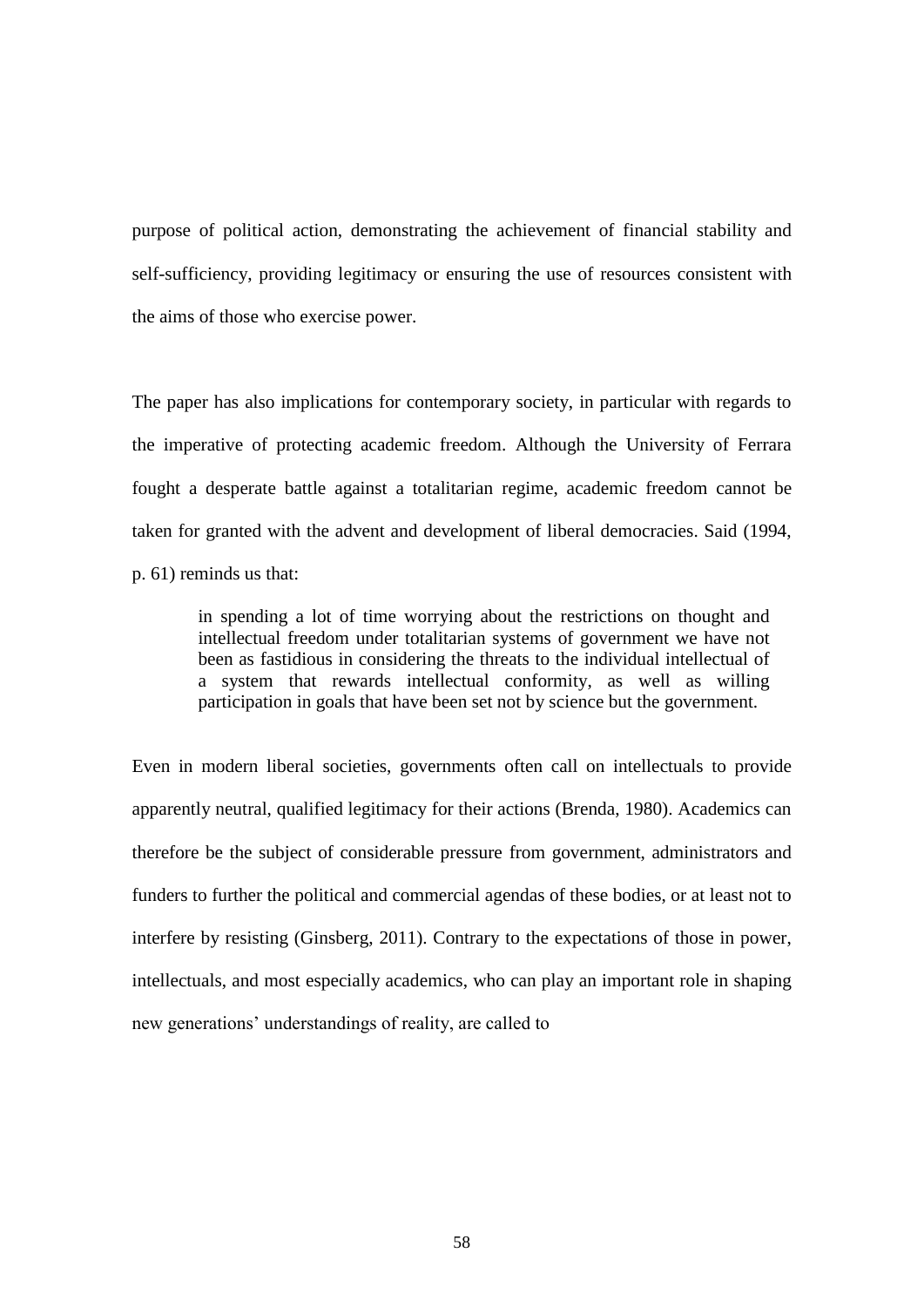raise embarrassing questions, to confront orthodoxy and dogma (rather than to produce them), to be someone who cannot easily be co-opted by governments or corporations, and whose *raison d'être* is to represent all those people and issues that are routinely forgotten or swept under the rug (Said, 1994, p. 9).

Academic freedom needs to be protected and nurtured because the development of a modern, dynamic society depends on the constant flow of new ideas. It is "of transcendent value to all of us and not merely to the teachers concerned" (Warren, quoted in Ginsberg, 2011, p. 132).

Future research could provide further insights into the interrelationship between power and resistance and the role accounting can play in this process. More should also be known of the role of accounting in totalitarian regimes, most especially as a tool to exert control and create and reinforce power relations with the aim to shape the will of people according to the plans of governments. Other universities or institutions could be investigated, most especially in Fascist Italy or Nazi Germany, to appreciate if and how accounting took a role in government plans to make them a fully functional part of the State.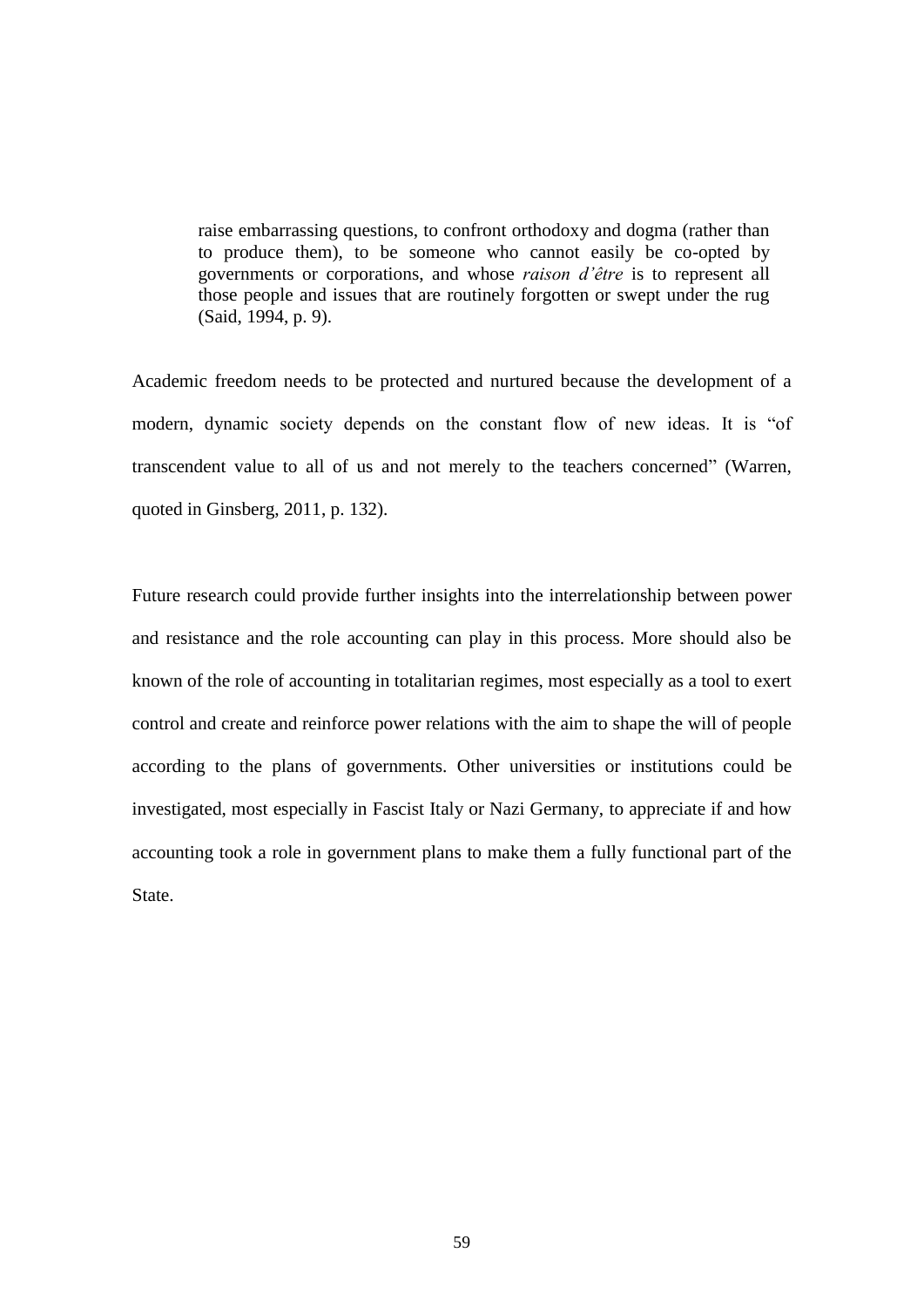#### **Primary Sources**

### *Historical Archive of the University of Ferrara (AUF)*

Letter of the Minister of Education to the Rector, 23<sup>rd</sup> August 1924. Letter of the Minister of Education to the Rector, 29<sup>th</sup> March 1926. Letter of the Minister of Corporations to the Rector, 22<sup>nd</sup> December 1927. Letter of the Minister of Education to the Rector, 26<sup>th</sup> March 1929. Letter of the Ministry of Corporations to the Rector, 18<sup>th</sup> July 1929. Letter of the Minister of Corporations to the Rector, 4<sup>th</sup> October 1929. Letter of the Ministry of Education to the Rector,  $3<sup>rd</sup>$  September 1937. Letter of the Minister of Education to the Rector, 19<sup>th</sup> July 1940. Letter of the Minister of Education to the Rector, 15<sup>th</sup> April 1941. Letter of the Minister of Education to the Rector,  $26<sup>th</sup>$  June 1941. Letter of the Ministry of Education to the Rector, 19<sup>th</sup> July 1941. Letter of the Rector to the Municipality of Turin, 10<sup>th</sup> December 1941. Series 10.1, 25, Minutes of the Council of the University,  $24<sup>th</sup>$  September 1913 – 1<sup>st</sup> December 1924. Series 16.1, 55, Minutes of the Board of Directors,  $14<sup>th</sup>$  April 1925 –  $13<sup>th</sup>$  July 1933. Series 16.1, 56, Minutes of the Board of Directors,  $13<sup>th</sup>$  July  $1934 - 23<sup>rd</sup>$  July 1942. Series 65.6, Budgets, 1926 – 1942. Series 65.7, Financial Statements, 1923 – 1942. Statute, 1924. Yearbooks, 1922-1943.

#### *Historical Archive of the Municipality of Ferrara (AMF)*

Series 21, Budgets and commentaries, 1927 – 1944.

*Ariostea Library (AL)*

Relazione intorno all'attuazione del Decreto Ministeriale 14 Febbraio 1860, VS 948.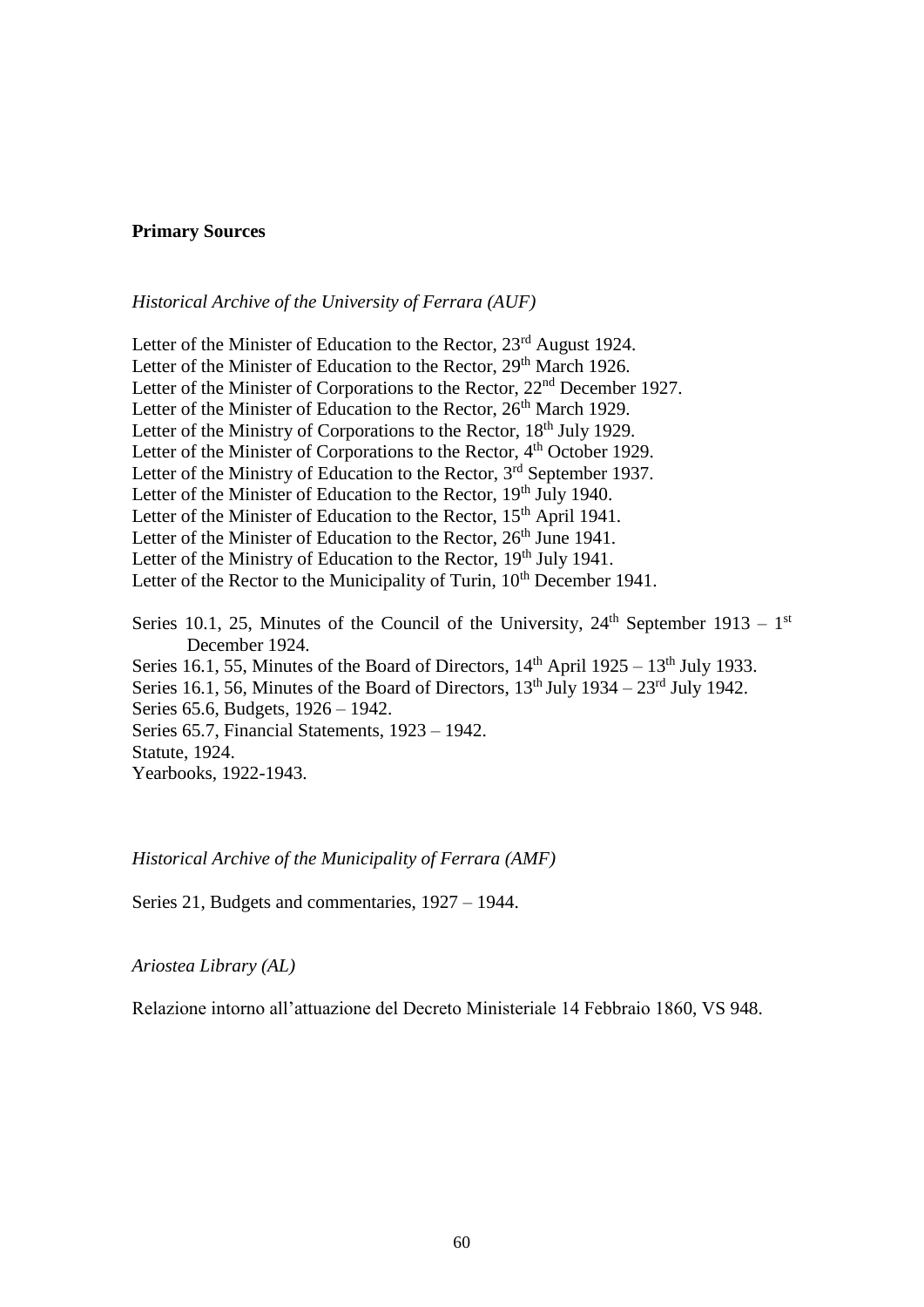*Historical Archive of the Senate (AS)*

Senato del Regno, 3<sup>rd</sup> June 1927.

Senato del Regno, 27<sup>th</sup> November 1922.

Senato del Regno, Documenti, Legislatura XXVII, 1<sup>st</sup> session, 18<sup>th</sup> May 1927.

### **References**

- Andrew, J., & Cahill, D. (2017). Rationalising and resisting neoliberalism: The uneven geography of costs. *Critical Perspectives on Accounting*, *45*, 12-28.
- Baños, J., Gutierrez, F., Álvarez-Dardet, C., & Carrasco, F. (2005). Govern(mentality) and accounting: The influence of different Enlightenment discourses in two Spanish cases (1761-1777). *Abacus*, *41*(2), 181-210.
- Baños, J., Domínguez, M., & Gutiérrez, F. (2016). Accounting in the dynamic of discourses: The rise and fall of the Spanish system of intendants, 1718-1724. *Accounting History*, *21*(4), 472-488.
- Barbagli, M. (1982). *Educating for unemployment. Politics, labor markets, and the school system – Italy, 1859-1973*. New York: Columbia University Press.
- Berland, N., & Chiapello, E. (2009). Criticisms of capitalism, budgeting and the double enrolment: Budgetary control rhetoric and social reform in France in the 1930s and 1950s. *Accounting, Organizations and Society*, *34*(1), 28-57.
- Bigoni, M., & Funnell, W. (2015). Ancestors of governmentality. Accounting and pastoral power in the 15th century. *Critical Perspectives on Accounting*, *27*, 160- 176.
- Brenda, J. (1980). *The treason of the intellectuals*. London: Norton.
- Burrell, G. (1988). Modernism, post modernism and organizational analysis 2: The contribution of Michel Foucault. *Organization Studies*, *9*(2), 221-235.
- Cazzetta, G. (2004). La Facoltà di giurisprudenza nella Libera Università di Ferrara (1860-1942). *Annali di storia delle università italiane*, *8*, 183-211.
- Charnitzky, J. (1996). *Fascismo e scuola. La politica scolastica del regime, 1922-1943*. Firenze: La Nuova Italia.
- Ciampi, G., & Santangeli, C. (1994). *Il consiglio superiore della pubblica istruzione 1847-1928*. Roma: Ministero per i Beni Culturali e Ambientali.
- Cinquini, L. (2005). Corporativismo fascista e studi aziendali negli anni Trenta: Riflessi nello sviluppo delle dottrine economico-aziendali. In Società Italiana di Storia della Ragioneria (Ed.), *Atti del VII Convegno Nazionale della Società Italiana di Storia della Ragioneria* (Vol. 1, pp. 293-336). Roma: Rirea.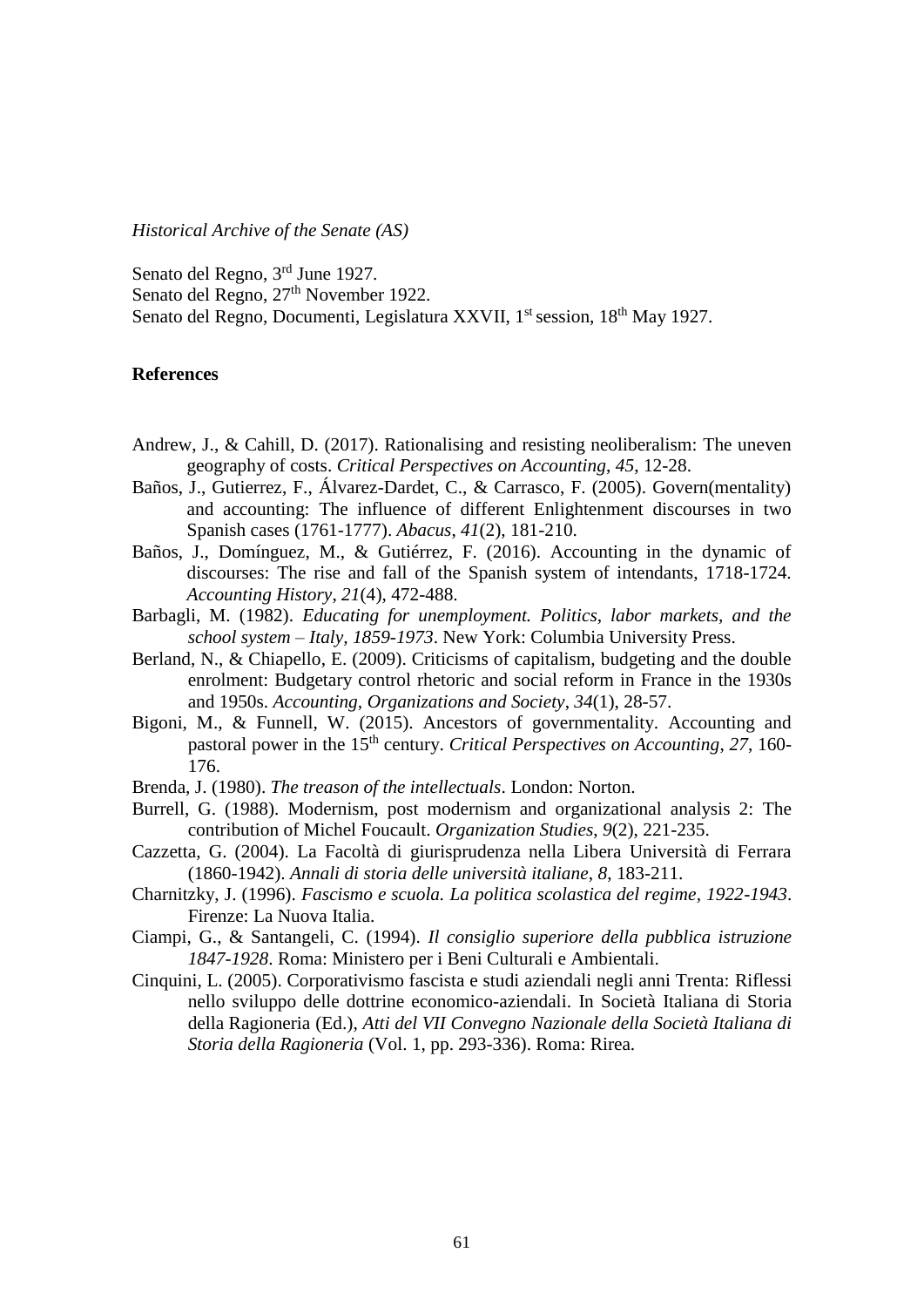- Cinquini, L. (2007). Corporative economy and accounting in Italy during the thirties: Exploring the relations between a totalitarian ideology and business studies. *Accounting, Business and Financial History, 17*(2), 209-240.
- Cinquini, L., Giannetti, R., & Tenucci, A. (2016). The making of uniform costing in a war economy: The case of the *Uniconti* Commission in Fascist Italy. *Accounting History*, *21*(4), 445-471.
- Covaleski, M. A., & Dirsmith, M. W. (1988). The use of budgetary symbols in the political arena: An historically informed field study. *Accounting, Organizations and Society*, *13*(1), 1-24.
- De Grand, A. (1994). *Italian Fascism: its origins and development*. Lincoln: University of Nebraska Press.
- Ezzamel, M. (1994). Organizational change and accounting: Understanding the budgeting system in its organizational context. *Organization Studies*, *15*(2), 213- 240.
- Ezzamel, M., Willmott, H. & Worthington, F. (2001). Power, control and resistance in 'the factory that time forgot'. *Journal of Management Studies*, *38*(8), 1053- 1079.
- Ezzamel, M., Willmott, H. & Worthington, F. (2008). Manufacturing shareholder value: The role of accounting in organizational transformation. *Accounting, Organizations and Society*, *33*(2/3), 107-140.
- Farjaudon, A. L., & Morales, J. (2013). In search of consensus: The role of accounting in the definition and reproduction of dominant interests. *Critical Perspectives on Accounting*, *24*(2), 154-171.
- Foucault, M. (1978). *The history of sexuality. Volume I: an introduction*. New York: Pantheon Books.
- Foucault, M. (1980). The eye of power. In C. Gordon (Ed.), *Power/knowledge. Selected interviews and other writings 1972-1977* (pp. 146-165). New York: Pantheon Books.
- Foucault, M. (1982). The subject and power. *Critical Inquiry*, *8*(4), 777-795.
- Foucault, M., (1988). The ethic of care for the self as a practice of freedom. In J. Bernauer & D. Rasmussen (Eds.), *The final Foucault* (pp. 1-20). Cambridge: MIT Press.
- Foucault, M. (1995). *Discipline and punish. The birth of the prison*. New York: Vintage Books.
- Foucault, M. (2007). *Security, population, territory. Lectures at the Collège de France (1977-1978)*. New York: Palgrave Macmillan,
- Foucault, M. (2008). *The birth of biopolitics. Lectures at the Collège de France (1978- 1979)*. New York: Palgrave Macmillan.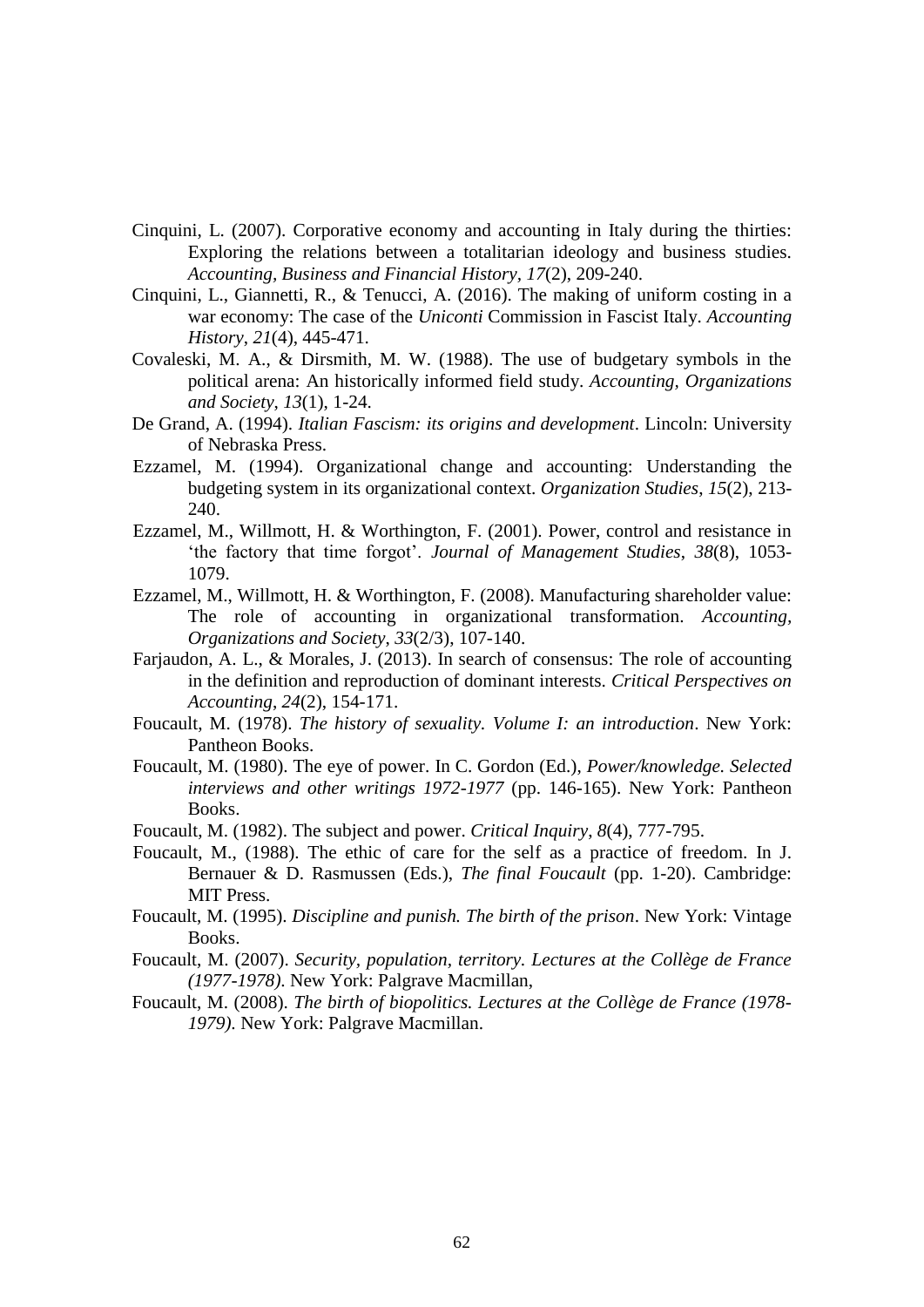- Funnell, W., Antonelli, V., D'Alessio, R., & Rossi, R. (2017). Accounting for madness: The "Real Casa dei Matti" of Palermo 1824-1860. *Accounting, Auditing & Accountability Journal*, *30*(5), 1111-1141.
- Gentile, G. (1924). *La riforma della scuola: Discorso tenuto il 15 novembre 1923 al Consiglio Superiore della Pubblica Istruzione*. Bari: Laterza.
- Gentile, G. (1928). The philosophic basis of fascism. *Foreign Affairs, 6*(2): 290-304.

Gentile, G. (2004). *Discorsi Parlamentari*. Bologna: Il Mulino.

- Ginsberg, B. (2011). *Fall of the faculty: The rise of the all-administrative university and why it matters*. Oxford: Oxford University Press.
- Giuntella, M. C. (1992). *Autonomia e nazionalizzazione dell'Università. Il fascismo e l'inquadramento degli Atenei.* Roma: Edizioni Studiorum.
- Gordon, C. (1980). Afterword. In C. Gordon (Ed.), *Power/knowledge. Selected interviews and other writings 1972-1977* (pp. 229-258). New York: Pantheon Books.
- Gregor, A. J. (1974). *L'ideologia del Fascismo. Il fondamento rezionale del totalitarismo*. Milano: Edizioni Del Borghese.
- Grendler, P. (2002). *The universities of the Italian renaissance*. Baltimore: Johns Hopkins University Press.
- Heller, K. J. (1996). Power, subjectification and resistance in Foucault. *SubStance*, *25*(1), 78-110.
- Hopwood, A. (1990). Accounting and organisation change. *Accounting Auditing & Accountability Journal, 3*(1), 7-17.
- Hopwood, A. (1992). Accounting calculation and the shifting sphere of the economic. *European Accounting Review*, *1*(1), 123-143.
- Knights, D. & Collinson, D. (1987). Disciplining the shopfloor: A comparison of the disciplinary effects of managerial psychology and financial accounting. *Accounting, Organizations and Society*, *12*(5), 457-477.
- Kosmala, K., & McKernan, J. F. (2011). From the care of the self to the care of the other: Neglected aspects of Foucault's late work. *Accounting Auditing & Accountability Journal, 24*(3), 377-402.
- Lyttleton, A. (1973). *The seizure of power: Fascism in Italy 1919-1929.* Bath: The Pitman Press.
- Madonna, S., Maran, L., & Cestari, G. (2014). The 1771 and 1824 reforms of the University of Ferrara: A Foucauldian analysis of papal interests. *Accounting History, 19*(4)*,* 507-532.
- Maran. L., Bracci, E., & Funnell, W. (2015). Accounting and the management of power: Napoleon's occupation of the commune of Ferrara (1796-1799). *Critical Perspectives on Accounting*, *34*, 60-78.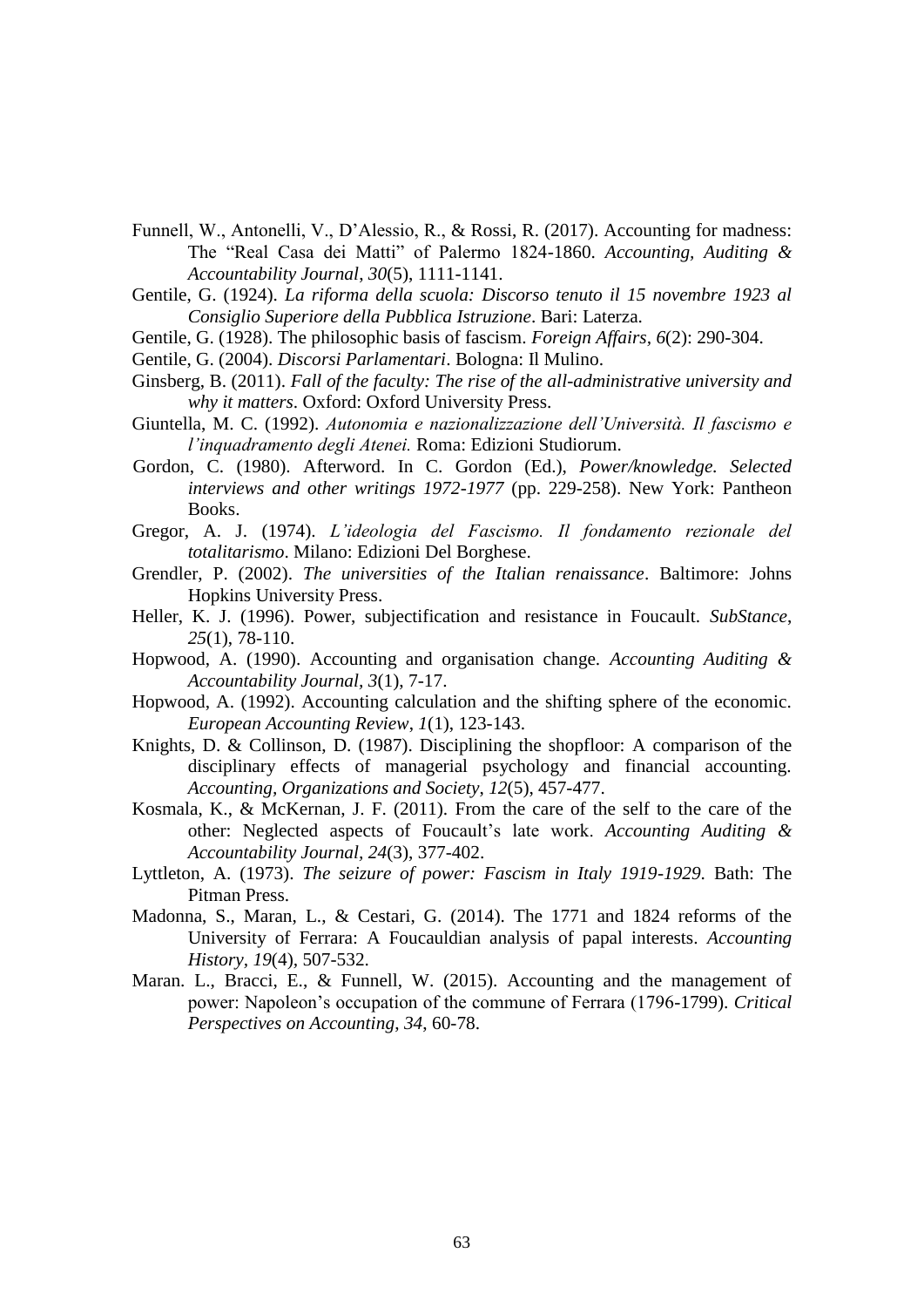- Markus, M. L., & Pfeffer, J. (1983). Power and the design and implementation of accounting and control systems. *Accounting, Organizations and Society*, *8*(2/3), 205-218.
- McKinlay, A., Carter, C., Pezet, E., & Clegg, S. (2010). Using Foucault to make strategy. *Accounting, Auditing & Accountability Journal, 23*(8), 1012-1031.
- McKinlay, A., & Pezet, E. (2018). Foucault, governmentality, strategy: From the ear of the sovereign to the multitude. *Critical Perspectives on Accounting*, *53*, 57-68.
- McPhail, K. (1999). The threat of ethical accountants: An application of Foucault's concept of ethics to accounting education and some thoughts on ethically educating for the other. *Critical Perspectives on Accounting*, *10*(6), 833-866.
- Miller, P. (2001). Governing by numbers: Why calculative practices matter. *Social Research*, *68*(2), 379–396.
- Miller, P., & O'Leary, T. (1987). Accounting and the construction of the governable person. *Accounting, Organizations and Society*, *12*(3), 235-265.
- Miller, P., & Rose, N. (1990). Governing economic life. *Economy and Society*, *19*(1), 1- 31.
- Moll, J., & Hoque, Z. (2011). Budgeting for legitimacy: The case of an Australian University. *Accounting, Organizations and Society*, *36*(2), 86-101.
- Morgan, P. (1995). *Italian Fascism, 1919-1945*. Houndmills: Macmillan.
- Mussolini, B. (1956a). Adagio. In E. Susmel & D. Susmel (Eds.), *Opera Omnia di Benito Mussolini* (Vol. 18, pp. 409-410). Firenze: La Fenice.
- Mussolini, B., (1956b). Telegrammi. In E. Susmel & D. Susmel (Eds.), *Opera Omnia di Benito Mussolini* (Vol. 20, pp. 358-384). Firenze: La Fenice.
- Mussolini, B., & Gentile, G. (1961). Dottrina del fascismo. In E. Susmel & D. Susmel (Eds.), *Opera Omnia di Benito Mussolini* (Vol. 34, pp. 122-138). Firenze: La Fenice.
- Neu, D. (2000). "Presents" for the "Indians": Land, colonialism and accounting in Canada. *Accounting, Organizations and Society, 25*(2), 163-184.
- Neu D. (2006). Accounting for public space. *Accounting, Organizations and Society*, *31*(4-5), 391–414.
- Neu, D., & Heincke, M. (2004). The subaltern speaks: Financial relations and the limits of governmentality. *Critical Perspectives on Accounting*, *15*(1), 179-206.
- Pepe, L. (2003). *Copernico e lo studio di Ferrara*. Bologna: Clueb.
- Peters, K. (2001). When reform comes into play: Budgeting as negotiations between administrations. *Accounting, Organizations and Society*, *26*(6), 521-539.
- Pfeffer, J. (1981). *Power in organizations*. Marshfield: Pitman.
- Riccaboni, A., Giovannoni, E., Giorgi, A., & Moscardelli, S. (2006). Accounting and power: Evidence from the fourteenth century, *Accounting History, 11*(1), 41-62.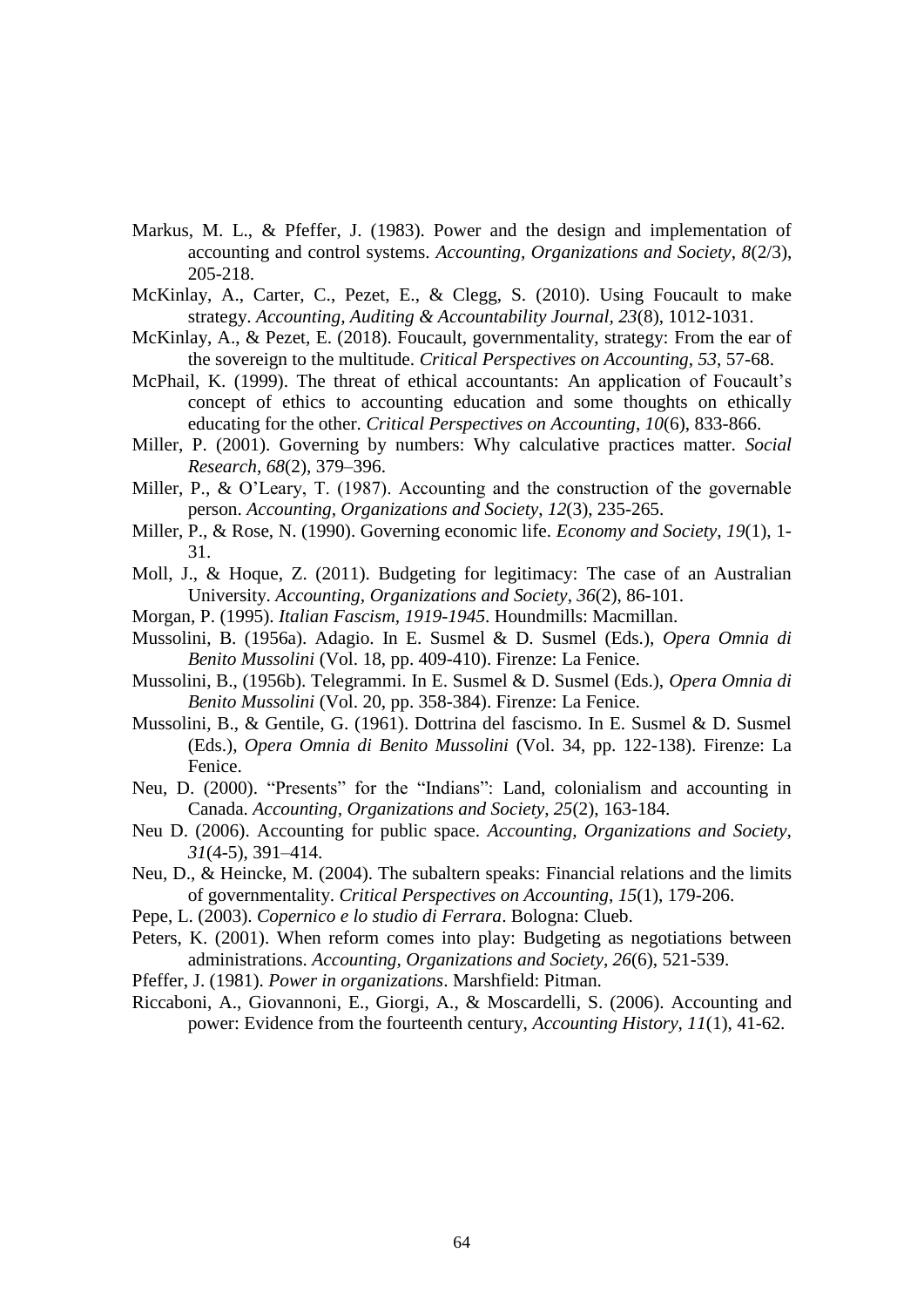- Recchi, E. (2007). Italy: Expansion, reform, and social inequality in higher education. In Y. Shavit, R. Arum & A. Gamoran (Eds.), *Stratification in higher education: A comparative study* (pp. 400-423). Stanford: Stanford University Press.
- Rose, N., & Miller, P. (1992). Political power beyond the State: Problematic of government. *British Journal of Sociology, 43*(2), 173–205.
- Said, E. W. (1994). *Representations of the intellectual. The 1993 Reith lectures*. London: Vintage Books.
- Sargiacomo, M. (2008). Accounting and the "Art of Government": Margaret of Austria in Abruzzo (1539–86). *European Accounting Review*, *17*(4), 667-695.
- Sargiacomo, M., Ianni, L., D'Andreamatteo, A., & D'Amico, L. (2016). Accounting and the government of the agricultural economy: Arrigo Serpieri and the Reclamation Consortia. *Accounting History Review*, *26*(3), 307-331.

Visconti, A. (1950). *La storia dell'Università di Ferrara*. Bologna: Zanichelli.

Yayla, H. E. (2011). Operating regimes of the government: Accounting and accountability changes in the Sultan Süleyman Waqf of the Ottoman Empire (The 1826 Experience). *Accounting History*, *16*(1), 5–34.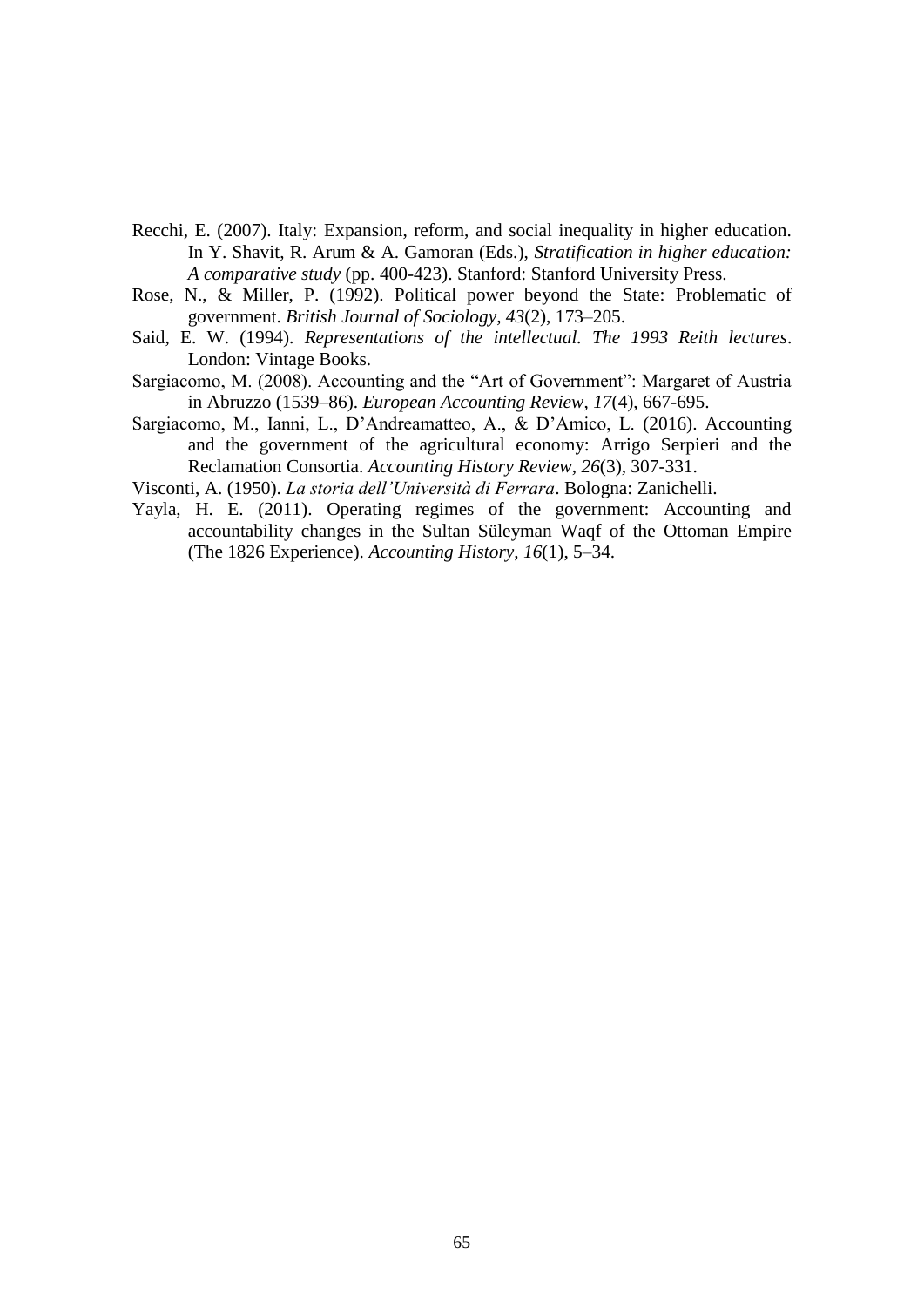| Academic year | <b>Students</b> | <b>University fees</b><br>collected at the<br>end of the year<br>(lire) | Average fees per<br>student<br>(lire) |  |
|---------------|-----------------|-------------------------------------------------------------------------|---------------------------------------|--|
| 1923-1924     | 645             | 161,835                                                                 | 251                                   |  |
| 1924-1925     | 508             | 114,795                                                                 | 226                                   |  |
| 1925-1926     | 204             | 117,890                                                                 | 578                                   |  |
| 1926-1927     | 198             | 120,580                                                                 | 609                                   |  |
| 1927-1928     | 216             | 103,305                                                                 | 478                                   |  |

*Table 1: Number of students of the University of Ferrara and University fees between 1923-1924 and 1927-1928.* 

Source: AUF, Yearbooks, 1923-1928; AUF, Series 65.7.

*Table 2: The funding structure of the University of Ferrara between 1923-1924 and 1926-1927.* 

| (1)<br><b>Academic</b><br>year | (2)<br><b>Budgeted</b><br>contributions<br>from local<br>funders<br>(lire) | (3)<br><b>Amount</b> owed<br>by local<br>funders for the<br>current year<br>(lire) | $\bf{4}$<br><b>Cumulative</b><br>amount owed<br>by local<br>funders<br>(lire) | (5)<br><b>Profit/Loss</b><br>at the end<br>of the<br>period<br>(lire) |
|--------------------------------|----------------------------------------------------------------------------|------------------------------------------------------------------------------------|-------------------------------------------------------------------------------|-----------------------------------------------------------------------|
| 1923-1924                      | 127,272                                                                    | 19,358                                                                             | 20,012                                                                        | 130,478                                                               |
| 1924-1925                      | 342,096                                                                    | 26,065                                                                             | 26,590                                                                        | 54,913                                                                |
| 1925-1926                      | 342,095                                                                    | 41,639                                                                             | 42,227                                                                        | 29,188                                                                |
| 1926-1927                      | 352,000                                                                    | 45,759                                                                             | 64,118                                                                        | $-23,703$                                                             |

Source: AUF, Series 65.6; AUF, Series 65.7.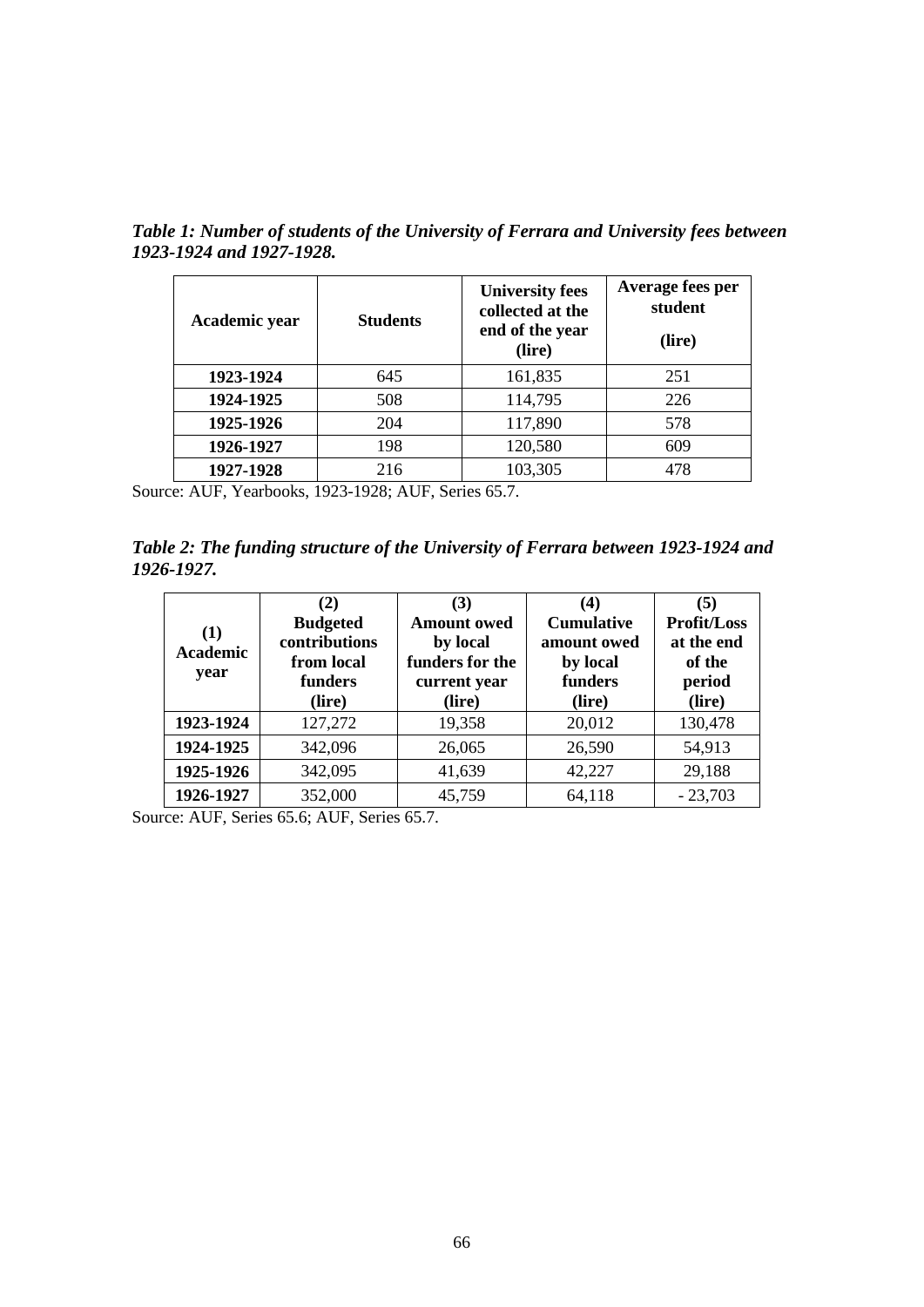| (1)<br><b>Academic</b><br>year | (2)<br><b>Budgeted</b><br>contributions<br>from local<br>funders<br>(lire) | (3)<br><b>Amount owed</b><br>by local<br>funders for<br>the current<br>year<br>(lire) | $\left( 4\right)$<br><b>Cumulative</b><br>amount owed<br>by local<br>funders<br>(lire) | (5)<br><b>Profit/Loss</b><br>at the end<br>of the<br>period<br>(lire) | (6)<br>Government<br>contribution<br>(lire) |
|--------------------------------|----------------------------------------------------------------------------|---------------------------------------------------------------------------------------|----------------------------------------------------------------------------------------|-----------------------------------------------------------------------|---------------------------------------------|
| 1927-1928                      | 603,311                                                                    | 78,684                                                                                | 81,814                                                                                 | 12,041                                                                |                                             |
| 1928-1929                      | 578,291                                                                    | 69,754                                                                                | 83,935                                                                                 | 174,045                                                               | 170,000                                     |
| 1929-1930                      | 560,281                                                                    | 143,428                                                                               | 181,069                                                                                | 145,971                                                               | 120,000                                     |
| 1930-1931                      | 560,281                                                                    | 237,109                                                                               | 334,689                                                                                | 108,738                                                               | 100,000                                     |

*Table 3: Funding structure of the University of Ferrara between 1927-1928 and 1930-1931.* 

Source: AUF, Series 65.6; AUF, Series 65.7.

*Table 4: Funding structure of the University of Ferrara between 1931-1932 and 1935-1936.* 

| (1)<br><b>Academic</b><br>year | (2)<br><b>Budgeted</b><br>contributions<br>from local<br>funders<br>(lire) | (3)<br><b>Amount owed</b><br>by local<br>funders for<br>the current<br>year<br>(lire) | (4)<br><b>Cumulative</b><br>amount owed<br>by local<br><b>funders</b><br>(lire) | (5)<br>Bad<br>debts<br>(lire) | (6)<br><b>Profit/Loss</b><br>at the end<br>of the<br>period<br>(lire) | (7)<br>Government<br>contribution<br>(lire) |
|--------------------------------|----------------------------------------------------------------------------|---------------------------------------------------------------------------------------|---------------------------------------------------------------------------------|-------------------------------|-----------------------------------------------------------------------|---------------------------------------------|
| 1931-<br>1932                  | 514,931                                                                    | 217,560                                                                               | 311,349                                                                         | 106,473                       | $-106,617$                                                            | 60,000                                      |
| 1932-<br>1933                  | 439,931                                                                    | 155,014                                                                               | 257,705                                                                         |                               | $-29,325$                                                             | 60,000                                      |
| 1933-<br>1934                  | 439,931                                                                    | 169,971                                                                               | 255,327                                                                         | 30,000                        | $-38,574$                                                             | 60,000                                      |
| 1934-<br>1935                  | 430,667                                                                    | 108,498                                                                               | 213,659                                                                         |                               | 26,465                                                                | 60,000                                      |
| 1935-<br>1936                  | 430,697                                                                    | 54,718                                                                                | 96,329                                                                          | 108,102                       | $-149,180$                                                            | 60,000                                      |

Source: AUF, Series 65.6; AUF, Series 65.7.